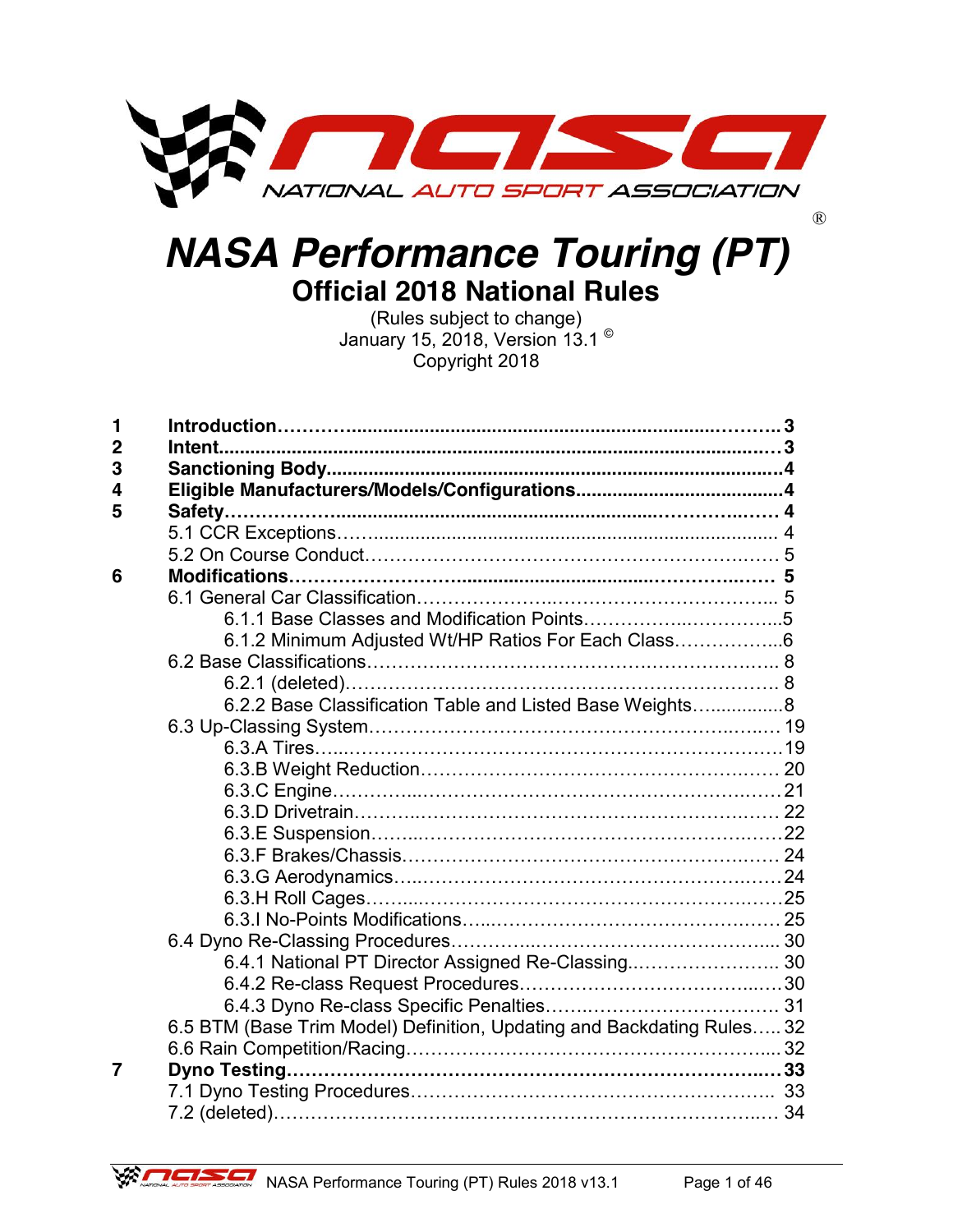| 8 |                                                             |  |
|---|-------------------------------------------------------------|--|
|   |                                                             |  |
|   |                                                             |  |
|   |                                                             |  |
|   |                                                             |  |
| 9 |                                                             |  |
|   |                                                             |  |
|   |                                                             |  |
|   |                                                             |  |
|   |                                                             |  |
|   | Appendix A—"Adjusted Weight/Power Ratio" Calculation 39     |  |
|   | Appendix B-Technical Bulletins for Specific Models/Items 41 |  |
|   |                                                             |  |
|   |                                                             |  |
|   |                                                             |  |
|   |                                                             |  |
|   |                                                             |  |
|   |                                                             |  |
|   |                                                             |  |
|   |                                                             |  |
|   |                                                             |  |
|   |                                                             |  |
|   |                                                             |  |
|   |                                                             |  |
|   |                                                             |  |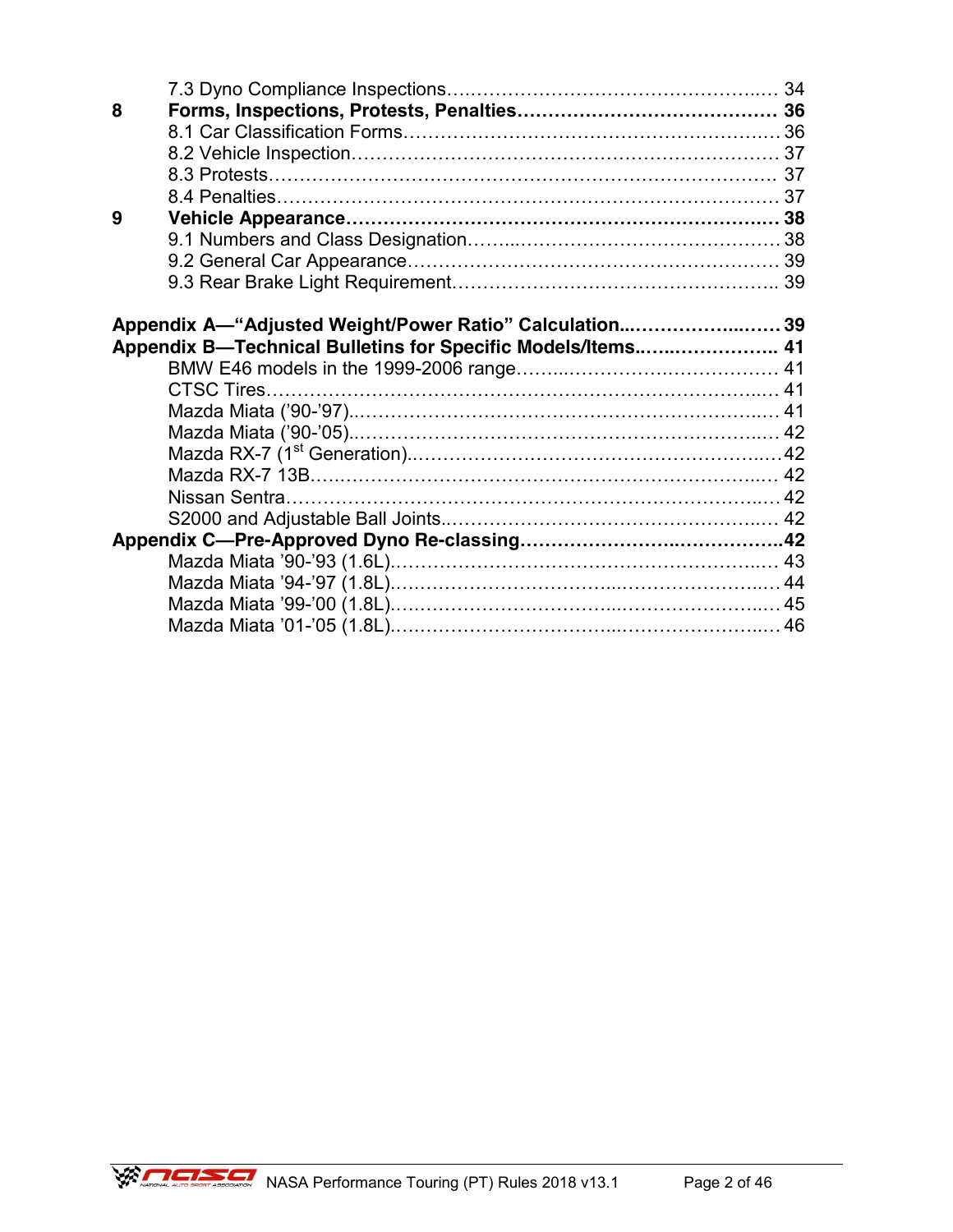

# *NASA Performance Touring (PT)* **Official 2018 National Rules**

(Rules subject to change) January 15, 2018, Version 13.1 © Copyright 2018

# **1 Introduction**

NASA Performance Touring (PT) is an automobile road course (circuit) competition series focused on road course competition, and shall function as an advertising and marketing tool for the series sponsors, the independent sponsors of each team, as well as the official sanctioning body of the series. The trade name "NASA Performance Touring<sup>®</sup> (PT)" and these rules are the property of the National Auto Sport Association, Incorporated ®; located at P.O. Box 2366, Napa Valley, CA 94558; 510-232-NASA (6272).

NASA PT provides a venue for spirited on-track competition with a high degree of both safety and convenience. NASA PT, along with its big brother series, NASA ST and SU provide a home for nearly every type of racecar to compete in a fair and logical competition environment. These series should provide a stage to showcase driving talent, in hopes that the most talented drivers will advance to even higher-level professional series. The format of the rules encourages direct crossover from both NASA TT classes and race classes from other organizations.

NASA PT consists of 3 competition classes, PTD, PTE, and PTF. Classing begins with a base class for each car model. Modification Points are then assessed for each of the various modifications present on the competition vehicle, leading to possible up-classing depending on the number of total Modification Points assessed.

### **2 Intent**

The intent of these rules is to provide mandates to ensure that all Performance Touring vehicles are modified within clearly established limits to strive for an even platform in which a contest of driving skill may provide the most talented drivers with great rewards. The rules shall be applied in a logical manner that seeks to provide competitors a safe and fair venue for competition, without a constrained interpretation of the rules based on phraseology or verbiage.

If a performance modification is not specifically allowed by the rules, it is prohibited. A permitted item cannot be modified to perform either a prohibited function, or the function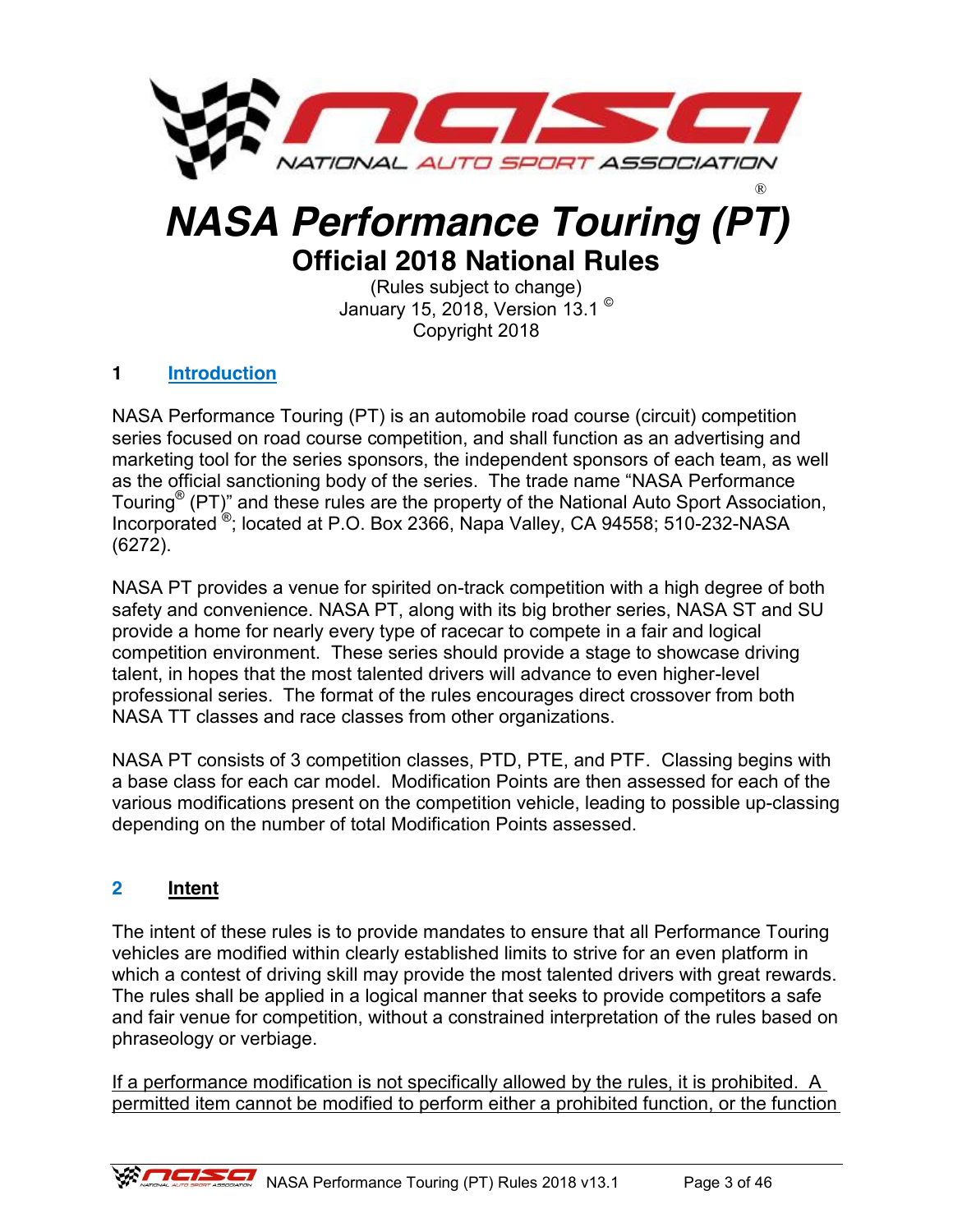of an item that would otherwise be assessed points under the modification rules. Vehicle legality is the sole responsibility of the driver.

**Rule changes will be announced via Technical Bulletins published in the Performance Touring section of the [www.nasaforums.com](http://www.nasaforums.com/) website and/or the NASA Performance Touring website<https://performancetouring.nasaseries.com/> .**

### **3 Sanctioning Body**

The NASA PT series is supported and sanctioned by the National Auto Sport Association (NASA). All race events are governed by the rules set forth by the Race Directors, National Series Directors, and NASA Officials. All competitors must also abide by the rules set forth in the current Club Codes and Regulations (CCR) and any supplemental rules issued by Race Directors, Regional Directors, or National Series Directors.

# **4 Eligible Manufacturers/Models/Configurations**

All vehicles must be listed in section 6.2 and originate as four-wheel, fendered/closedwheel, Production street vehicles. "Production" vehicle models are those manufactured by an automobile manufacturer (at least 500 produced per year) and approved for street use by the U.S. D.O.T. (Non USDM vehicles may be approved by the National PT Director on a case-by-case basis).

### **5 Safety**

#### 5.1 CCR Exceptions

All rules in Section 15 of the NASA CCR shall apply, with the following exceptions that shall supersede those in the CCR:

CCR 15.6—Roll cages may be built to provide an unlimited amount of chassis stiffening. Any number of cage mounting points above the minimum required can be used. Any number of additional tubes, including those penetrating the firewall are permitted. However, additional tubes and attachment points will be assessed Modification Points (6.3.H)

CCR 15.10—Front driver and passenger side fixed/Lexan windows are specifically not permitted. Both front side windows must be in the down position while on track.

CCR 15.20—Up to two hundred and fifty (250) lbs. of added ballast is permitted. All ballast must be of solid material (no fluids or shot pellets), safely secured in any location on the vehicle not disallowed by NASA safety technical inspectors, and comply with Section 15.20 of the NASA CCR.

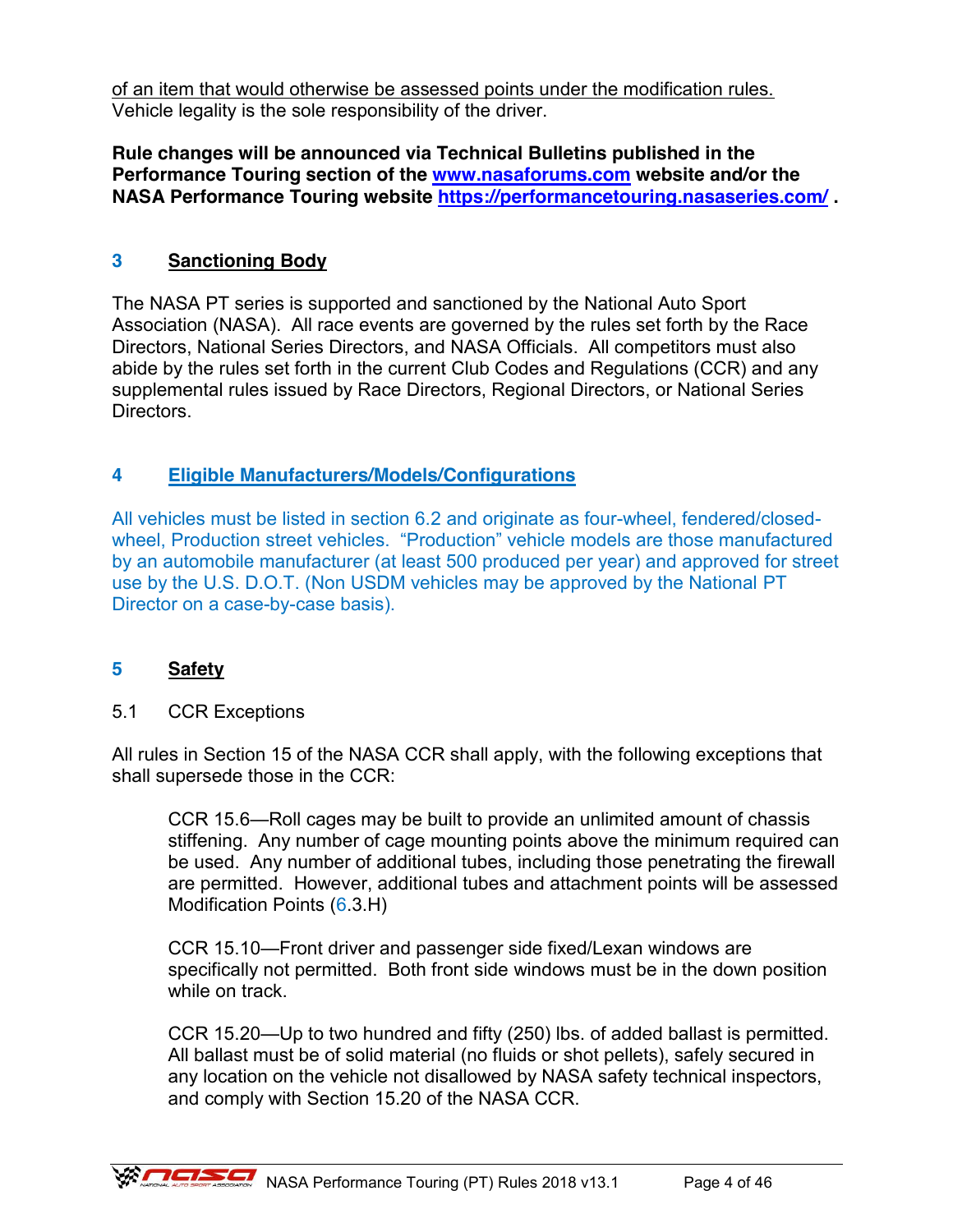### 5.2 On Course Conduct

Any driver displaying rough, careless, and/or irresponsible driving or displaying unsportsmanlike conduct may receive harsh penalties, which may include loss of points, suspension, and/or monetary fines at the discretion of NASA Officials.

In addition to the passing/punting rules in the NASA CCR:

Along any straight section of the track, if attempting to pass or attempting to prevent a pass, a driver that forces another competitor to drive off the racing surface in order to prevent car-to-car contact will be penalized by the Race Director. The penalty will be solely at the discretion of the Race Director, but the suggested minimum penalty for such a dangerous and unsportsmanlike maneuver is disqualification and a one race suspension.

### **6 Modifications**

### 6.1 General Car Classification

### 6.1.1 Base Classes and Modification Points

NASA PT consists of three competition classes, PTD, PTE, and PTF. In addition, there are two classes (G & H) that are listed for purposes of base classing only. There will be no competition in either of these classes. Vehicle model groups are defined for classification purposes in Section 6.2 by those vehicles equipped at their original year, make, model, and equipment level specifications, without factory options. **Unless otherwise specified in the base class listing, a vehicle's U.S. domestic market base trim model (BTM), without factory upgrades or options, will be used for purposes of base classing and modification points assessment.** Vehicle model groups in Classes  $\overline{D}$  to H, and "ST" (Super Touring) are listed as follows below under their base classification in Section 6.2. **One asterisk \* denotes a seven (7) point initial assessment, and two asterisks \*\* denotes a fourteen (14) point initial assessment that gets added to the total number of Modification Points for the purpose of up-classing.**

Cars may be up-classed as defined below in Section  $6.3$  based on vehicle modifications. **All factory options and other modifications by the factory that are not included in the basic trim package of a model** (or in the nonbasic trim package specifically listed below in  $6.2$  to assign a PT base class), **must be assessed Modification Points as in Section 6.3**. OEM special edition cars that are not listed under the base classifications need to be verified with the National PT Director to determine the correct base class, or whether they will simply be assessed Modification points for all factory upgrades compared to their standard counterparts. New cars will be classified as they enter competition on a provisional basis. The National PT Director will determine the classifications, and they will be posted on the Performance Touring website [https://performancetouring.nasaseries.com](https://performancetouring.nasaseries.com/) in the Rules section. Any changes to

base classifications, rules revisions or additions, and Technical Bulletins will also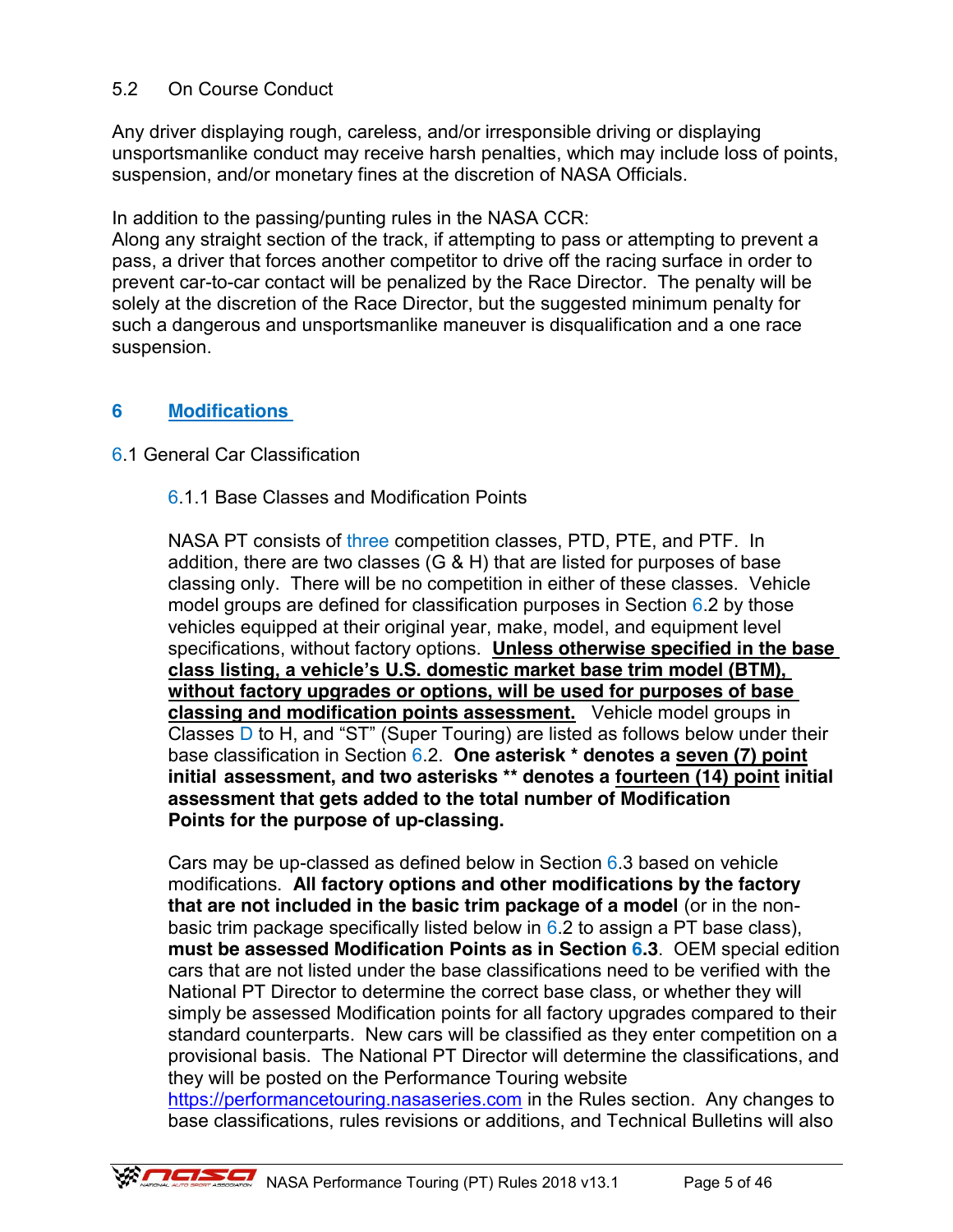be released on the Performance Touring website in the Rules section, and will supersede these rules. Links to these sections will also be provided in the Performance Touring forum at [www.nasaforums.com](http://www.nasaforums.com/) . Any modification waiver(s) approved by the National PT Director for an individual competitor's vehicle will be by e-mail, and a copy of the e-mail must be attached to the competitor's Car Classification Form.

Once a vehicle exceeds the limits of the PTD class (by initial base classing into "ST", up-classing due to modification points, or surpassing the "Adjusted Weight/Power Ratio" limit), it will be classed in either Super Touring 5 (ST5), Super Touring 4 (ST4), Super Touring 3 (ST3), Super Touring 2 (ST2), Super Touring 1 (ST1), or Super Unlimited (SU) based on the criteria set forth in the NASA Super Touring and Super Unlimited Rules. The definition of the term "Adjusted Weight/Power Ratio" and the method of calculation are located in Appendix A of these rules. Note that the weight tables and Modification Factors used to calculate the "Adjusted Weight/Power Ratio" in Super Touring differ from those used in Performance Touring D-F (and Time Trial D-F).

#### **The minimum "Adjusted Weight/Power Ratio" for any car in PTD is 14.25:1, regardless of how many points it has, or which base class it begins in. Any car with an "Adjusted Wt/HP Ratio" lower than this cannot compete in PT, and moves to the ST race series.**

Purpose built racecars and kit cars that do not have a base classification may run in the Super Touring or Super Unlimited classes, depending on their "Adjusted Weight/Power Ratio". However, some could possibly be classed into lower level classes on an individual basis as they present for competition. Competitors seeking base classification of their vehicle should contact the National PT Director by e-mail ( $\frac{area@n}{s}$ -tt.com). New cars will be classified as they enter competition on a provisional basis.

**All cars with engine swaps, aftermarket forced induction, an upgraded or modified turbocharger/supercharger, increased number of camshafts, non-OEM heads, or a ported rotary engine, need to be evaluated individually by the NASA National PT Director to determine the correct base class. The competitor must send an e-mail to the National PT Director [\(greg@nasa-tt.com\)](mailto:greg@nasa-tt.com) to request the Dyno based re-classification (see Section 6.4).** 

### 6.1.2 Minimum Adjusted Weight/Power Ratios for each Class

**Each competition class has been assigned a minimum "Adjusted Weight/Power Ratio". Regardless of how many points a car has, or which base class it begins in, it may not exceed the minimum "Adjusted Weight/Power Ratio" for its competition class. Any vehicle found competing with an "Adjusted Weight/Power Ratio" less than the minimum level assigned below will be disqualified, and additional penalties (Section 8.4) may be assessed.**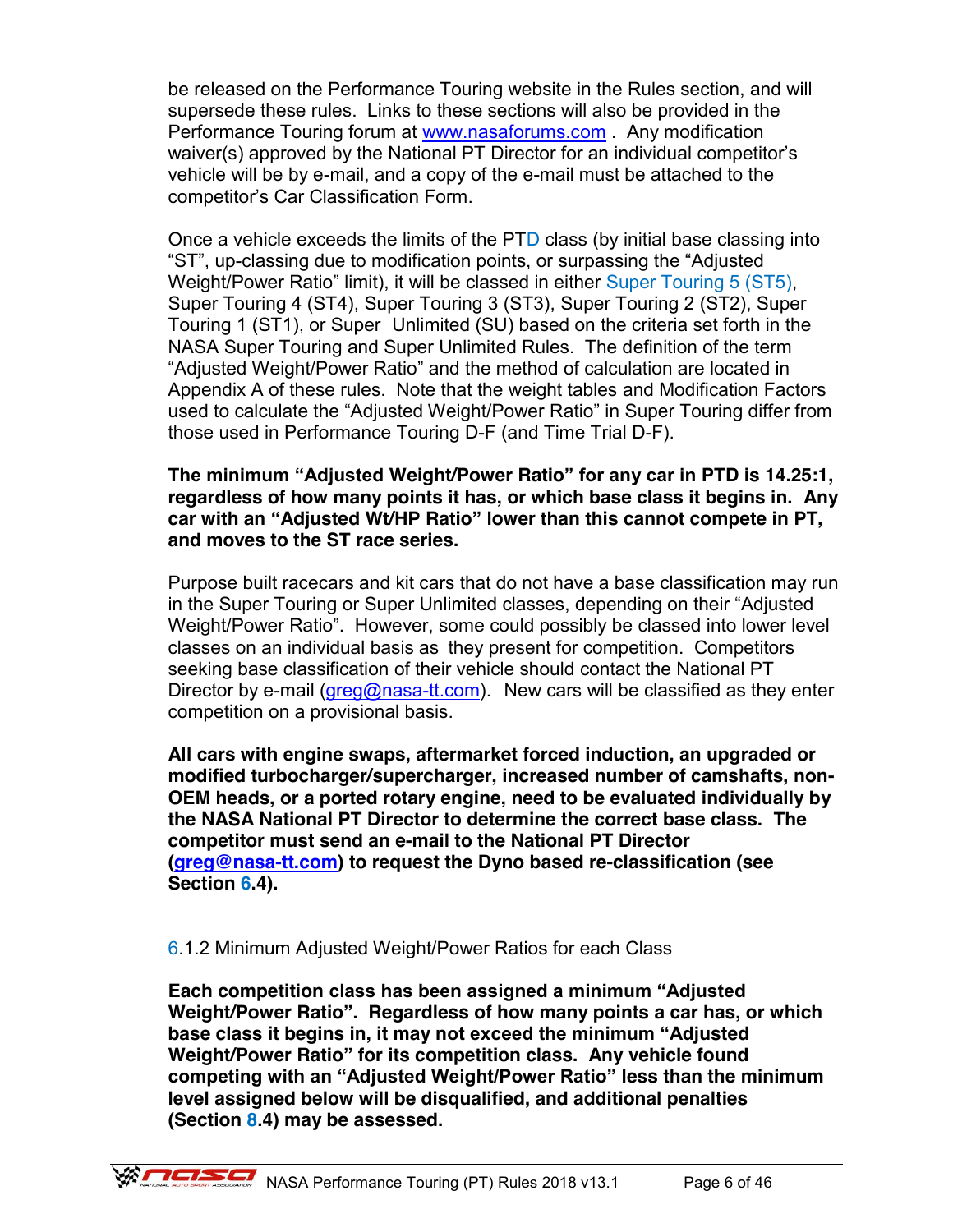| <b>PTD</b> | 14.25:1 |
|------------|---------|
| <b>PTE</b> | 16.50:1 |
| <b>PTF</b> | 19.50:1 |

The "Adjusted Weight/Power Ratio" is calculated using the actual chassis dynamometer maximum horsepower of the vehicle (rounded to the nearest whole number), the actual, measured post-race/qualifying minimum competition weight with driver (Or, at the discretion of the Series Leader, the Minimum Competition Weight listed on the PT Car Classification Form if the vehicle was either not weighed in impound, or the Dyno inspection was done at a random time), and other factors such as body type, transmission type, tire type and size.

**The method used to calculate the "Adjusted Weight/Power Ratio" is fully described in Appendix A. These minimum "Adjusted Weight/Power Ratios" are not a substitute for base classing followed by calculation of modification points to determine the Final Competition Class.** They are an additional limitation placed on vehicles to help achieve a level platform for competition in each class.

Dynamometer testing procedures are outlined in section 7.1. However, it is noteworthy that dynamometer tests must be conducted on a Dynojet Model 248 or 224 for front and rear wheel drive vehicles, and on a Dynojet, Mustang, Dyno Dynamics, or Dynapack for AWD cars, in a commercial facility that offers dynamometer testing as part of their business and is open to the public. All (AWD) Dyno test results using a Mustang or Dyno Dynamics dynamometer will have 10% added to the maximum horsepower reading to obtain the number that will be used to calculate the "Adjusted Weight/Power Ratio" (Mustang/Dyno Dynamics Dyno awhp  $x 1.1$  = Maximum awhp for wt/hp calculation).

**It is not a requirement for all drivers to submit Dyno testing results, or for that matter, to have their vehicles Dyno tested before competition.**  However, each driver/owner is responsible for ensuring that the vehicle is compliant with the above "Adjusted Weight/Power Ratio" restrictions. If the driver/owner is unsure of the chassis dynamometer maximum horsepower of the vehicle, or if the car is close to the limit for its class, NASA recommends that the driver/owner do appropriate testing of the vehicle before competition.

Vehicles that have more than one fuel/timing program or "map" in the computer/ECU/PCM must submit their estimated horsepower level for each of those fuel/timing "maps" regardless of which one will be used during competition. As well, the method used to switch between these "maps" must be clearly written on the PT/TT Car Classification Form.

**Any hardware that allows a competitor or crew member to wirelessly or directly connect to the ECU (or alter ECU maps) at any time during competition or post-competition impound is strictly prohibited, regardless of whether such hardware is external or internal to the ECU, and regardless of the direction of data flow.**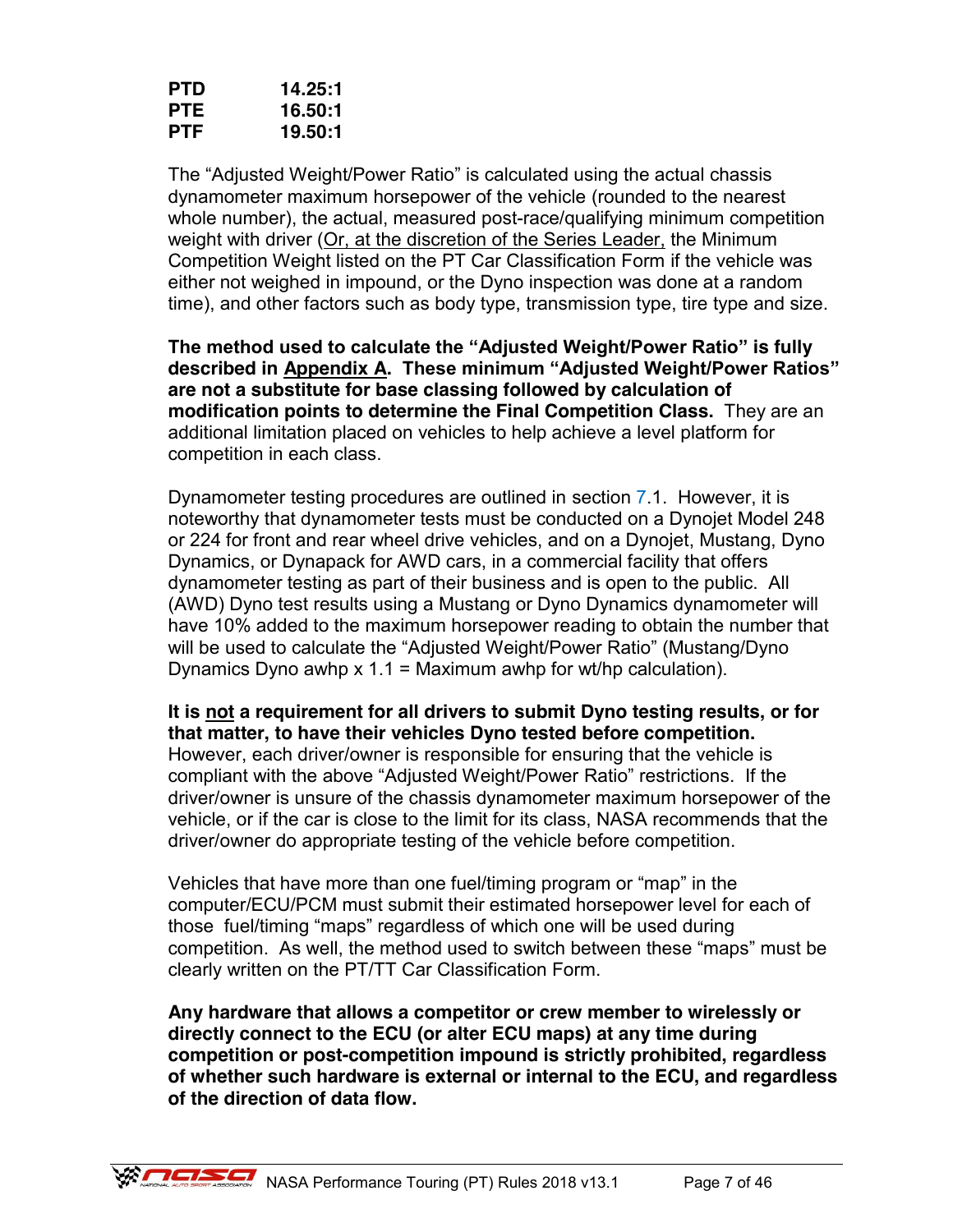NASA has been and continues to actively conduct research on the use of in-car GPS monitoring units as an alternate method of compliance testing of horsepower output. GPS data acquisition monitoring will be used as an additional method of non-invasive compliance testing. Collected data indicating a lack of compliance may be used for disqualification when the National PT Director reviews the data and finds convincing evidence of noncompliance.

### 6.2 Base Classifications

### 6.2.1 deleted

### 6.2.2 Base Classification Table and Listed Base Weights

Any tube-frame, never street legal, monocoque purpose-built racecar, vehicle not approved by the U.S.D.O.T. for street use, or production vehicle that does not retain the OEM frame rails and rear frame cross beam and/or unibody\*, strut towers, floor pan, inner/inboard side of the fender wells (any non-horizontal aspect)\*\*, transmission tunnel, rocker panels, windshield frame location, and sub-frame/suspension cross-member, or is converted (partially or wholly) to a tube-frame design, that is not otherwise classed below or in Appendix B, will default to the Super Unlimited/Super Touring classes until evaluated by the National PT Director for possible homologation into another class. Individual cars may be approved for classing or re-classing by the National PT Director using the vehicle's actual dynamometer measured maximum chassis horsepower and torque, and the Minimum Competition Weight of the vehicle (with driver).

\* a) Frame rails, sub-frames/suspension cross-members, and unibodies may have maximum diameter 0.75 (3/4) inch holes drilled into them for purposes other than lightening, such as for the attachment of ancillary parts. Cutting and channeling is not permitted. b) Frame rails may have maximum diameter 1.25 (1- 1/4) inch holes drilled solely for the purpose of the placement of jacking lugs/plates. c) Modification of the BTM/OEM front bumper frame cross beam is permitted if a modified or replaced bumper beam remains that is equally strong for crash protection. d) Reinforcement of suspension mounting locations on OEM frame rails, Sub-frames/suspension cross-members, and unibody is permitted provided there is no performance benefit or relocation of the mounting points.

\*\* The inner/inboard side of the fender well (any non-horizontal aspect) may have holes cut specifically for the purpose of the passage of brake ducts, external shock reservoirs, engine air intake hose, and brake lines/ABS wires. Plastic fender liners may be modified and/or removed, provided that the fender well itself is not constructed of plastic.

**Any vehicle that has been re-classed by the National PT Director and has had a change to either its base class or its base weight in this table since the reclassification was approved MUST be re-submitted for re-classification.**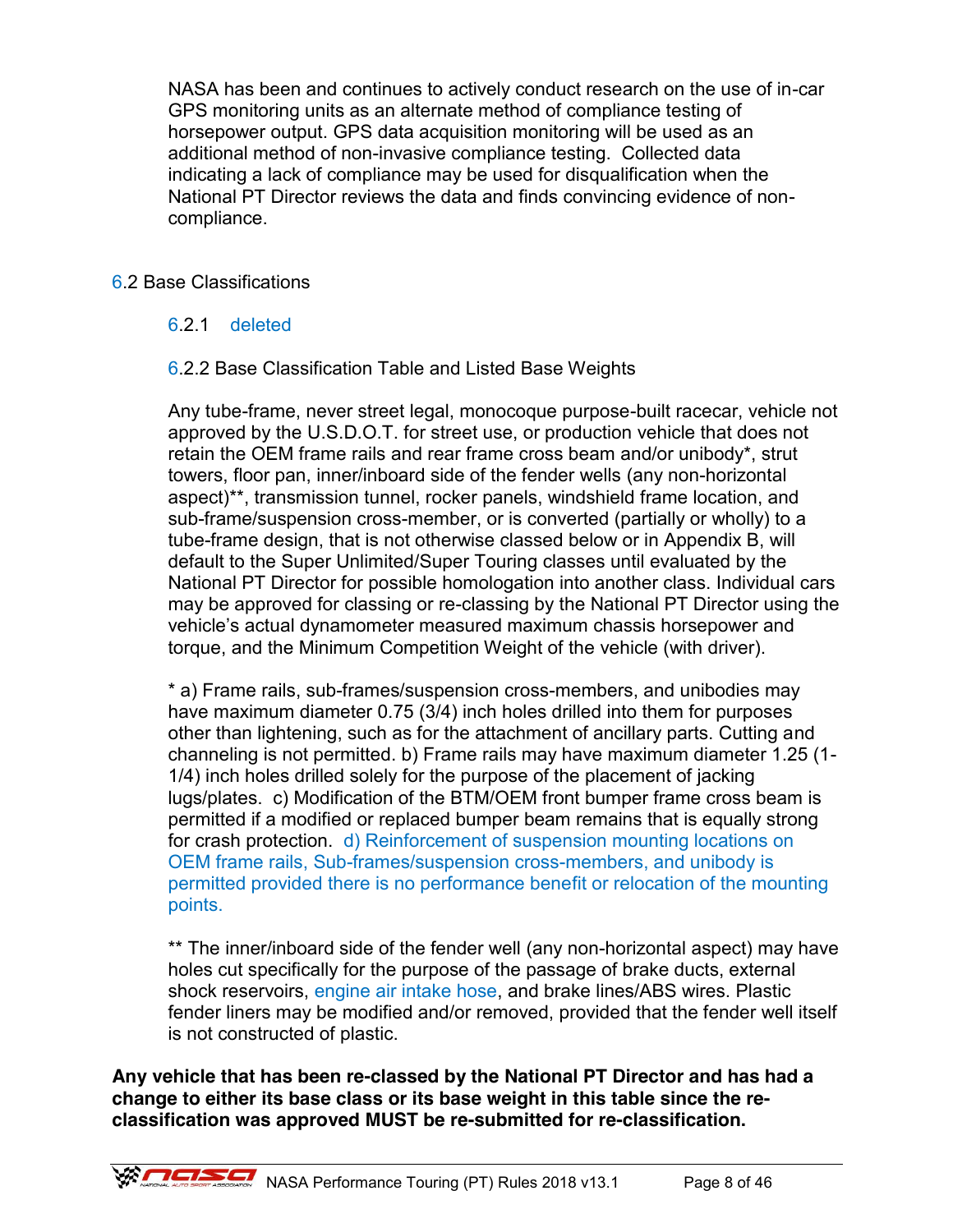### **All Official (Dyno) Re-classifications sent by the National PT Director prior to January 1, 2015 must be re-submitted so the re-classification can be verified, and an updated Official Re-Classification e-mail can be sent.**

| <u>Make</u> | <b>Model</b>                     | Class      | <u>Wt.</u> | <u>Make</u> | Model                             | <b>Class</b> | <u>Wt.</u> |
|-------------|----------------------------------|------------|------------|-------------|-----------------------------------|--------------|------------|
| Acura       | <b>CL 2.2L</b>                   | <b>PTG</b> | 3064       | Audi        | S3 ('15-'16) (AWD)(turbo)         | ST           |            |
| Acura       | CL V6                            | PTF*       | 3470       | Audi        | S4 ('03-'07)(AWD)                 | <b>ST</b>    | 3869       |
| Acura       | CL-S                             | <b>PTE</b> | 3510       | Audi        | S4 (pre '03)(AWD)                 | PTD*         | 3593       |
| Acura       | $CL-S(6 spd)$                    | <b>PTE</b> | 3446       | Audi        | S8 ('01-'03)(AWD)                 | PTD**        | 4068       |
| Acura       | ILX 2.4L ('13)                   | <b>PTE</b> | 3000       | Audi        | TT (180 hp)('00-'06)              | <b>PTE</b>   | 2822       |
| Acura       | Integra 1.6L ('86-'89)           | <b>PTF</b> | 2300       | Audi        | TT (225 hp)('02-'06)(AWD)         | <b>PTD</b>   | 3220       |
| Acura       | Integra 1.8L (non-VTEC)('90-'93) | PTF*       | 2575       | Audi        | TT (250 hp)('04-'06)(AWD)         | <b>PTD</b>   | 3351       |
| Acura       | Integra 1.8L (non-VTEC)('94-'01) | PTF*       | 2625       | Audi        | TT Quatro 3.2L ('08-'09)(AWD)     | PTD**        | 3218       |
| Acura       | Integra GS-R                     | <b>PTE</b> | 2667       | Audi        | TT RS 2.5 Coupe ('12-'13)(AWD)    | ST           |            |
| Acura       | Integra Type-R                   | <b>PTD</b> | 2600       | Audi        | TTS ('09-'15)(AWD)(turbo)         | <b>ST</b>    | 3240       |
| Acura       | NSX 3.0L ('91-'96)               | ST         |            | Austin      | Mini 1L (<40hp)                   | <b>PTG</b>   | 1358       |
| Acura       | NSX                              | <b>ST</b>  |            | Austin      | Mini 1L, 1.1L (40 to 47hp)        | <b>PTG</b>   | 1450       |
| Acura       | RL ('05-'07)                     | <b>PTE</b> | 3984       | Austin      | Mini Cooper (55hp)                | <b>PTG</b>   | 1576       |
| Acura       | <b>RL</b> (pre'05)               | PTG**      | 3920       | Austin      | Mini Cooper 1071S                 | <b>PTF</b>   | 1512       |
| Acura       | <b>RSX</b>                       | PTF**      | 2734       | Austin      | Mini Cooper 1275S                 | PTF**        | 1433       |
| Acura       | RSX-S                            | <b>PTD</b> | 2770       | <b>BMW</b>  | 128i Coupe ('08-'09)              | <b>PTD</b>   | 3250       |
| Acura       | TL ('04-'05)                     | PTE*       | 3465       | <b>BMW</b>  | 135i Coupe ('08-12)               | ST           |            |
| Acura       | TL 3.2L ('06-'07)                | <b>PTE</b> | 3580       | <b>BMW</b>  | 135i Convertible ('08-'12)        | <b>ST</b>    | 3600       |
| Acura       | TL Type-S 3.5L ('07-'08)         | PTE**      | 3559       | <b>BMW</b>  | 1 M Coupe ('11)(3.0L turbo)       | <b>ST</b>    |            |
| Acura       | TL (pre '04)                     | PTF*       | 3487       | <b>BMW</b>  | 2002 ('68-'74)                    | PTG**        | 2282       |
| Acura       | TL-S ('02-'03)                   | <b>PTE</b> | 3558       | <b>BMW</b>  | 2002 ('75-'76) (2403 lb)          | PTG*         | 2403       |
| Acura       | TL 6-spd MT SH-AWD ('10-'11)     | PTD**      | 3840       | <b>BMW</b>  | 2002tii                           | PTE          | 2225       |
| Acura       | TLX 3.5L ('15)                   | PTD*       | 3550       | <b>BMW</b>  | 228i ('14-'15)(2.0L turbo)        | PTD*         | 3300       |
| Acura       | TLX 3.5L (AWD) ('15)             | PTD**      | 3750       | <b>BMW</b>  | 318 1.8L (E30)(pre-'92)           | PTF*         | 2657       |
| Acura       | TSX ('04-'07)                    | PTF**      | 3257       | <b>BMW</b>  | 318 (E36)('92-'98)(1.8L & 1.9L)   | PTG**        | 2933       |
| Alfa Romeo  |                                  | PTF*       | 3325       | <b>BMW</b>  |                                   | PTF*         | 2778       |
|             | 164 ('91-'93)(FWD) (183 hp)      | <b>PTF</b> |            |             | 318 ti ('95-'99)                  | PTF*         |            |
| Alfa Romeo  | 1600 Spider                      |            | 2250       | <b>BMW</b>  | 323 ('98-'00)(2.5L)               |              | 3153       |
| Alfa Romeo  | 2000 Spider                      | <b>PTE</b> | 2288       | <b>BMW</b>  | 325e (121 hp)                     | PTG**        | 2780       |
| Alfa Romeo  | 2600 Spider                      | PTF**      | 2683       | <b>BMW</b>  | 325 (E30)('87-'91)(168hp)         | PTF**        | 2855       |
| Alfa Romeo  | Milano 2.5L ('87-'89)            | PTF*       | 2907       | <b>BMW</b>  | 325is (E30)('87-'91)(168hp)       | PTE          | 2885       |
| Alfa Romeo  | Milano 3.0L ('87-'89)            | <b>PTE</b> | 2907       | <b>BMW</b>  | 325ic ('92)(168 hp)               | PTF*         | 2990       |
| Audi        | 90 Quattro ('90-'91)(AWD)        | PTF*       | 3100       | <b>BMW</b>  | 325 ('92-'95)(189 hp)             | PTF**        | 3087       |
| Audi        | A3 2.0T (200 hp)('06-'07)        | PTF**      | 3263       | <b>BMW</b>  | 325 ('01-'06)(2.5L184 hp)         | PTF**        | 3197       |
| Audi        | A3 3.2 AWD (250 hp)('06-'07)     | PTE*       | 3660       | <b>BMW</b>  | 325i ('06)(3.0L 215hp)            | PTE*         | 3200       |
| Audi        | A4 1.8T (150 hp)('97-'00)        | <b>PTF</b> | 2992       | <b>BMW</b>  | 328 2.8L ('96-'98)(E36)           | PTF**        | 3197       |
| Audi        | A4 1.8T (150 hp)(AWD)('97-'99)   | <b>PTF</b> | 3241       | <b>BMW</b>  | 328 2.8L ('99-'00)(E46)           | <b>PTE</b>   | 3220       |
| Audi        | A4 1.8T (170 hp)                 | PTF        | 3252       | <b>BMW</b>  | 328i ('07-'12) (3.0L 230 hp)      | PTE*         | 3350       |
| Audi        | A4 2.0T (197 hp)('05-'07)        | PTF*       | 3428       | <b>BMW</b>  | 328i ('12-'15) (2.0L turbo)       | <b>PTD</b>   | 3465       |
| Audi        | A4 2.0T AWD (200 hp)('05-'07)    | PTF**      | 3549       | <b>BMW</b>  | 330 ('01-'06)(225hp)              | PTE*         | 3285       |
| Audi        | A4 2.8L (190 hp)                 | PTF**      | 3263       | <b>BMW</b>  | 330 ('06)(255hp)                  | <b>PTD</b>   | 3400       |
| Audi        | A4 3.0L (220 hp)                 | PTF**      | 3462       | <b>BMW</b>  | 335i ('07-'13) (3.0L turbo)       | ST           |            |
| Audi        | A4 3.2L (255 hp)(AWD)('07)       | PTE**      | 3671       | <b>BMW</b>  | 335d ('09-'11)(3.0L turbo diesel) | <b>ST</b>    | 3650       |
| Audi        | A6 2.7T (AWD)                    | <b>PTE</b> | 3958       | <b>BMW</b>  | 5 series (<226hp)(RWD)(inc '07)   | PTF**        | 3494       |
| Audi        | A6 4.2L ('00-04)(AWD)            | PTE*       | 4024       | <b>BMW</b>  | 5 series (RWD)('08)               | <b>PTE</b>   | 3500       |
| Audi        | A6 4.2L ('05-'06)(AWD)           | PTE**      | 4145       | <b>BMW</b>  | 540 ('97-'03)                     | PTE**        | 3803       |
| Audi        | A6 4.2L ('07)(AWD)               | <b>PTD</b> | 4222       | <b>BMW</b>  | M Coupe/Roadster (240hp)          | <b>PTD</b>   | 3131       |
| Audi        | A8 4.2L (AWD)('97-'03)           | PTE**      | 4068       | <b>BMW</b>  | M Coupe (315 hp)                  | ST           |            |
| Audi        | A8 4.2L (AWD)('03-'06)           | PTE**      | 4288       | <b>BMW</b>  | M Roadster (315 hp)               | ST           |            |
| Audi        | A8 4.2L (AWD)('07)               | <b>PTD</b> | 4288       | <b>BMW</b>  | M235i Coupe ('14-'15)(3.0L)       | ST           |            |
| Audi        | A8 6.0L (AWD)('05-'07)           | ST         | 4729       | <b>BMW</b>  | M3 (E30)(pre-'89)                 | PTE**        | 2733       |
| Audi        | Coupe (110 hp)('80-'88)          | PTG**      | 2507       | <b>BMW</b>  | M3 (E30)('89-'91)                 | PTE*         | 2865       |
| Audi        | Coupe (130 hp)('80-'88)          | PTF        | 2507       | <b>BMW</b>  | M3 (E36)('95-'99)                 | PTD*         | 3175       |
| Audi        | RS 4 (4.2L) (AWD)('07)           | ST         |            | <b>BMW</b>  | M3 (E46)('01-'06)                 | ST           |            |

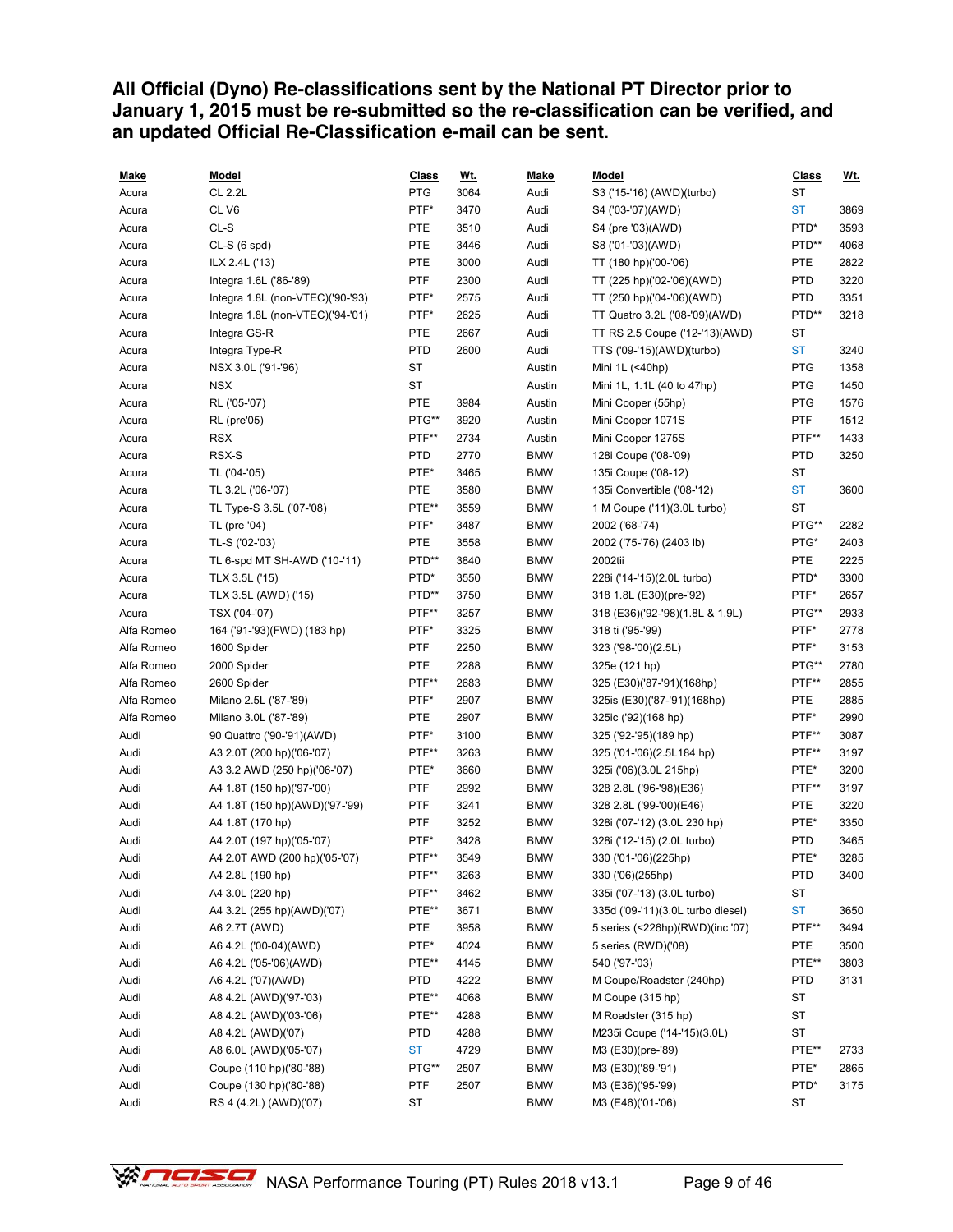| <u>Make</u>  | Model                           | <b>Class</b> | <u>Wt.</u> | <b>Make</b> | Model                             | <b>Class</b> | <u>Wt.</u> |
|--------------|---------------------------------|--------------|------------|-------------|-----------------------------------|--------------|------------|
| <b>BMW</b>   | M3 Convertible (E46)('01-'06)   | <b>ST</b>    | 3780       | Chevrolet   | Aveo ('04-'07)                    | PTG*         | 2365       |
| <b>BMW</b>   | M3 (E90, E92, E93)('08-'13)     | <b>ST</b>    |            | Chevrolet   | Camaro 3.1L                       | PTG*         | 3105       |
| <b>BMW</b>   | M3 (E80)('15)                   | ST           |            | Chevrolet   | Camaro 3.4L                       | PTG*         | 3306       |
| <b>BMW</b>   | M4 (E80)('15)                   | <b>ST</b>    |            | Chevrolet   | Camaro 3.6L ('12-'15)             | PTD*         | 3760       |
| <b>BMW</b>   | M5 E28, E34 ('85-'93)           | PTD*         | 3788       | Chevrolet   | Camaro 3.8L                       | PTF*         | 3307       |
| <b>BMW</b>   | M5 E39 ('00-'03)                | ST           |            | Chevrolet   | Camaro 5.0L carb (170 hp)('87)    | PTF**        | 3250       |
| <b>BMW</b>   | M5 E60 ('06-'08)                | ST           |            | Chevrolet   | Camaro SS ('98-'02)               | ST           | 3433       |
| <b>BMW</b>   | M <sub>6</sub>                  | PTE*         | 3570       | Chevrolet   | Camaro SS ('96-'97)               | <b>ST</b>    | 3439       |
| <b>BMW</b>   | M6 ('06-'08)                    | <b>ST</b>    |            | Chevrolet   | Camaro SS ('10-11)                | ST           |            |
| <b>BMW</b>   | MINI Clubman S ('08-'10)        | PTE*         | 2800       | Chevrolet   | Camaro SS ('12)                   | ST           |            |
| <b>BMW</b>   | MINI Clubman Works ('09-'11)    | PTD**        | 2890       | Chevrolet   | Camaro Z28 ('98-'02)              | <b>ST</b>    | 3439       |
| <b>BMW</b>   | MINI Clubman Works ('12-'13)    | <b>ST</b>    | 2830       | Chevrolet   | Camaro Z28 (pre '98)              | <b>PTD</b>   | 3441       |
| <b>BMW</b>   | MINI Cooper ('01-'04)           | PTF          | 2315       | Chevrolet   | Camaro ZL1 ('12)                  | ST           |            |
| <b>BMW</b>   | MINI Cooper ('05-'10)           | PTG**        | 2546       | Chevrolet   | Cavalier                          | <b>PTF</b>   | 2617       |
| <b>BMW</b>   | MINI Cooper ('11-'12)           | <b>PTF</b>   | 2535       | Chevrolet   | Cavalier Z24                      | PTF*         | 2611       |
| <b>BMW</b>   | MINI Cooper ('14-'17)(turbo)    | PTF**        | 2605       | Chevrolet   | Cobalt 2.2L ('05-'08)             | PTG*         | 2991       |
| <b>BMW</b>   | MINI Cooper S ('02-'04)         | PTE**        | 2513       | Chevrolet   | Cobalt 2.4L ('06-'08)             | <b>PTF</b>   | 2991       |
| <b>BMW</b>   | MINI Cooper S ('05-'10)         | PTE**        | 2678       | Chevrolet   | Cobalt SS 2.0L (S/C)('05-'07)     | PTE*         | 2991       |
| <b>BMW</b>   | MINI Cooper Works ('06-'08)     | PTD*         | 2720       | Chevrolet   | Cobalt SS (turbo)('08)            | ST           | 2975       |
| <b>BMW</b>   | MINI Cooper Works ('09-'11)     | <b>ST</b>    | 2680       | Chevrolet   | Corvair (140hp)                   | PTF**        | 2500       |
| <b>BMW</b>   | MINI Cooper Works ('12-'13)     | <b>ST</b>    | 2710       | Chevrolet   | Corvair (95,100hp)                | PTG          | 2500       |
| <b>BMW</b>   | $Z3$ 4-cyl                      | PTF*         | 2701       | Chevrolet   | Corvair Corsa Turbo               | PTE*         | 2500       |
| <b>BMW</b>   | Z3 6-cyl (2.5L)                 | <b>PTE</b>   | 2932       | Chevrolet   | Corvair Monza GT Spyder           | PTF**        | 2570       |
| <b>BMW</b>   | Z3 6-cyl (2.8L)                 | PTE*         | 2943       | Chevrolet   | Corvette '63-'82 (>200, <330 hp)  | Dyno         |            |
| <b>BMW</b>   | Z3 6-cyl (3.0L)                 | <b>PTD</b>   | 2943       | Chevrolet   | Corvette '63-'82 (>330,<425 hp)   | ST           |            |
| <b>BMW</b>   | Z4 2.5L                         | <b>PTE</b>   | 2932       | Chevrolet   | Corvette '63-'82 (>425 hp)        | ST           |            |
| <b>BMW</b>   | Z4 3.0L ('03-'05)               | <b>PTD</b>   | 3000       | Chevrolet   | Corvette '63-'82 (200hp)          | Dyno         |            |
| <b>BMW</b>   | Z4 3.0L (215 hp)('06-'08)       | PTE*         | 3100       | Chevrolet   | Corvette C4 ('85-'91)             | PTD**        | 3280       |
| <b>BMW</b>   | Z4 3.0L (255 hp)('06-'08)       | PTD**        | 3108       | Chevrolet   | Corvette C4 ('92-'96) (LT1)       | ST           |            |
| <b>BMW</b>   | Z4 M ('06-'08)                  | <b>ST</b>    |            | Chevrolet   | Corvette C4 (LT4 option) (330 hp) | ST           |            |
| <b>BMW</b>   | Z4 sDrive28i ('12-'14) (turbo)  | PTD**        | 3260       | Chevrolet   | Corvette C5 (inc. FRC w/o Z51)    | ST           |            |
| <b>BMW</b>   | Z4 sDrive30i ('09-'11)          | PTD*         | 3240       | Chevrolet   | Corvette C5 (all w/ Z51)          | ST           |            |
| <b>BMW</b>   | Z4 sDrive35i ('09-'14) (turbo)  | ST           |            | Chevrolet   | Corvette C6 ('05-'07)(Z51 ok)     | ST           |            |
| <b>BMW</b>   | Z4 sDrive35is ('11-'14) (turbo) | <b>ST</b>    |            | Chevrolet   | Corvette C6 ('08)(LS3)            | ST           |            |
| <b>BMW</b>   | Z8                              | <b>ST</b>    |            | Chevrolet   | Corvette GS ('96)                 | ST           |            |
| <b>Buick</b> | Gran Sport 455 ('70)            | <b>ST</b>    | 3600       | Chevrolet   | Corvette GS ('10+)                | ST           |            |
| <b>Buick</b> | Regal 3.8L ('97-'04)            | PTF**        | 3300       | Chevrolet   | Corvette Z06 ('01-'04)            | ST           |            |
| Cadillac     | ATS 2.0L (turbo)('13)           | <b>ST</b>    | 3360       | Chevrolet   | Corvette Z06 ('06-'08)            | ST           |            |
| Cadillac     | ATS 2.0L AWD (turbo)('13)       | <b>ST</b>    | 3540       | Chevrolet   | Corvette ZR-1 ('90-'95)           | ST           |            |
| Cadillac     | ATS 2.5L ('13)                  | PTE*         | 3360       | Chevrolet   | Cruze 1.4L Turbo ('11-'12)        | PTF          | 2950       |
| Cadillac     | ATS 3.6L ('13)                  | ST           |            | Chevrolet   | Cruze 1.8L ('11)                  | PTG*         | 3000       |
| Cadillac     | ATS 3.6L AWD ('13)              | ST           |            | Chevrolet   | Cruze 1.4L Turbo Eco ('11-'12)    | PTF          | 2950       |
| Cadillac     | Catera                          | PTG**        | 3762       | Chevrolet   | HHR SS ('08-10)                   | PTD*         | 3280       |
| Cadillac     | CTS 2.8L ('05-'07)              | PTF*         | 3509       | Chevrolet   | Impala SS ('04-'05)               | PTF*         | 3606       |
| Cadillac     | CTS 3.6L ('03-'07)              | PTE*         | 3509       | Chevrolet   | Impala SS ('06-'08)               | PTE*         | 3711       |
| Cadillac     | CTS-V ('04-'07)                 | ST           |            | Chevrolet   | Impala SS ('94-'96)               | PTF*         | 4036       |
| Cadillac     | CTS-V ('09-'11)                 | ST           |            | Chevrolet   | Malibu ('08-'11) 2.4L             | PTG*         | 3415       |
| Cadillac     | CTS-V Sports Wagon ('11)        | ST           |            | Chevrolet   | Malibu LS ('04-'05) 3.5L V6       | PTF**        | 3200       |
| Cadillac     | STS (4.6 V8) AWD ('05)          | <b>PTD</b>   | 4295       | Chevrolet   | Monte Carlo 3.9L LTZ ('06)        | PTF**        | 3501       |
| Cadillac     | STS (V6)('05-'07)               | PTF**        | 3858       | Chevrolet   | Monte Carlo SS 3.8L ('04-'05)     | PTE          | 3391       |
| Cadillac     | STS (V8)('05-'07)               | PTE**        | 3940       | Chevrolet   | Monte Carlo SS 5.3L ('06-'07)     | <b>PTD</b>   | 3490       |
| Cadillac     | STS-V ('06-'07)                 | <b>ST</b>    | 4233       | Chevrolet   | Monte Carlo SS (pre '04)          | PTF          | 3333       |
| Cadillac     | XLR ('04-'07)                   | PTD**        | 3647       | Chevrolet   | S10 Extreme (180hp)               | PTF          | 3216       |
| Cadillac     | XLR-V 4.4L V8 ('07)             | ST           |            | Chevrolet   | Sonic (1.4L turbo)('12)           | PTF**        | 2600       |
| Caterham     | Super 7 (240 hp)                | ST           |            |             |                                   |              |            |

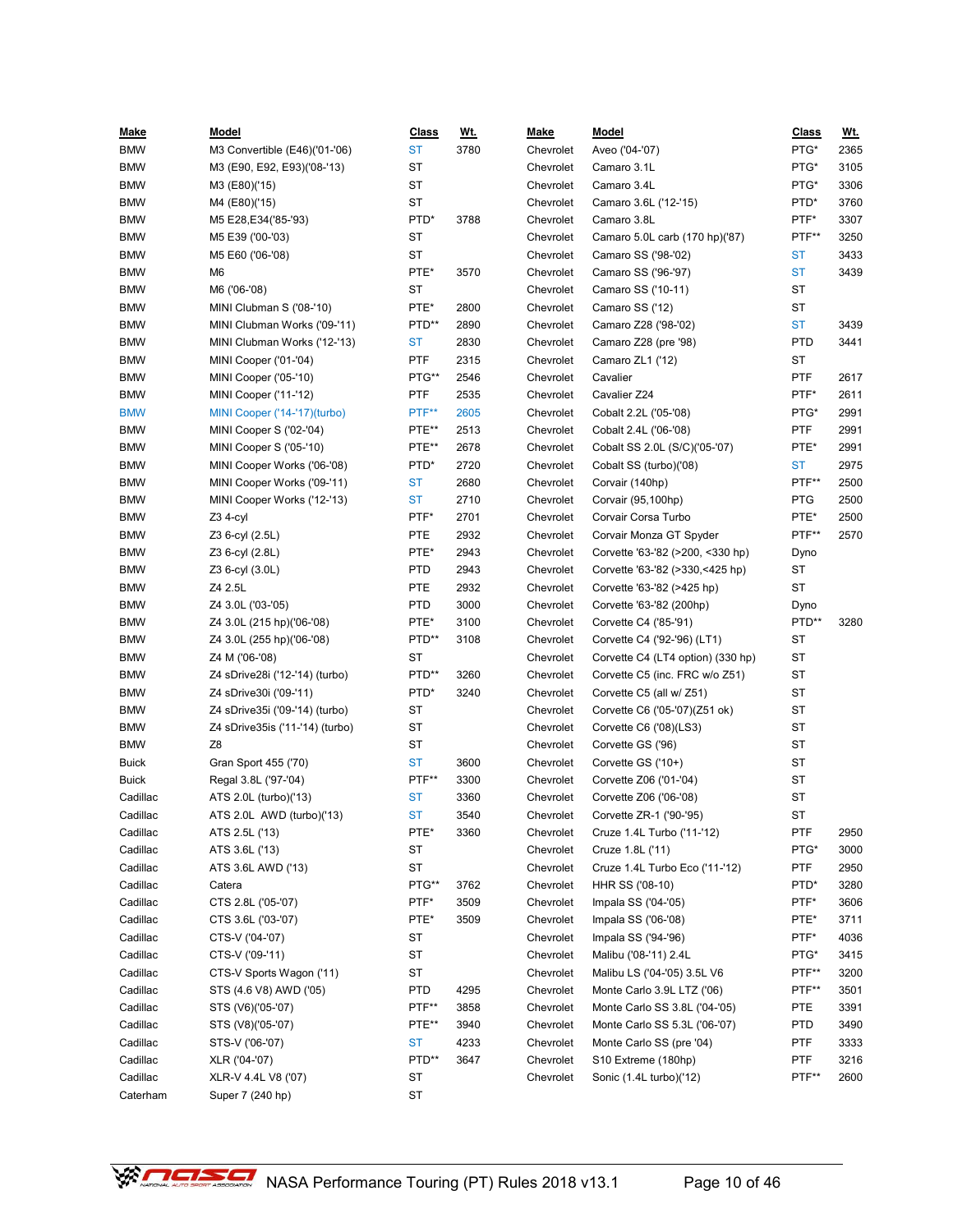| <u>Make</u> | <u>Model</u>                      | <b>Class</b> | <u>Wt.</u> | <b>Make</b> | <b>Model</b>                      | <b>Class</b> | <u>Wt.</u> |
|-------------|-----------------------------------|--------------|------------|-------------|-----------------------------------|--------------|------------|
| Chevrolet   | Sonic (1.8L)('12)                 | PTF*         | 2600       | Eagle       | Talon 2.0L (135-140hp)            | PTG**        | 2739       |
| Chevrolet   | Spark ('13-'14)                   | <b>PTG</b>   | 2270       | Eagle       | Talon Turbo ('90-'94)             | PTE          | 2789       |
| Chevrolet   | Volt ('11-'12)                    | <b>PTF</b>   | 3780       | Eagle       | Talon Turbo ('95-'98)             | PTE*         | 2866       |
| Chrysler    | 300 (3.5L) ('05-'07)              | PTF*         | 3650       | Eagle       | Talon Turbo AWD ('90-'94)         | PTE*         | 3108       |
| Chrysler    | 300C (5.7L)('05-'07)              | PTE**        | 4066       | Eagle       | Talon Turbo AWD ('95-'98)         | PTE*         | 3153       |
| Chrysler    | 300C (5.7L) (AWD)('05-'07)        | PTE**        | 4273       | Ferrari     | 308                               | <b>PTD</b>   | 3159       |
| Chrysler    | 300C SRT8 ('05-'07)               | <b>ST</b>    | 4160       | Ferrari     | 328                               | <b>ST</b>    |            |
| Chrysler    | Cirrus 4-cyl                      | PTG*         | 3141       | Ferrari     | 355                               | <b>ST</b>    |            |
| Chrysler    | Conquest (turbo)                  | PTF**        | 2900       | Ferrari     | 360                               | <b>ST</b>    |            |
| Chrysler    | Conquest Tsi (turbo)              | PTF**        | 3050       | Ferrari     | 430                               | ST           |            |
| Chrysler    | Crossfire (215hp) ('04-'07)       | <b>PTE</b>   | 3010       | Ferrari     | 550                               | <b>ST</b>    |            |
| Chrysler    | Crossfire SRT6 ('05-'06)          | ST           |            | Ferrari     | 612                               | <b>ST</b>    |            |
| Chrysler    | PT Cruiser                        | <b>PTG</b>   | 3147       | Ferrari     | 348 (< 305 hp)                    | <b>ST</b>    | 3233       |
| Chrysler    | PT Cruiser GT                     | PTF**        | 3364       | Ferrari     | 348 (320 hp)                      | <b>ST</b>    |            |
| Datsun      | 510 (96 hp)                       | PTF*         | 2040       | Ferrari     | 360 Challenge                     | <b>ST</b>    |            |
| Datsun      | 510 (L20B swap)                   | PTF**        | 2150       | Ferrari     | 456GT                             | <b>ST</b>    |            |
| Datsun      | 1600 Roadster ('66-'70)(96hp)     | PTF          | 2030       | Ferrari     | 575M                              | ST           |            |
| DeTomaso    | Pantera                           | <b>ST</b>    |            | Ferrari     | Enzo                              | <b>ST</b>    |            |
| Diasio      | D962R                             | <b>PTR</b>   | 1400       | Ferrari     | F430                              | <b>ST</b>    |            |
| Dodge       | Caliber RT 2.4L AWD ('07-'08)     | <b>PTF</b>   | 3308       | Ferrari     | Superamerica                      | <b>ST</b>    |            |
| Dodge       | Caliber SRT4 2.4L Turbo ('07-'08) | PTD**        | 3200       | Ferrari     | Testarossa                        | <b>ST</b>    |            |
| Dodge       | Challenger R/T ('09-'10)          | PTD**        | 4140       | Fiat        | 124 Spider 1400                   | PTG**        | 2083       |
| Dodge       | Challenger SRT8 ('08-'10)         | <b>ST</b>    | 4140       | Fiat        | 124 Spider 1600                   | PTF*         | 2116       |
| Dodge       | Charger 3.5L ('06-'07)            | PTF**        | 3800       | Fiat        | 124 Spider 1800                   | PTF**        | 2116       |
| Dodge       | Charger 5.7L ('06-'07)            | PTD*         | 4031       | Fiat        | 124 Sport Spider 2000             | PTG*         | 2359       |
| Dodge       | Charger SRT8 ('06-'10)            | <b>ST</b>    | 4140       | Fiat        | 128 (55-60 hp)                    | PTG          | 1730       |
| Dodge       | Dart 1.4L Turbo ('14)             | <b>PTF</b>   | 3180       | Fiat        | 500 ('12-13)(USA)                 | PTG*         | 2400       |
| Dodge       | Dart 2.0L ('13-'14)               | PTG**        | 3180       | Fiat        | 500 Abarth (1.4L T)('12-'13)(USA) | PTE*         | 2590       |
| Dodge       | Dart 2.4L ('14)                   | PTF*         | 3180       | Fiat        | 500e ('13-'15) (electric)         | <b>PTF</b>   | 2950       |
| Dodge       | Magnum RT                         | PTE*         | 4180       | Fiat        | X1-9 1.3L                         | PTG*         | 1940       |
| Dodge       | Magnum RT AWD                     | PTE**        | 4393       | Fiat        | X1-9 1.5L                         | PTG**        | 2030       |
| Dodge       | Magnum SRT8                       | <b>ST</b>    | 4260       | Fiat        | X1-9 2000                         | ST           |            |
| Dodge       | Neon DOHC Coupe                   | PTF          | 2550       | Ford        | <b>Contour SVT</b>                | PTF**        | 3126       |
| Dodge       | Neon DOHC Sedan                   | PTF          | 2550       | Ford        | Escort 1.9L                       | PTH*         | 2356       |
| Dodge       | Neon SOHC Coupe                   | <b>PTF</b>   | 2400       | Ford        | Escort 2.0L                       | PTG*         | 2457       |
| Dodge       | Neon SOHC Sedan (1st gen)         | <b>PTF</b>   | 2400       | Ford        | Escort GT (1.8L)                  | PTF          | 2375       |
| Dodge       | Neon SOHC Sedan (2nd gen)         | <b>PTF</b>   | 2450       | Ford        | Escort ZX2                        | PTF          | 2400       |
| Dodge       | Neon SRT4 ('03-05)                | PTE*         | 2970       | Ford        | Escort ZX2 S/R                    | PTF*         | 2450       |
| Dodge       | Neon SRT4 ACR                     | PTE**        | 2900       | Ford        | EXP 1.6L ('82-'85)                | <b>PTG</b>   | 2130       |
| Dodge       | Shelby Charger (110hp)            | PTG**        | 2296       | Ford        | F150 SVT Lightning                | PTE*         | 4670       |
| Dodge       | Shelby Charger (146hp)            | PTF*         | 2500       | Ford        | Festiva                           | PTH**        | 1797       |
| Dodge       | Shelby Charger GLHS (turbo)       | PTE          | 2550       | Ford        | Fiesta ('11-'14)                  | PTG**        | 2575       |
| Dodge       | Shelby Lancer                     | <b>PTF</b>   | 3000       | Ford        | Fiesta ST ('14)(turbo)            | PTE**        | 2675       |
| Dodge       | Shelby Omni GLH (146 hp)          | PTF*         | 2500       | Ford        | Focus (2.0L 16v)('00-'04)         | PTG**        | 2600       |
| Dodge       | Shelby Omni GLHS                  | PTE          | 2540       | Ford        | Focus (2.0L 16v)('05-'11)         | PTF          | 2550       |
| Dodge       | Stealth (DOHC)                    | PTE          | 3153       | Ford        | Focus (2.0L 16v)('12-'13)         | PTF*         | 2820       |
| Dodge       | Stealth (SOHC)                    | <b>PTF</b>   | 3086       | Ford        | Focus (2.0L 8v)('00-'02)          | PTG          | 2606       |
| Dodge       | Stealth Turbo ('91-'93)(AWD)      | <b>PTD</b>   | 3803       | Ford        | Focus (2.3L 16v)('04)             | PTF          | 2612       |
| Dodge       | Stealth Turbo ('94-'96)(AWD)      | <b>ST</b>    | 3671       | Ford        | Focus RS ('16)(AWD)(turbo)        | ST           |            |
| Dodge       | Stratus 4-cyl                     | <b>PTG</b>   | 3192       | Ford        | Focus ST 2.3L 16v ('07)           | PTF*         | 2636       |
| Dodge       | Stratus RT                        | PTF          | 3219       | Ford        | Focus ST 2.0L (turbo)('13-'15)    | PTD*         | 3200       |
| Dodge       | Viper                             | ST           |            | Ford        | Focus SVT (2.0L)('02-'04)         | PTF**        | 2750       |
| Dodge       | Viper ACR                         | ST           |            | Ford        | Focus ZX4 ST (2.3L)('05-'06)      | PTF*         | 2636       |
| Dodge       | Viper Comp. Coupe                 | ${\sf ST}$   |            | Ford        | GT                                | ST           |            |
|             |                                   |              |            |             |                                   |              |            |

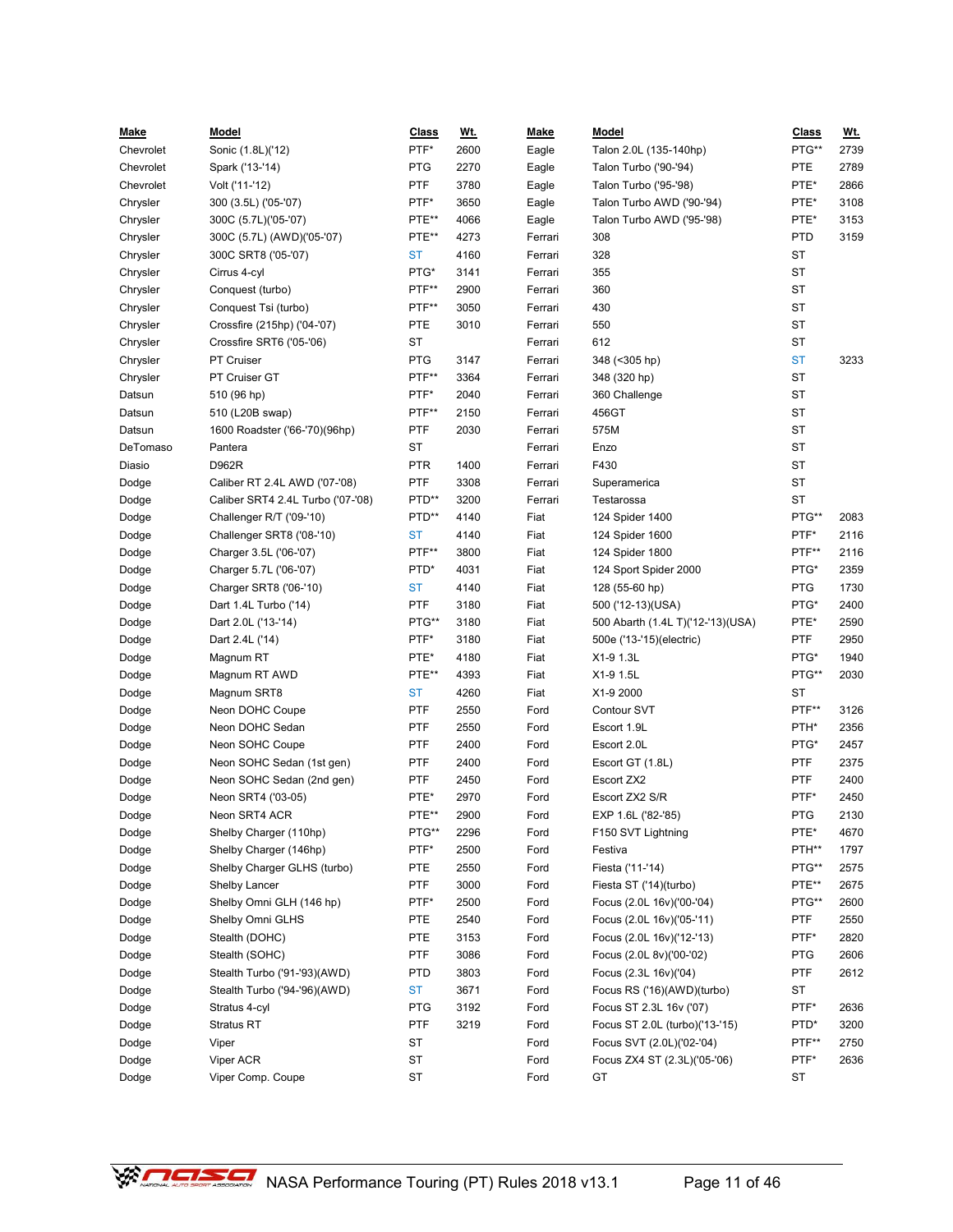| <u>Make</u> | <b>Model</b>                    | <b>Class</b> | <u>Wt.</u> | <u>Make</u> | <b>Model</b>                     | <b>Class</b> | <u>Wt.</u> |
|-------------|---------------------------------|--------------|------------|-------------|----------------------------------|--------------|------------|
| Ford        | Mustang 2.3L turbo ('15)        | <b>ST</b>    |            | Geo         | Metro 1.0L                       | PTH**        | 1804       |
| Ford        | Mustang Boss 302 ('12)          | <b>ST</b>    |            | Geo         | Metro 1.3L                       | PTH**        | 1940       |
| Ford        | Mustang Boss 302 ('13)          | <b>ST</b>    |            | Geo         | Prizm                            | <b>PTF</b>   | 2359       |
| Ford        | Mustang Cobra ('93)             | PTE*         | 3354       | Geo         | Storm                            | <b>PTG</b>   | 2282       |
| Ford        | Mustang Cobra ('94-'95)         | PTE*         | 3354       | Geo         | Storm GSI                        | PTF*         | 2480       |
| Ford        | Mustang Cobra ('96-'98)         | <b>ST</b>    | 3393       | Honda       | Accord 2.0L (120hp)              | PTG*         | 2670       |
| Ford        | Mustang Cobra ('99 & '01)       | <b>ST</b>    | 3285       | Honda       | Accord 2.2L ('90-'97)(130hp)     | PTG*         | 2800       |
| Ford        | Mustang Cobra R ('00)           | <b>ST</b>    |            | Honda       | Accord EX 2.2L ('94-'97)(145hp)  | PTG**        | 2950       |
| Ford        | Mustang Cobra R ('93)           | PTD*         | 3248       | Honda       | Accord 2.3L                      | PTG**        | 2976       |
| Ford        | Mustang Cobra R ('95)           | <b>ST</b>    | 3325       | Honda       | Accord 2.4L ('03-'07)            | <b>PTF</b>   | 3097       |
| Ford        | Mustang Cobra SVT ('02+)        | <b>ST</b>    |            | Honda       | Accord 2.7 V6 ('95-'97)          | <b>PTF</b>   | 3219       |
| Ford        | Mustang GT ('05-'06)            | PTD**        | 3450       | Honda       | Accord 3.0 V6 ('03-'07)          | PTE          | 3303       |
| Ford        | Mustang GT ('07-'09)            | <b>ST</b>    | 3356       | Honda       | Accord 3.0 V6 ('98-'02)          | PTF*         | 3197       |
| Ford        | Mustang GT ('10)                | <b>ST</b>    | 3530       | Honda       | Accord 3.5 V6 ('08-'12)(AT ok)   | <b>PTD</b>   | 3350       |
| Ford        | Mustang GT ('11-'12)            | <b>ST</b>    |            | Honda       | Civic 1.6L SOHC ('88-'91)        | <b>PTF</b>   | 2291       |
| Ford        | Mustang GT ('13+)               | <b>ST</b>    |            | Honda       | Civic Base ('88-'91)             | <b>PTG</b>   | 2127       |
| Ford        | Mustang 14                      | PTH**        | 2699       | Honda       | Civic Coupe 1.8L ('06-'08)       | PTF*         | 2586       |
| Ford        | Mustang 14 turbo                | PTG*         | 3065       | Honda       | Civic CX ('92-'95)               | <b>PTG</b>   | 2094       |
| Ford        | Mustang 16                      | <b>PTG</b>   | 2800       | Honda       | Civic del Sol S (<107hp)         | PTG**        | 2302       |
| Ford        | Mustang Mach 1                  | PTD**        | 3450       | Honda       | Civic del Sol Si (<128hp)        | PTF*         | 2414       |
| Ford        | Mustang SVO ('84-'86)           | PTE          | 3036       | Honda       | Civic del Sol VTEC (DOHC 1.6L)   | PTE          | 2522       |
| Ford        | Mustang V6 (pre-'99)            | PTG**        | 3065       | Honda       | Civic DX 1.5L 16v ('88-'91)      | PTG**        | 2165       |
| Ford        | Mustang V6 ('99-'04)            | PTF**        | 3351       | Honda       | Civic EX 1.6L ('92-'95)          | PTF          | 2390       |
| Ford        | Mustang V6 ('05-'09)            | PTF**        | 3351       | Honda       | Civic EX 1.6L ('96-'00)          | <b>PTF</b>   | 2440       |
| Ford        | Mustang V6 ('10)                | <b>PTE</b>   | 3350       | Honda       | Civic EX 1.7L ('01-'05)          | <b>PTF</b>   | 2597       |
| Ford        | Mustang V6 ('11-'12)            | PTD**        | 3600       | Honda       | Civic EX 2.0L ('16)              | PTF**        | 2850       |
| Ford        | Mustang V6 ('13-'14)            | <b>ST</b>    | 3400       | Honda       | Civic EX-T 1.5L ('16)(turbo)     | PTE*         | 2850       |
| Ford        | Mustang V6 ('15)                | <b>ST</b>    | 3500       | Honda       | Civic Non-VTEC (92hp)            | <b>PTF</b>   | 1950       |
| Ford        | Mustang V8 ('64-'68 <272 hp)    | PTF*         | 2980       | Honda       | Civic Si 1.6L ('92-'95)          | <b>PTF</b>   | 2390       |
| Ford        | Mustang V8 ('69-'70 < 291 hp)   | PTF*         | 3250       | Honda       | Civic Si 1.6L ('99-'00)          | PTF**        | 2612       |
| Ford        | Mustang V8 ('71-'73 < 286 hp)   | PTF          | 3560       | Honda       | Civic Si 2.0L ('01-'05)          | PTF*         | 2782       |
| Ford        | Mustang V8 ('79-'86 < 226 hp)   | PTE          | 3075       | Honda       | Civic Si 2.0L ('06-'11)          | PTE*         | 2877       |
| Ford        | Mustang V8 LX ('87-'93 <226 hp) | PTE          | 3075       | Honda       | Civic Si 2.4L ('12)              | PTE**        | 2820       |
| Ford        | Mustang V8 GT ('87-'93 <226 hp) | <b>PTE</b>   | 3120       | Honda       | Civic Si 2.4L ('13-'14)          | PTE**        | 2860       |
| Ford        | Mustang V8 ('94-'98 <226 hp)    | PTE*         | 3075       | Honda       | Civic Type R ('07) (JDM)(225 hp) | <b>ST</b>    | 2792       |
| Ford        | Mustang V8 ('99-'04)            | PTE**        | 3273       | Honda       | Civic VX (92hp)                  | PTG**        | 2094       |
| Ford        | Pinto 1.6L                      | <b>PTG</b>   | 2000       | Honda       | CRX DX 1.5L 16v ('88-'91)        | PTG**        | 2103       |
| Ford        | Pinto 2.0L ('71-'74)            | <b>PTG</b>   | 2235       | Honda       | CRX DX 12v ('85-'87)             | PTG**        | 1865       |
| Ford        | Pinto 2.3L                      | PTG*         | 2250       | Honda       | CRX HF                           | <b>PTG</b>   | 1967       |
| Ford        | Pinto 2.8L                      | PTG*         | 2570       | Honda       | CRX Si 1.5L ('85-'87)            | PTF**        | 1978       |
| Ford        | Probe GT                        | PTF*         | 2875       | Honda       | CRX Si ('88-'91)                 | PTF*         | 2174       |
| Ford        | Probe Turbo                     | PTF*         | 2730       | Honda       | CRX 1.6L DOHC VTEC               | PTE          | 2436       |
| Ford        | Sierra Cosworth 2.0L T (204 hp) | PTE**        | 2756       | Honda       | CR-Z (1.5L Hybrid)('11)          | <b>PTF</b>   | 2650       |
| Ford        | Sierra Cosworth AWD (220 hp)    | PTD*         | 2816       | Honda       | Fit ('07-'08)                    | PTG*         | 2432       |
| Ford        | Shelby GT500 5.4L S/C ('07-'09) | ST           |            | Honda       | Fit ('09-'12)                    | PTG**        | 2500       |
| Ford        | Shelby GT500 5.4L S/C ('10-'11) | ST           |            | Honda       | Prelude S ('92-'96)              | PTG**        | 2775       |
| Ford        | Taurus GL                       | PTH**        | 3326       | Honda       | Prelude Si ('92-'96)             | PTF*         | 2866       |
| Ford        | Taurus SHO                      | PTF**        | 3379       | Honda       | Prelude Si (pre-'92)             | <b>PTF</b>   | 2639       |
| Ford        | Thunderbird Super Coupe/Turbo   | PTF**        | 3536       | Honda       | Prelude VTEC ('93-'01)           | PTF**        | 2954       |
| Ford        | Thunderbird Turbo Coupe         | PTF*         | 3450       | Honda       | S2000 (2.0L)('00-'03)            | PTD**        | 2850       |
| Ford        | Thunderbird V6 (pre-'02)        | PTH**        | 3536       | Honda       | S2000 (2.2L)('04-'08)            | ST           | 2850       |
| Ford        | Thunderbird V8 ('02)            | PTF**        | 3775       | Honda       | S2000 CR (2.2L)('08)             | ST           | 2813       |
| Ford        | Thunderbird V8 ('03+)           | <b>PTE</b>   | 3775       | Hyundai     | Accent 1.5L (105hp)              | PTF*         | 2149       |
| Ford        | Thunderbird V8 ('90-'97)        | PTF*         | 3536       | Hyundai     | Accent 1.6L ('01-'08)            | PTG**        | 2366       |

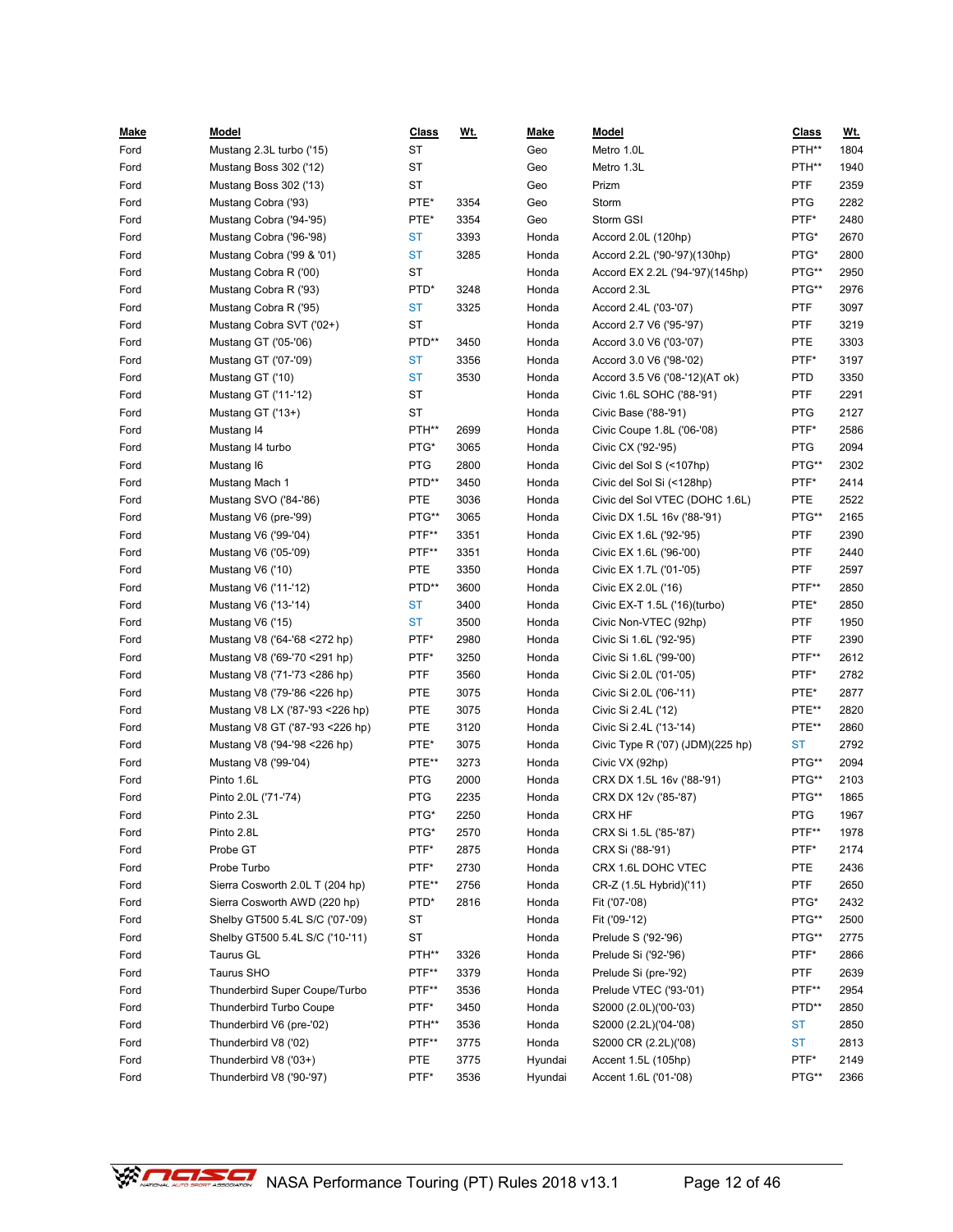| <u>Make</u>      | <u>Model</u>                         | <b>Class</b> | <u>Wt.</u> | <b>Make</b> | <b>Model</b>                                             | <b>Class</b> | <u>Wt.</u> |
|------------------|--------------------------------------|--------------|------------|-------------|----------------------------------------------------------|--------------|------------|
| Hyundai          | Elantra 1.6L                         | PTG**        | 2500       | Lexus       | GS300 ('93-'05)                                          | PTF*         | 3649       |
| Hyundai          | Elantra 1.8L                         | <b>PTF</b>   | 2453       | Lexus       | GS350 ('07-'08)                                          | <b>PTD</b>   | 3704       |
| Hyundai          | Elantra 2.0L ('00-'08)               | <b>PTF</b>   | 2626       | Lexus       | GS400                                                    | PTE**        | 3693       |
| Hyundai          | Genesis 3.8L ('09-'10)               | PTE*         | 3750       | Lexus       | GS430 ('01-'07)                                          | PTE**        | 3745       |
| Hyundai          | Genesis 4.6L ('09-'10)               | PTD**        | 4000       | Lexus       | GS460 ('08)                                              | PTD          | 3945       |
| Hyundai          | Genesis Coupe 2.0L Turbo ('10-'12)   | PTD*         | 3300       | Lexus       | IS250 ('06-'08)(6sp man.)                                | <b>PTF</b>   | 3450       |
| Hyundai          | Genesis Coupe 2.0L Turbo ('13)       | <b>ST</b>    | 3360       | Lexus       | IS250 (AWD)('06-'08)                                     | PTF**        | 3650       |
| Hyundai          | Genesis Coupe 2.0L T Track ('10-'12) | <b>ST</b>    | 3300       | Lexus       | IS F ('08-'09)                                           | ST           |            |
| Hyundai          | Genesis Coupe 3.8 V6 ('10-'12)       | <b>ST</b>    | 3400       | Lexus       | <b>IS300</b>                                             | PTF**        | 3255       |
| Hyundai          | Genesis Coupe 3.8 V6 Track ('10-'12) | <b>ST</b>    |            | Lexus       | IS350 ('16)                                              | ST           |            |
| Hyundai          | Genesis Coupe 3.8 V6 Track ('13)     | <b>ST</b>    |            | Lexus       | IS350 (AWD)('16)                                         | <b>ST</b>    |            |
| Hyundai          | Sonata 2.4L ('09-'10) (auto ok)      | PTG**        | 3260       | Lexus       | LS400                                                    | PTE          | 3890       |
| Hyundai          | Tiburon 2.0L ('03-'07)               | <b>PTG</b>   | 2940       | Lexus       | LS430                                                    | <b>PTE</b>   | 3990       |
| Hyundai          | Tiburon 2.0L ('97-'01)               | <b>PTF</b>   | 2633       | Lexus       | LS460 ('07-'08)                                          | <b>PTD</b>   | 4244       |
| Hyundai          | Tiburon V6 2.7L ('03-'07)            | PTF*         | 2986       | Lexus       | SC300                                                    | PTF*         | 3560       |
| Hyundai          | Tiburon V6 GT LTD 2.7L ('06-'08)     | PTF          | 3150       | Lexus       | <b>SC400</b>                                             | PTE*         | 3655       |
| Hyundai          | Veloster 1.6L ('12-'13)              | PTF          | 2584       | Lexus       | SC430 ('02-'08)                                          | PTE*         | 3840       |
| Hyundai          | Veloster 1.6L Turbo ('13)            | PTE          | 2925       | Lincoln     | LS (V8) ('03-'06)                                        | PTE          | 3772       |
| Infiniti         | G20 ('93-'02)                        | <b>PTG</b>   | 2990       | Lotus       | Elan M100 ('91-'92)(turbo)                               | PTD          | 2250       |
| Infiniti         | G20 ('91-'92)                        | <b>PTF</b>   | 2535       | Lotus       | Elise ('05-'07)                                          | <b>ST</b>    | 1975       |
| Infiniti         | G35 (incl. 6MT) (pre-'05)            | <b>PTD</b>   | 3435       | Lotus       | Esprit (V8) TT                                           | ST           |            |
| Infiniti         | G35 (incl. 6MT)('05-'06)             | <b>PTD</b>   | 3524       | Lotus       | Esprit 4 Turbo                                           | ST           |            |
| Infiniti         | G35 Coupe 6MT ('07)                  | <b>PTD</b>   | 3524       | Lotus       | Evora ('10-'14)                                          | ST           |            |
| Infiniti         | G35 (306 hp)(incl. Sport)('07-'08)   | PTD*         | 3532       | Lotus       | Exige ('06)                                              | ST           |            |
| Infiniti         | G35x (AWD)('07-'08)                  | PTD**        | 3650       | Lotus       | Exige S ('07)                                            | ST           |            |
| Infiniti         | G37 (7 sp auto)('09-'11)             | <b>ST</b>    |            | Lotus       | Exige 240R, S240, S260                                   | ST           |            |
| Infiniti         | 130 ('00-'01)                        | PTF**        | 3342       | Maserati    | GranTurismo                                              | ST           |            |
| Infiniti         | I30 ('96-'99)                        | PTF*         | 3090       | Mazda       | 323 (pre'95--82hp)                                       | <b>PTG</b>   | 2075       |
| Infiniti         | 135                                  | PTE*         | 3342       | Mazda       | 323 GTX (1.6L T)                                         | <b>PTF</b>   | 2645       |
| Infiniti         | Q45 ('02-'07)                        | PTE*         | 4153       | Mazda       | 626 2.0L                                                 | <b>PTG</b>   | 2864       |
| Infiniti         | Q45 (pre-'02)                        | PTF**        | 3895       | Mazda       | 626 2.5L V6                                              | <b>PTF</b>   | 3023       |
| Jaguar           | S-Type 3.0L (235 hp)                 | PTF**        | 3777       | Mazda       | Mazda2 ('11)                                             | PTG*         | 2355       |
| Jaguar           | S-Type 4.0L, 4.2L                    | PTE**        | 3874       | Mazda       | Mazda3 2.0L ('04-'06)                                    | PTF*         | 2696       |
| Jaguar           | S-Type R 4.2L S/C ('03-'04)          | PTD**        | 4046       | Mazda       | Mazda3 2.0L ('07-'10)                                    | <b>PTF</b>   | 2780       |
| Jaguar           | S-Type R 4.2L S/C ('05-'07)          | <b>ST</b>    | 4075       | Mazda       | Mazda3 2.3L ('04-'06)                                    | PTF*         | 2762       |
| Jaguar           | XJ Vanden Plas (<301 hp)             | PTE*         | 3819       | Mazda       | Mazda3 2.3L ('07-'09)                                    | PTF          | 2930       |
| Jaguar           | XJ8 3.5L                             | <b>PTE</b>   | 3613       | Mazda       | Mazda3 2.5L ('10-'13)                                    | PTF*         | 2930       |
|                  | XJ8 4.2L                             | PTE**        | 3613       | Mazda       | Mazda3 2.5L ('14-'15)                                    | PTF**        | 2980       |
| Jaguar<br>Jaguar | XJ8 S/C ('00-'07)                    | <b>ST</b>    | 4001       | Mazda       | Mazda6 2.3L ('03-'06)                                    | <b>PTF</b>   | 3042       |
|                  | XJR ('98-'07)                        | <b>ST</b>    | 3958       | Mazda       | Mazda6 2.3L ('07-'08)                                    | PTG**        | 3091       |
| Jaguar<br>Jaguar | XJS ('88-'91)                        | PTF**        | 3915       | Mazda       | Mazda6 2.5L ('09-'13)                                    | <b>PTF</b>   | 3250       |
|                  |                                      | <b>ST</b>    | 3865       | Mazda       | Mazda6 2.5L ('14-'16)                                    | PTF*         | 3200       |
| Jaguar           | XKR-SC ('00-'06)                     | ST           |            | Mazda       |                                                          | PTF**        | 3243       |
| Jaguar           | <b>XKR-SC ('07)</b>                  | PTD*         |            |             | Mazda6 3.0L (V6) ('03-'05)                               | PTF*         | 3320       |
| Jaguar           | XKE                                  |              | 3100       | Mazda       | Mazda6 3.0L (V6) ('06-'08)<br>Mazda6 3.7L (V6) ('08-'13) |              |            |
| Jaguar           | X-Type ('02-'07) AWD                 | PTE          | 3538       | Mazda       |                                                          | PTE**        | 3540       |
| Jensen-Healey    | 2.0L ('73-'76)                       | PTE*         | 2240       | Mazda       | Mazdaspeed Protegé (Turbo)                               | PTF**        | 2843       |
| Kia              | Forte (2.0L) ('10-'12)               | <b>PTF</b>   | 2780       | Mazda       | Mazdaspeed3 (turbo)('07-'09)                             | PTD*         | 3153       |
| Kia              | Forte 5-door (2.0L) ('11-'12)        | <b>PTF</b>   | 2780       | Mazda       | Mazdaspeed3 (turbo)('10-'13)                             | PTD*         | 3215       |
| Kia              | Rio ('06-'11)                        | PTG**        | 2355       | Mazda       | Mazdaspeed6 (AWD)('06-'07)                               | PTD*         | 3589       |
| Kia              | Rio ('12-'13)                        | PTF*         | 2440       | Mazda       | Miata 1.6L                                               | PTF**        | 2185       |
| Kia              | Sephia                               | <b>PTF</b>   | 2472       | Mazda       | Miata 1.8L ('94-'97)                                     | PTE          | 2335       |
| Kia              | Spectra                              | PTG*         | 2701       | Mazda       | Miata 1.8L ('99-'00)                                     | PTE          | 2410       |
| Lamborghini      | Diablo VT                            | ST           |            | Mazda       | Miata 1.8L VVT ('01-'05)                                 | PTE*         | 2400       |
| Lexus            | GS300 ('06)                          | PTE          | 3536       | Mazda       | Miata MX-5 ('06-'15)                                     | PTE*         | 2625       |

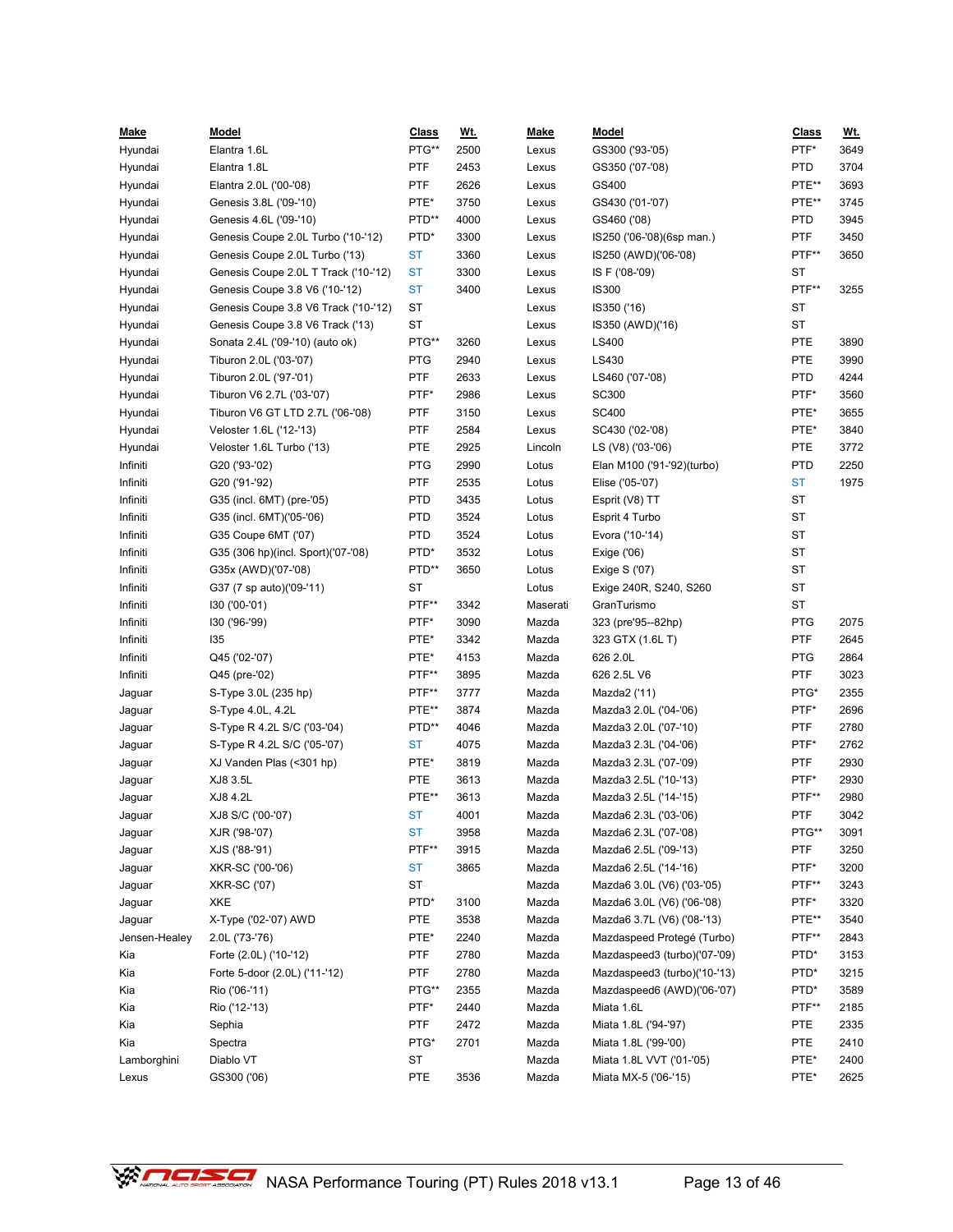| <u>Make</u>          | Model                        | <b>Class</b>    | <u>Wt.</u> | <u>Make</u>      | Model                           | <b>Class</b> | <u>Wt.</u> |
|----------------------|------------------------------|-----------------|------------|------------------|---------------------------------|--------------|------------|
| Mazda                | Miata MX-5 ('16)             | PTE**           | 2400       | Mercury          | Capri 2.0L ('72-'74)            | PTG*         | 2275       |
| Mazda                | Miata MX-5 turbo ('04-'05)   | PTE**           | 2600       | Mercury          | Capri 2.3L ('76-'77)            | PTH**        | 2491       |
| Mazda                | $MX-3$                       | PTG*            | 2443       | Mercury          | Capri 2.6L, 2.8L ('72-'74)      | PTF          | 2275       |
| Mazda                | MX-3 GS                      | <b>PTF</b>      | 2582       | Mercury          | Capri 2.8L ('76-'77)            | PTH*         | 2800       |
| Mazda                | MX-6 (2.2L)(110hp)           | PTG*            | 2560       | Mercury          | Cougar 2.5L V6                  | PTF*         | 2892       |
| Mazda                | MX-6 GT (turbo)              | PTF*            | 2729       | Mercury          | Marauder                        | PTE          | 4195       |
| Mazda                | MX-6 V6 ('92-'97)            | PTF*            | 2800       | Merkur           | XR4Ti                           | PTE          | 2920       |
| Mazda                | Protegé 1.6L                 | <b>PTG</b>      | 2493       | MG               | Midget 1.1l, 1.3l, 1.5l         | PTF          | 1515       |
| Mazda                | Protegé 1.8L                 | <b>PTF</b>      | 2385       | Mitsubishi       | 3000 VR-4 ('91-'93)(AWD)        | <b>PTD</b>   | 3803       |
| Mazda                | Protegé 2.0L                 | <b>PTF</b>      | 2634       | Mitsubishi       | 3000 VR-4 ('94-'99)(AWD)        | PTD**        | 3760       |
| Mazda                | Protegé 5                    | PTG*            | 2716       | Mitsubishi       | 3000GT (NA-DOHC)                | PTE          | 3219       |
| Mazda                | Protegé MP3                  | PTG**           | 2725       | Mitsubishi       | 3000GT (NA-SOHC)                | <b>PTF</b>   | 3131       |
| Mazda                | RX-3 ('72-'78) (12A)         | PTG**           | 2280       | Mitsubishi       | Eclipse 2.4L (pre-'06)          | PTG**        | 2965       |
| Mazda                | RX-7 12A                     | PTG**           | 2345       | Mitsubishi       | Eclipse 2.4L ('06-'08)          | PTG*         | 3274       |
| Mazda                | <b>RX-7 13B</b>              | PTE             | 2800       | Mitsubishi       | Eclipse GT 3.8L ('06-'08)       | PTE*         | 3472       |
| Mazda                | RX-7 13B GSL-SE (1st Gen)    | PTF**           | 2512       | Mitsubishi       | Eclipse GT 3.0L ('00-'05)       | PTF**        | 3142       |
| Mazda                | RX-7 TT (3rd Gen)            | ST              |            | Mitsubishi       | Eclipse Turbo ('90-'94)         | PTE          | 2778       |
| Mazda                | RX-7 Turbo II (2nd Gen)      | <b>PTD</b>      | 2775       | Mitsubishi       | Eclipse Turbo ('95-'98)         | PTE*         | 2877       |
| Mazda                | RX-8 ('04-'08)               | <b>PTD</b>      | 3045       | Mitsubishi       | Eclipse Turbo ('99)             | PTE          | 2970       |
| Mazda                | RX-8 ('09-'11)               | PTD*            | 3045       | Mitsubishi       | Eclipse Turbo AWD ('92-'94)     | PTE*         | 3093       |
| Mazda                | RX-8 R3 ('09-'11)            | <b>ST</b>       | 3045       | Mitsubishi       | Eclipse Turbo AWD ('95-'98)     | PTE*         | 3157       |
| Mazda                | RX-8 (197 hp)(Auto)('04-'05) | <b>PTE</b>      | 3053       | Mitsubishi       | Eclipse Turbo AWD ('99)         | PTE*         | 3270       |
| Mazda                | RX-8 (212 hp)(Auto)('06-'07) | PTE*            | 3075       | Mitsubishi       | Galant 2.4L ('94-'03)           | PTG*         | 2835       |
| Mercedes             | 190E 2.3 (16v)               | PTF**           | 3030       | Mitsubishi       | Galant 2.4L ('04-'07)           | <b>PTG</b>   | 3428       |
| Mercedes             | 190E 2.6L ('86-'93)          | PTF**           | 2955       | Mitsubishi       | Galant 3.0L V6 (195hp)          | PTF          | 3252       |
| Mercedes             | C230 ('02-'05)               | PTF**           | 3305       | Mitsubishi       | Galant 3.8L (230 hp)('02-'07)   | PTF*         | 3616       |
| Mercedes             | C230 ('06-'07)               | PTF**           | 3405       | Mitsubishi       | Galant 3.8L Ralliart ('07)      | PTF*         | 3748       |
| Mercedes             | C280 ('94-'00)               | PTF**           | 3316       | Mitsubishi       | Galant VR4 (AWD) ('91-'92)      | PTE          | 3275       |
| Mercedes             | C280 ('06-'07)               | <b>PTE</b>      | 3460       | Mitsubishi       | Lancer 2.0L ('02-'07)           | <b>PTG</b>   | 2745       |
| Mercedes             | C300 ('08)                   | PTE             | 3460       | Mitsubishi       | Lancer 2.0L DE, SE ('08)        | PTG*         | 3000       |
| Mercedes             | C32 AMG ('02-'04)            | <b>ST</b>       | 3540       | Mitsubishi       | Lancer 2.4L ('04-'07)           | PTF*         | 2843       |
| Mercedes             | C320 ('01-'05)               | PTE             | 3428       | Mitsubishi       | Lancer Evo VIII ('03-'05)(AWD)  | ST           |            |
| Mercedes             | C43 AMG ('98-'00)            | <b>ST</b>       | 3450       | Mitsubishi       | Lancer Evo VIII MR ('05)(AWD)   | ST           |            |
| Mercedes             | C55 AMG ('05-'06)            | ST              |            | Mitsubishi       | Lancer Evo IX ('06)(AWD)        | ST           |            |
| Mercedes             | CL55 AMG (5.4L)('01-'02)     | <b>ST</b>       | 4100       | Mitsubishi       | Lancer Evo MR ('06)(AWD)        | ST           |            |
| Mercedes             | CL65 AMG ('06)               | <b>ST</b>       |            | Mitsubishi       | Lancer Evo RS ('06)(AWD)        | ST           |            |
| Mercedes             | CLK55 AMG ('04-'06)          | <b>ST</b>       | 3960       | Mitsubishi       | Lancer Evo X GSR ('08-'14)(AWD) | ST           |            |
| Mercedes             | CLK430 ('99-'01)             | PTD*            | 3323       | Mitsubishi       | Lancer Evo X MR ('08-'14)(AWD)  | ST           |            |
| Mercedes             | CLK430 ('02-'03)             | <b>PTD</b>      | 3485       | Mitsubishi       | Lancer Ralliart ('09)           | <b>ST</b>    | 3450       |
| Mercedes             | CLK500 ('03-'06)             | PTD*            | 3585       | Mitsubishi       | Mirage                          | PTG*         | 2183       |
| Mercedes             | CLK550 ('07)                 | <b>ST</b>       | 3965       | Mitsubishi       | Mirage 1.8L                     | PTF          | 2293       |
| Mercedes             | CLK63 AMG ('07)              | <b>ST</b>       |            | Mitsubishi       | Starion (turbo)                 | PTF**        | 2900       |
| Mercedes             | E55 AMG ('03-'06)            | <b>ST</b>       |            | Mitsubishi       | Starion ESI-R (turbo)           | PTF**        | 3050       |
| Mercedes             | E55 AMG ('99-'02)            | <b>ST</b>       | 3768       | Nissan           | 200SX 1.6L                      | PTF          | 2325       |
| Mercedes             | E63 AMG ('07)                | ST              |            | Nissan           | 200SX 2.0L ('80-'81)            | PTG*         | 2500       |
| Mercedes             | SL55 AMG ('03-'06)           | <b>ST</b>       |            | Nissan           | 200SX 2.0L Turbo                | PTE          | 2800       |
| Mercedes             | SL55 AMG ('07)               | <b>ST</b>       |            | Nissan           | 200SX SE-R (2.0L)               | PTF          | 2565       |
|                      | SL65 AMG ('07)               | <b>ST</b>       |            |                  | 240SX                           | PTF**        | 2700       |
| Mercedes<br>Mercedes |                              | PTE*            |            | Nissan<br>Nissan | 240SX HICAS                     | PTE          | 2700       |
| Mercedes             | SLK 320 ('01-'04)            |                 | 3120       |                  |                                 | PTF*         | 2684       |
|                      | SLK32 AMG ('02-'04)          | SТ<br><b>ST</b> |            | Nissan           | 240SX SOHC ('89-'90) (140hp)    | PTE          | 2425       |
| Mercedes             | SLK 350 ('05-'08)            | <b>ST</b>       | 3230       | Nissan           | 240Z<br>260Z                    | PTF**        | 2660       |
| Mercedes             | SLK55 AMG ('05-'07)          |                 |            | Nissan           |                                 | PTF**        |            |
| Mercury              | Capri 1.6L (75hp)            | <b>PTG</b>      | 2135       | Nissan           | 280Z                            | PTF**        | 2800       |
| Mercury              | Capri 2.0L ('71) (100hp)     | PTF             | 2135       | Nissan           | 280ZX                           |              | 2800       |

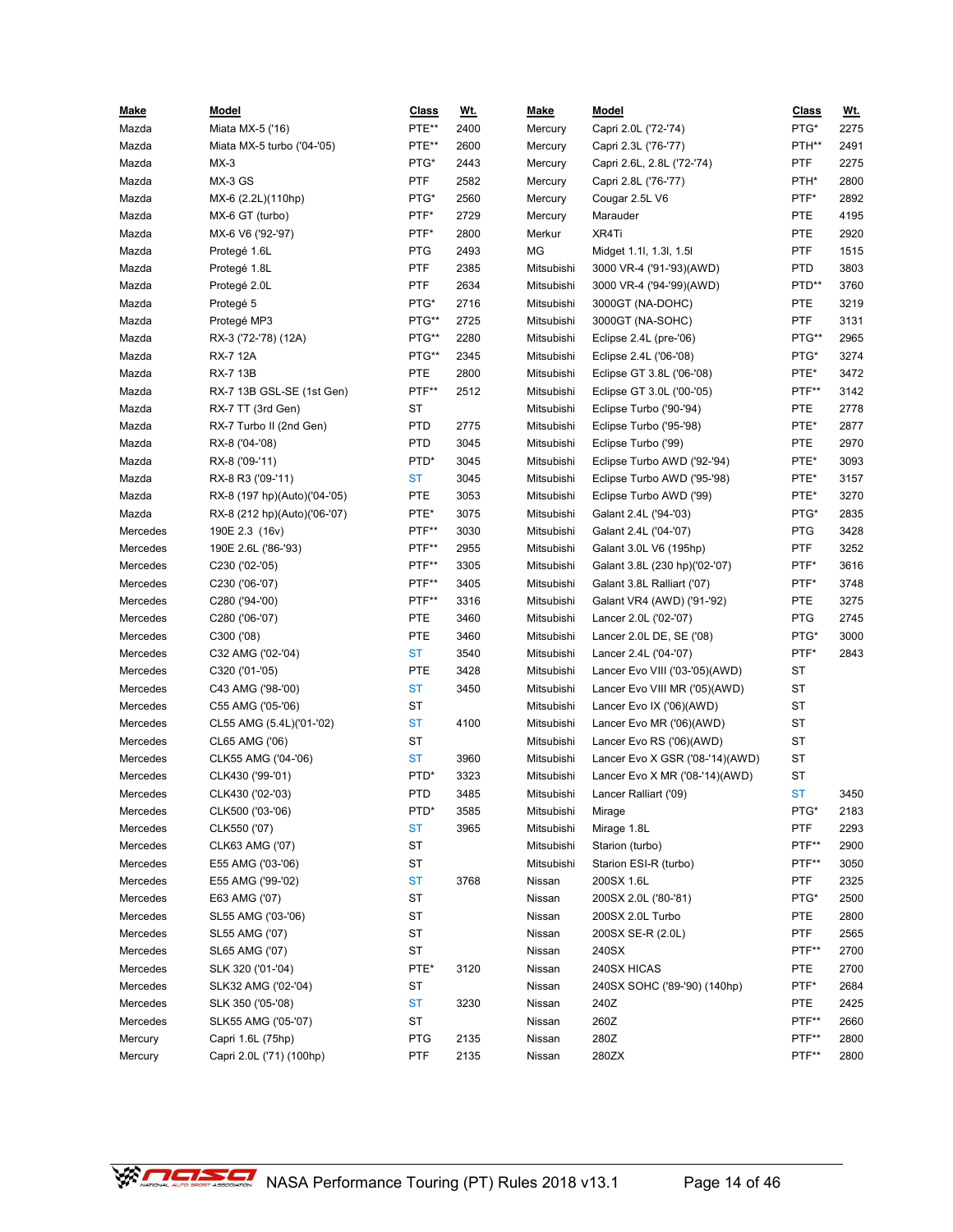| <u>Make</u> | Model                            | <b>Class</b> | <u>Wt.</u> | Make     | Model                                | <b>Class</b>        | <u>Wt.</u> |
|-------------|----------------------------------|--------------|------------|----------|--------------------------------------|---------------------|------------|
| Nissan      | 280ZX Turbo                      | PTE          | 2800       | Peugeot  | 505 Turbo 2.2L ('88-'89)(180hp)      | PTF**               | 2950       |
| Nissan      | 300ZX all (Z31--'84-'88) NA      | PTE          | 2668       | Plymouth | Laser Turbo ('90-'94)                | PTE                 | 2756       |
| Nissan      | 300ZX Turbo (Z31--'84-'89)       | PTE          | 3260       | Plymouth | Laser Turbo AWD ('92-'94)            | PTE*                | 3073       |
| Nissan      | 300ZX NA (Z32) 2+2               | PTE          | 3414       | Plymouth | Prowler                              | PTD*                | 2857       |
| Nissan      | 300ZX NA (Z32--'89-'96)          | PTE*         | 3174       | Pontiac  | Fiero (4-cyl)                        | <b>PTG</b>          | 2590       |
| Nissan      | 300ZX TT                         | PTD**        | 3480       | Pontiac  | Fiero (V6)                           | PTF*                | 2778       |
| Nissan      | 350Z (287hp)('03-'05)(enth. ok)  | <b>ST</b>    | 3188       | Pontiac  | Firebird 3.4L (V6)                   | PTG*                | 3306       |
| Nissan      | 350Z (300hp)('06)(enth. ok)      | <b>ST</b>    | 3339       | Pontiac  | Firebird 3.8L                        | PTF*                | 3306       |
| Nissan      | 350Z (306hp)('07-'08)(enth. ok)  | <b>ST</b>    | 3320       | Pontiac  | <b>Firebird Firehawk</b>             | ST                  |            |
| Nissan      | 350Z Nismo ('07-'08)             | ST           |            | Pontiac  | Firebird WS6                         | ST                  | 3450       |
| Nissan      | 350Z Roadster ('06)              | PTD*         | 3602       | Pontiac  | Formula ('98-'02)                    | <b>ST</b>           | 3452       |
| Nissan      | 350Z Track ('05-'06), 35ann, GT  | <b>ST</b>    | 3370       | Pontiac  | Formula (pre-'98)                    | <b>PTD</b>          | 3408       |
| Nissan      | 350Z Track Model ('03-'04)       | <b>ST</b>    | 3225       | Pontiac  | Formula '87 (5.0L, 215hp)            | PTF**               | 3383       |
| Nissan      | 370Z ('09)(6 sp. manual)         | ST           |            | Pontiac  | Grand AM 2.3L (170,180hp)            | PTF**               | 2852       |
| Nissan      | 370Z Sport Model ('09)           | ST           |            | Pontiac  | Grand Am $3.4L$ (V6)                 | PTG**               | 3091       |
| Nissan      | 370Z Nismo ('09)                 | ST           |            | Pontiac  | Grand Prix GT 3.8L ('98-'04)         | PTF                 | 3484       |
| Nissan      | Altima 2.4L                      | PTF          | 2853       | Pontiac  | Grand Prix GT 3.8L ('05-'06)         | PTE                 | 3484       |
| Nissan      | Altima 2.5L ('02-'09)            | PTF*         | 2992       | Pontiac  | Grand Prix GTP ('99-'03)             | PTF*                | 3464       |
| Nissan      | Altima 3.5L ('02-'06)            | PTE*         | 3225       | Pontiac  | Grand Prix GTP ('04-'06)             | PTE                 | 3583       |
| Nissan      | Altima 3.5L ('07-'08)            | PTE**        | 3268       | Pontiac  | Grand Prix GXP ('05-'08)             | PTE**               | 3600       |
| Nissan      | Altima 3.5L SE-R ('05-'06)       | <b>PTD</b>   | 3279       | Pontiac  | Grand Prix SE 3.1L                   | PTG*                | 3384       |
| Nissan      | GT-R ('09+)                      | ST           |            | Pontiac  | GTO ('04)                            | PTD*                | 3725       |
| Nissan      | Juke 1.6L (turbo) ('11-'15)      | PTF**        | 3000       | Pontiac  | GTO ('05-'06)                        | <b>ST</b>           | 3725       |
| Nissan      | Juke 1.6L (turbo)(AWD) ('11-'15) | PTF**        | 3160       | Pontiac  | Solstice ('06-'08)                   | PTE                 | 2860       |
| Nissan      | Maxima 3.5L ('02-'03)            | PTE*         | 3239       | Pontiac  | Solstice GXP (turbo)('07-'08)        | ST                  | 2988       |
| Nissan      | Maxima 3.5L ('04-'06)            | PTE*         | 3471       | Pontiac  | Trans Am ('98-'02)                   | ST                  | 3450       |
| Nissan      | Maxima 3.5L ('07-'08)            | PTE          | 3591       | Pontiac  | Trans Am (pre-'98)                   | <b>PTD</b>          | 3410       |
| Nissan      | Maxima SE 3.0L ('00-'01)         | PTE          | 3150       | Pontiac  | Trans Am Turbo V6                    | ST                  | 3346       |
| Nissan      | NX2000                           | <b>PTF</b>   | 2520       | Pontiac  | Vibe 1.8L ('03-'07)                  | PTG*                | 2700       |
| Nissan      | Pickup ('90-'97)(2WD)            | PTG**        | 2800       | Pontiac  | Vibe GT ('04-'06)                    | PTF                 | 2780       |
| Nissan      | Pulsar NX 1.8L                   | <b>PTF</b>   | 2566       | Pontiac  | Vibe GT ('03)                        | PTF*                | 2780       |
| Nissan      | Sentra 1.6L ('87-'88)(8v)(69hp)  | <b>PTG</b>   | 2250       | Porsche  | 911 ('63-'69)                        | PTE*                | 2248       |
| Nissan      | Sentra 1.6L (16v)                | <b>PTF</b>   | 2299       | Porsche  | 911 ('70-'73)                        | PTE*                | 2375       |
| Nissan      | Sentra 1.8L ('00-'06)            | PTG*         | 2590       | Porsche  | 911 ('73-'77)                        | PTE*                | 2469       |
| Nissan      | Sentra 2.0L ('07-'08)            | PTG**        | 2853       | Porsche  | 911 ('78-'83)                        | PTE**               | 2552       |
| Nissan      | Sentra SE ('98-'01)              | <b>PTF</b>   | 2617       | Porsche  | 911 ('84-'89)                        | PTD*                | 2756       |
| Nissan      | Sentra SE-R 2.0L ('91-'94)       | PTF          | 2520       | Porsche  | 911 Carrera ('73-'77)                | PTD*                | 2469       |
| Nissan      | Sentra SE-R 2.5L ('02-'06)       | PTF*         | 2800       | Porsche  | 911 Turbo 3.0L ('74-'77)             | ST                  |            |
| Nissan      | Sentra SE-R 2.5L ('07-'08)       | <b>PTF</b>   | 3102       | Porsche  | 911 Turbo 3.3L ('77-'89)             | ST                  |            |
| Nissan      | Sentra Spec V ('02-'06)          | PTF**        | 2710       | Porsche  | 911S ('67-'69)                       | <b>PTD</b>          | 2248       |
| Nissan      | Sentra Spec V ('07-'08)          | PTF**        | 3078       | Porsche  | 911S ('70-'73)                       | PTD*                | 2374       |
| Nissan      | Versa 1.6L ('09-'15)             | PTG**        | 2360       | Porsche  | 912                                  | PTF**               | 2095       |
| Nissan      | Versa 1.8L ('07-'12)             | PTG**        | 2700       | Porsche  | 914-4                                | PTF**               | 2138       |
| Nissan      | Versa Note 1.6L ('14-'15)        | PTG**        | 2360       | Porsche  | 914-6                                | PTE                 | 2070       |
| Noble       | M12 GTO-3R (352 hp 3.0L V6)      | ST           |            | Porsche  | 924 ('77-'79)                        | PTG**               | 2635       |
| Noble       | M400 (425 hp 3.0L V6)            | ST           |            | Porsche  | 924S ('87)                           | PTF**               | 2734       |
| Oldsmobile  | Cutlass Calais 2.3L Int. (150hp) | PTF          | 2700       | Porsche  | 924S ('88)                           | PTE                 | 2734       |
| Oldsmobile  | Cutlass Calais 2.3L Int. (180hp) | PTF**        |            | Porsche  | 924 Turbo                            | PTE*                | 2601       |
|             |                                  |              | 2730       |          |                                      |                     |            |
| Oldsmobile  | Cutlass Calais 2.3L Quad442      | PTF**        | 2730       | Porsche  | 928 ('78-'82)(4.5L)<br>944 ('83-'87) | <b>PTD</b><br>PTF** | 3200       |
| Oldsmobile  | Cutlass Calais Quad442 W41       | PTE*         | 2625       | Porsche  |                                      |                     | 2779       |
| Opel        | GT 1100                          | <b>PTG</b>   | 1918       | Porsche  | 944 2.5L ('88)                       | PTF**               | 2844       |
| Opel        | GT1900                           | PTG*         | 2138       | Porsche  | 944 2.7L ('89)(162 hp)               | PTF**               | 2866       |
| Opel        | Manta                            | <b>PTG</b>   | 2230       | Porsche  | 944 S                                | PTE*                | 2975       |
| Peugeot     | 505 Turbo 2.2L ('86-'88)(150hp)  | PTF*         | 2850       | Porsche  | 944 S2                               | PTD*                | 2892       |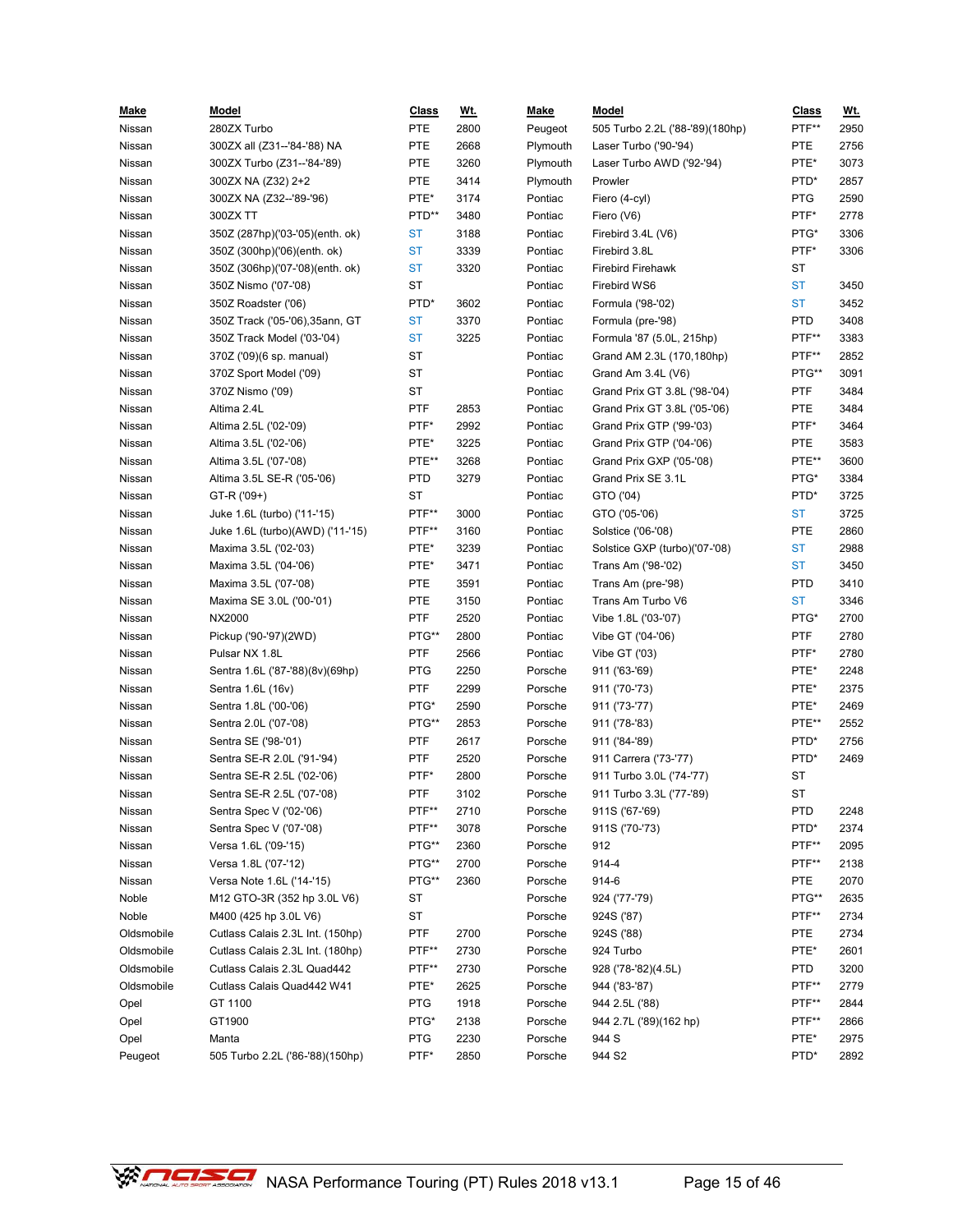| <u>Make</u> | <b>Model</b>                          | <u>Class</u> | <u>Wt.</u> | <u>Make</u>  | <u>Model</u>                   | <b>Class</b> | <u>Wt.</u> |
|-------------|---------------------------------------|--------------|------------|--------------|--------------------------------|--------------|------------|
| Porsche     | 944 Turbo ('86-'88)                   | PTD*         | 2899       | Porsche      | Cayman S 3.4L ('06-'08)        | <b>ST</b>    |            |
| Porsche     | 944 Turbo S ('88-'89)                 | <b>ST</b>    | 2998       | Porsche      | Cayman S 3.4L ('09-'12)        | <b>ST</b>    |            |
| Porsche     | 959                                   | ST           |            | Porsche      | Cayman S 3.4L ('14)            | ST           |            |
| Porsche     | 964 Carrera 2                         | PTD**        | 2970       | Porsche      | Cayman R 3.4L ('11-'12)        | ST           |            |
| Porsche     | 964 Carrera 4 (AWD)                   | PTD**        | 3190       | Renault      | Alliance 1.4L (60hp)           | <b>PTG</b>   | 2030       |
| Porsche     | 964 RS                                | ST           |            | Renault      | Alliance 1.7L (85hp)           | PTG*         | 2030       |
| Porsche     | 964 RS America                        | <b>ST</b>    | 2820       | Renault      | Alliance 2.0L GTA (95hp)       | PTG**        | 2161       |
| Porsche     | 965 3.3L (Turbo II--'90-'92)          | ST           |            | Rossion      | Q1                             | ST           |            |
| Porsche     | 965 3.6L (Turbo II--'93-'94)          | ST           |            | Saab         | 900 Turbo SPG ('85-'89)        | PTF**        | 2875       |
| Porsche     | 968                                   | PTD*         | 2910       | Saab         | 900 Turbo SPG ('90-'91)        | PTF**        | 2900       |
| Porsche     | 968 Turbo S                           | ST           |            | Saab         | 9000 Aero 2.3L Turbo ('93-'97) | PTE          | 3265       |
| Porsche     | 993 C2 ('94-'95)                      | <b>ST</b>    | 3064       | Saab         | 9-2X Aero ('05)(AWD)           | <b>PTD</b>   | 3179       |
| Porsche     | 993 C2 ('96-'99)                      | ST           |            | Saab         | 9-2X Aero ('06)(AWD)           | PTD*         | 3208       |
| Porsche     | 993 C2S                               | <b>ST</b>    |            | Saab         | 9-2X Linear ('05-'06)(AWD)     | PTE          | 3030       |
| Porsche     | 993 C4 (AWD)                          | ST           |            | Saab         | 9-3 2.0T ('99-'01)(turbo)      | PTF**        | 2990       |
| Porsche     | 993 C4S (AWD)                         | <b>ST</b>    |            | Saab         | 9-3 Aero 2.0T & 2.0T ('04-'07) | PTF**        | 3175       |
| Porsche     | 993 Cup                               | ST           |            | Saab         | 9-3 Aero 2.8L ('06-'07)        | PTE**        | 3285       |
| Porsche     | 993 RS 3.8L                           | <b>ST</b>    |            | Saab         | 9-3 Viggen ('99-'02)           | PTE*         | 3170       |
| Porsche     | 993 Turbo (AWD)                       | ST           |            | Saab         | 9-5 2.3T                       | PTE*         | 3470       |
| Porsche     | 993 Turbo S (AWD)                     | ST           |            | Saab         | 9-5 Aero 2.3T & 2.3T ('02-'06) | PTE          | 3470       |
| Porsche     | 996 C2 (3.4L) ('99-'01)               | ST           |            | Saab         | 99 EMS ('72-'76)(2.0L)         | PTG*         | 2560       |
| Porsche     | 996 C2 (3.6L)('02-'04)                | ST           |            | Saturn       | lon ('03-'04)                  | <b>PTF</b>   | 2653       |
| Porsche     | 996 C4 (3.4L)                         | ST           |            | Saturn       | lon ('05-'07)                  | PTG**        | 2766       |
| Porsche     | 996 C4 (3.6L)                         | ST           |            | Saturn       | Ion Redline ('04-'07)          | PTE*         | 2945       |
| Porsche     | 996 C4S (3.6L)                        | ST           |            | Saturn       | Sky ('07-'08)                  | PTF**        | 2933       |
| Porsche     | 996 GT2                               | <b>ST</b>    |            | Saturn       | Sky Redline ('07-'08)          | ST           | 2990       |
| Porsche     | 996 GT3                               | ST           |            | Saturn       | S-Series (DOHC) ('91-'02)      | <b>PTF</b>   | 2437       |
| Porsche     | 996 Cup                               | ST           |            | Saturn       | S-Series (SOHC) ('91-'02)      | PTG*         | 2345       |
| Porsche     | 996 Turbo                             | ST           |            | Scion        | tC ('05-'10)                   | <b>PTF</b>   | 2905       |
| Porsche     | 996 Turbo S                           | <b>ST</b>    |            | Scion        | tC ('11)                       | PTF**        | 3030       |
| Porsche     |                                       | ST           |            | Scion        |                                | PTG*         | 2340       |
| Porsche     | 997 C4 ('06-'07)<br>997 C4S ('06'-07) | <b>ST</b>    |            |              | xA ('04-'06)<br>xB ('04-'06)   | <b>PTG</b>   | 2415       |
|             |                                       | ST           |            | Scion        |                                | <b>PTD</b>   | 2940       |
| Porsche     | 997 Carrera ('05-'07)                 | <b>ST</b>    |            | Scion        | FR-S Coupe ('13-'16)           | PTD*         |            |
| Porsche     | 997 Club Coupe                        |              |            | <b>Scion</b> | FR-S Coupe ('17)               |              | 2870       |
| Porsche     | 997 CS ('05-'07)                      | ST           |            | Subaru       | BRZ Coupe ('13-'16)            | <b>PTD</b>   | 2940       |
| Porsche     | 997 GT3 ('07)                         | ST           |            | Subaru       | BRZ Coupe ('17)                | PTD*         | 2870       |
| Porsche     | 997 GT3 Cup                           | ST           |            | Subaru       | Forester XT ('04-'05) (AWD)    | PTF**        | 3225       |
| Porsche     | 997 Turbo AWD ('07)                   | ST           |            | Subaru       | Forester XT ('06-'07) (AWD)    | PTE          | 3270       |
| Porsche     | Boxster ('97-'99)                     | PTE*         | 2822       | Subaru       | Impreza 1.8L (AWD)             | PTG**        | 2605       |
| Porsche     | Boxster ('00-'02)                     | PTE**        | 2900       | Subaru       | Impreza 1.8L (FWD)             | PTG**        | 2325       |
| Porsche     | Boxster ('02-'04)                     | <b>PTD</b>   | 2920       | Subaru       | Impreza 2.2L (AWD)             | PTF**        | 2730       |
| Porsche     | Boxster ('05-'06)                     | PTD*         | 2855       | Subaru       | Impreza 2.5L ('98-'01)(AWD)    | PTE          | 2840       |
| Porsche     | Boxster ('07-'08)                     | PTD**        | 2855       | Subaru       | Impreza 2.5L ('02-'05)(AWD)    | PTF**        | 2972       |
| Porsche     | Boxster ('09-'10)                     | <b>ST</b>    | 2880       | Subaru       | Impreza 2.5L ('06-'08)(AWD)    | PTE          | 3016       |
| Porsche     | Boxster S ('05-'06)                   | <b>ST</b>    | 2965       | Subaru       | Legacy 2.2L ('90-'94)(AWD)     | PTF          | 2830       |
| Porsche     | Boxster S ('00-'02)                   | PTD**        | 2950       | Subaru       | Legacy 2.2L ('95-'99)(AWD)     | PTF*         | 2885       |
| Porsche     | Boxster S ('03-'04)                   | ST           | 2911       | Subaru       | Legacy 2.2L T AWD ('91-'94)    | PTF*         | 3100       |
| Porsche     | Boxster S ('07-'08)                   | ST           |            | Subaru       | Legacy 2.5L ('00-'08)(AWD)     | PTF**        | 3200       |
| Porsche     | Boxster S ('09-10)                    | ST           |            | Subaru       | Legacy GT ('05-'08)(AWD)(Turb) | PTD*         | 3300       |
| Porsche     | Boxster Spyder ('11)                  | ST           |            | Subaru       | Legacy 3.0 AWD ('08)           | PTE          | 3545       |
| Porsche     | Carrera GT                            | ST           |            | Subaru       | Outback 3.0 ('01-'04)(AWD)     | PTF*         | 3630       |
| Porsche     | Cayenne S ('03-'06)(AWD)              | PTF*         | 4950       | Subaru       | Outback 3.0 ('05-'07)(AWD)     | PTE          | 3610       |
| Porsche     | Cayenne Turbo ('08)(AWD)              | ST           | 5191       | Subaru       | Outback XT ('05-'06)(AWD)      | PTE*         | 3415       |
| Porsche     | Cayman 2.7L ('07-'08)                 | <b>ST</b>    | 2900       | Subaru       | Outback XT ('07)(AWD)          | PTE          | 3535       |
| Porsche     | Cayman 2.9L ('09-'12)                 | ST           |            | Subaru       | SVX (AWD)                      | PTE          | 3375       |

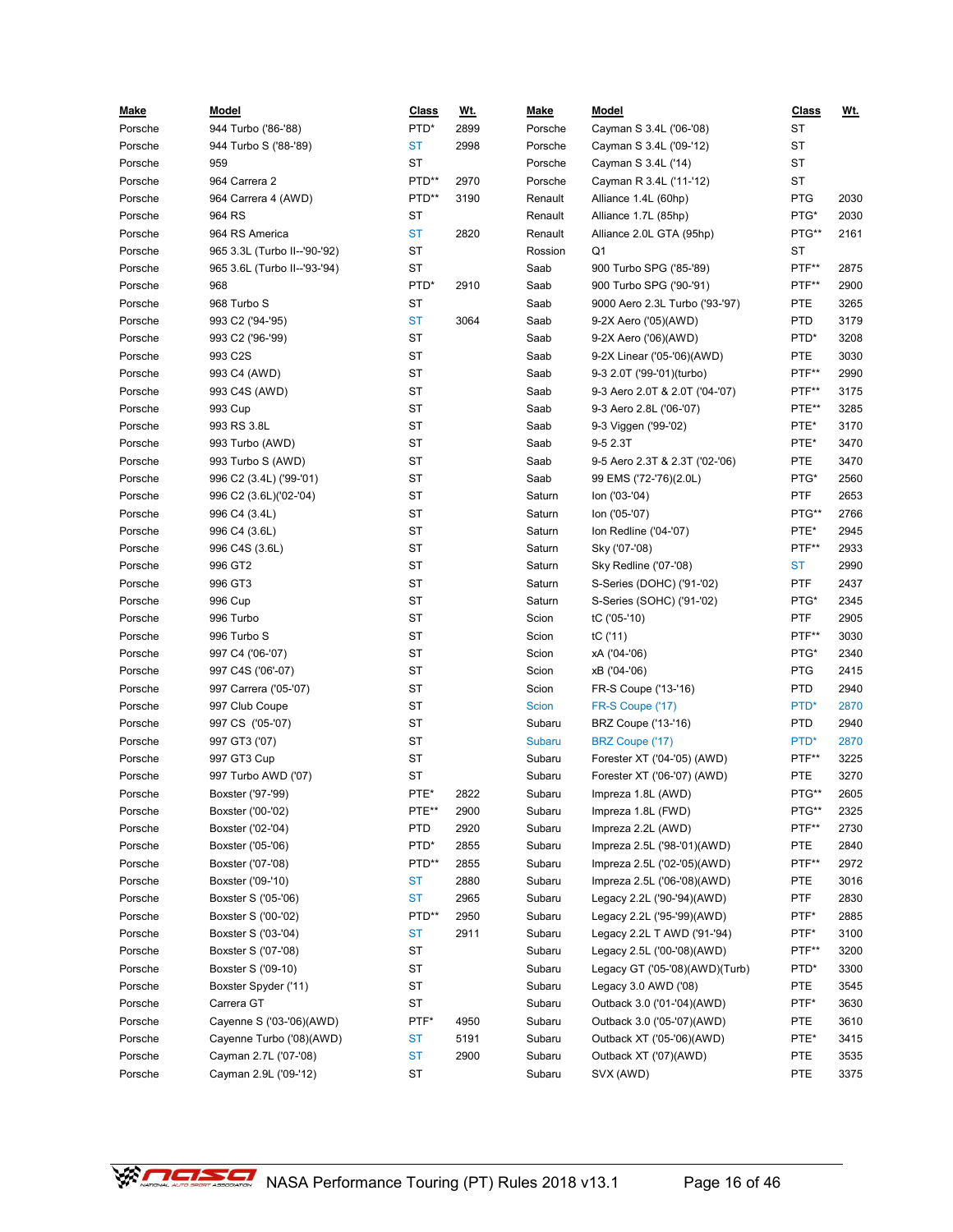| <u>Make</u> | <u>Model</u>                    | <b>Class</b> | <u>Wt.</u> | <b>Make</b> | <b>Model</b>                    | <b>Class</b> | <u>Wt.</u> |
|-------------|---------------------------------|--------------|------------|-------------|---------------------------------|--------------|------------|
| Subaru      | WRX 2.0L ('02-'05) (AWD)        | <b>PTD</b>   | 3085       | Toyota      | Supra NA ('94-'98)              | PTE*         | 3265       |
| Subaru      | WRX 2.0L ('15)(AWD)             | <b>ST</b>    |            | Toyota      | Supra T                         | PTE          | 3534       |
| Subaru      | WRX 2.5L ('06-'08)(AWD)         | PTD*         | 3140       | Toyota      | Supra TT                        | ST           |            |
| Subaru      | WRX 2.5L ('09-'14)(AWD)         | ST           |            | Toyota      | Tacoma X-Runner ('05-'10)       | PTF          | 3805       |
| Subaru      | WRX STi ('04-'07)(AWD)          | ST           |            | Toyota      | Tercel ('88-'90) (78hp)         | <b>PTG</b>   | 2020       |
| Subaru      | WRX STI ('08-'14)(AWD)          | <b>ST</b>    |            | Toyota      | Yaris ('07-'11)                 | PTG**        | 2280       |
| Subaru      | XT                              | PTG*         | 2455       | Toyota      | Yaris ('12)                     | PTG**        | 2280       |
| Subaru      | XT6 (AWD)                       | PTF*         | 2885       | Triumph     | GT6 MK I                        | PTF**        | 1905       |
| Subaru      | XV Crosstrek ('13-'15)(AWD)     | <b>PTF</b>   | 3100       | Triumph     | GT6 MK III                      | PTE          | 1904       |
| Sunbeam     | Tiger                           | PTE*         | 2575       | Triumph     | Spitfire MK 2 (75hp, 1147cc)    | PTF*         | 1564       |
| Suzuki      | Swift ('94-'01)                 | PTG*         | 1930       | Triumph     | TR4 ('61-'64)                   | PTF*         | 2240       |
| Suzuki      | Swift 1.3L GT ('89-'94)         | PTF*         | 1900       | Triumph     | TR6 ('69-'76)(2.5L S6 US Carb)  | PTF*         | 2360       |
| Suzuki      | SX4 Sport ('08-'09)             | PTF          | 2665       | Triumph     | TR6 ('69-'76)(2.5L S6 Fuel Inj) | PTD          | 2360       |
| Suzuki      | SX4 Sport ('10)                 | PTF          | 2750       | Volvo       | 242 (2.3L) ('83-'85)            | PTG          | 2840       |
| Toyota      | Camry 2.4L ('02-'06)            | PTG*         | 3086       | Volvo       | 242 GLT ('81-'85)(turbo)        | PTF          | 3072       |
| Toyota      | Camry 2.4L ('07-'08)            | <b>PTG</b>   | 3263       | Volvo       | 850 2.4L n.a. ('93-'97)         | PTF          | 3180       |
| Toyota      | Camry 3.0L (V6)('97-'01)        | <b>PTF</b>   | 3240       | Volvo       | 850 T-5R ('95), R ('96-'97)     | PTE*         | 3240       |
| Toyota      | Camry 3.0L (V6)('03-'05)        | PTF*         | 3296       | Volvo       | C30 T5 2.5L turbo ('08)         | PTE**        | 2970       |
| Toyota      | Camry 3.3L (V6)('04-'05)        | PTF*         | 3351       | Volvo       | C70 T5 2.3 T Coupe ('98)        | PTE*         | 3300       |
| Toyota      | Camry 3.3L (V6)('06)            | <b>PTF</b>   | 3450       | Volvo       | C70 T5 2.3 T Coupe ('01-'02)    | PTE*         | 3325       |
| Toyota      | Camry 3.5L (V6)('07-'08)        | PTE*         | 3461       | Volvo       | C70 T5 2.3 T Conv. ('99-'04)    | PTE          | 3450       |
| Toyota      | Celica AllTrac ('88-'89)        | <b>PTE</b>   | 3270       | Volvo       | C70 T5 ('06-'07)                | PTF          | 3772       |
| Toyota      | Celica AllTrac ('90-'93)        | <b>PTE</b>   | 3272       | Volvo       | P1800 ('61-'62)                 | PTF          | 2215       |
| Toyota      | Celica GT ('00-'05)             | PTF**        | 2425       | Volvo       | S40 1.9 L ('00-'04)             | PTF**        | 2767       |
| Toyota      | Celica GT ('77-'82)             | PTG**        | 2460       | Volvo       | S40 2.4L ('04-'06)              | PTF          | 3084       |
| Toyota      | Celica GT ('83-'86)             | PTG*         | 2500       | Volvo       | S40 2.4L ('07)                  | PTG**        | 3234       |
| Toyota      | Celica GT ('87-'89)             | PTG**        | 2455       | Volvo       | S40 T5 ('05)                    | PTE          | 3126       |
| Toyota      | Celica GT ('90-'99)             | <b>PTF</b>   | 2600       | Volvo       | S40 T5 ('06-'07)                | PTF**        | 3278       |
| Toyota      | Celica GT-S ('00-'05)           | PTE*         | 2500       | Volvo       | S40 T5 ('05-'07)(AWD)           | PTE*         | 3447       |
| Toyota      | Celica GT-S ('83-'85)           | <b>PTG</b>   | 2566       | Volvo       | S60 2.4L                        | PTF          | 3230       |
| Toyota      | Celica GT-S ('86-'93)           | <b>PTF</b>   | 2679       | Volvo       | S60 2.5L Turbo ('04-'06)(AWD)   | <b>PTE</b>   | 3603       |
| Toyota      | Celica ST ('90-'93)             | <b>PTG</b>   | 2600       | Volvo       | S60 2.5L Turbo ('07)(AWD)       | PTF**        | 3651       |
| Toyota      | Celica Supra (1st gen)          | PTF**        | 2789       | Volvo       | S60 2.5L Turbo ('04-'06)(FWD)   | PTF**        | 3393       |
| Toyota      | Corolla 1.8L ('03-'07)          | <b>PTF</b>   | 2530       | Volvo       | S60 2.5L Turbo ('07)(FWD)       | PTF*         | 3501       |
| Toyota      | Corolla 1.8L ('14-'17)          | PTG**        | 2845       | Volvo       | S60 R ('04-'05)(AWD)            | PTD*         | 3715       |
| Toyota      | Corolla FX-16 GT-S              | <b>PTF</b>   | 2390       | Volvo       | S60 R ('06-'07)(AWD)            | PTD*         | 3715       |
| Toyota      | Corolla GT-S 1.6L 16v ('84-'87) | PTF**        | 2200       | Volvo       | S60 2.4L T5 ('05-'07)           | PTE**        | 3393       |
| Toyota      | Corolla GT-S 1.6L 16v ('88-'89) | PTF          | 2390       | Volvo       | S60 2.3L T5 ('01-'04)           | PTE*         | 3406       |
| Toyota      | Corolla SR5 ('79-'83)(3TC)      | <b>PTG</b>   | 2185       | Volvo       | S60 3.0L T6 R ('13-'14)(AWD-T)  | PTD**        | 3850       |
| Toyota      | Corolla XRS                     | PTF**        | 2670       | <b>VW</b>   | Beetle 1.8L T (150hp)('99-'05)  | PTF          | 2820       |
| Toyota      | Echo                            | PTF**        | 2035       | <b>VW</b>   | Beetle 1.9L TDI ('98-'03)       | PTH**        | 2750       |
| Toyota      | Matrix ('03-'08)                | PTG*         | 2673       | <b>VW</b>   | Beetle 1.9L TDI ('04-'06)       | PTH**        | 2850       |
| Toyota      | Matrix ('09-'14)                | PTG*         | 2770       | VW          | Beetle 2.0L ('98-'05)           | PTH**        | 2743       |
| Toyota      | Matrix XRS (180 hp)('03-'04)    | PTF*         | 2800       | VW          | Beetle 2.0L Turbo ('12-'15)     | PTE*         | 3020       |
| Toyota      | Matrix XRS ('05-'06)            | <b>PTF</b>   | 2800       | VW          | Beetle 2.5L ('06-'08)           | PTG**        | 2884       |
| Toyota      | <b>MR Spyder</b>                | PTE*         | 2195       | VW          | Beetle Turbo S ('02-'04)        | PTF*         | 3005       |
| Toyota      | MR2 (1st Gen NA)                | PTF*         | 2380       | VW          | Corrado 1.8L DOHC, 2.0L DOHC    | PTF**        | 2403       |
| Toyota      | MR2 2.2L DOHC                   | PTF*         | 2657       | VW          | Corrado 2.0L SOHC               | PTG**        | 2418       |
| Toyota      | MR <sub>2</sub> SC              | PTF**        | 2605       | VW          | Corrado G60 1.8L S/C            | PTE*         | 2558       |
| Toyota      | MR2 Turbo                       | PTE**        | 2825       | VW          | Corrado VR6                     | PTF**        | 2733       |
| Toyota      | Paseo                           | PTG**        | 2025       | VW          | Golf 1.6L, 1.8L                 | PTG*         | 2120       |
| Toyota      | Prius                           | <b>PTH</b>   | 2932       | VW          | Golf 1.8L DOHC, 2.0L DOHC       | PTF          | 2672       |
| Toyota      | Solara 3.3L ('04-'06)           | PTF*         | 3419       | VW          | Golf 1.9L TDI ('99-'03)         | PTH**        | 2750       |
| Toyota      | Solara 3.3L ('07-'08)           | PTF          | 3440       | VW          | Golf 1.9L TDI ('04-'06)         | PTH**        | 2850       |
| Toyota      | Supra NA ('88-'92)              | PTF**        | 3430       |             |                                 |              |            |

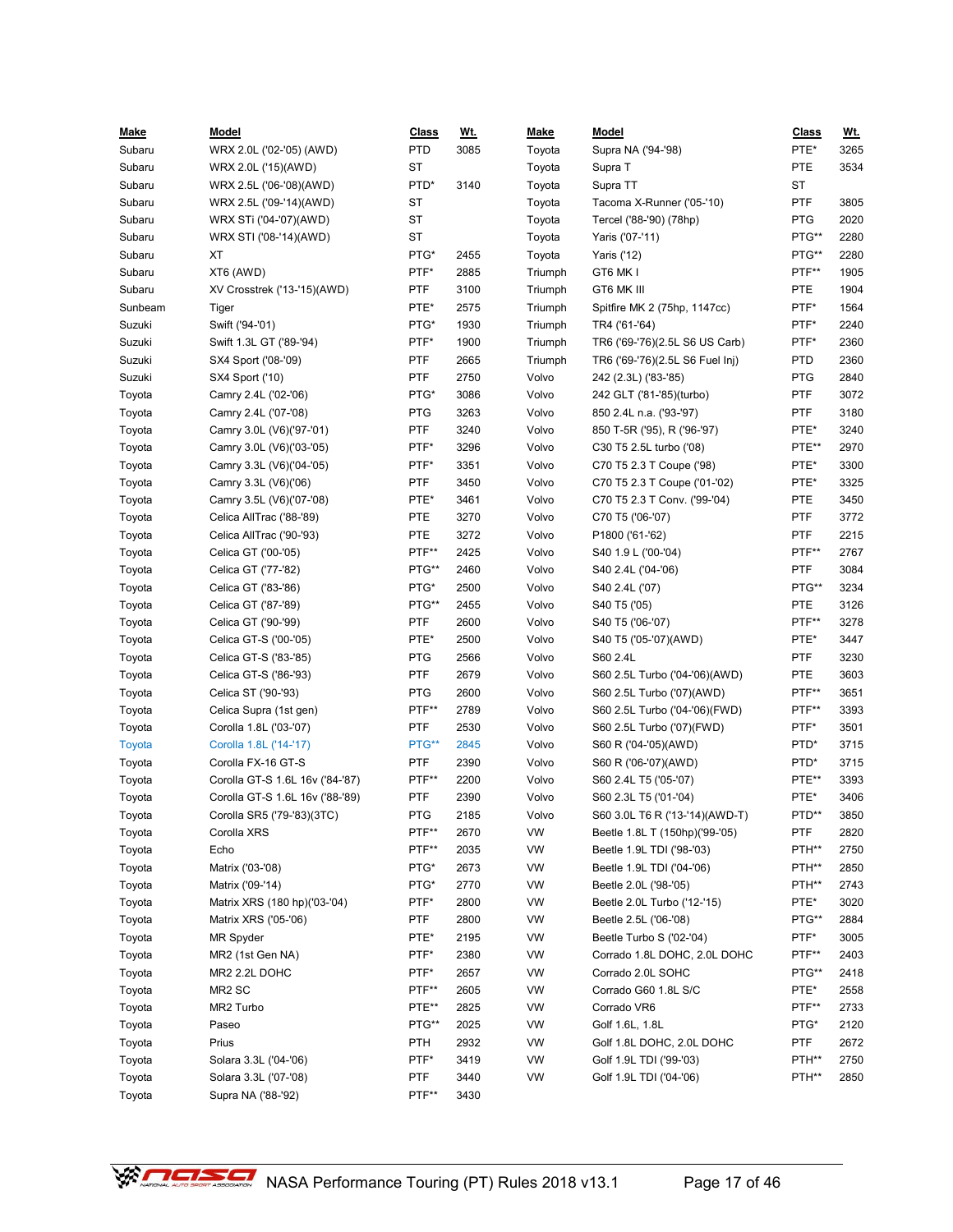| Make      | Model                           | <b>Class</b> | Wt.  | Make      | Model                           | Class      | <u>Wt.</u> |
|-----------|---------------------------------|--------------|------|-----------|---------------------------------|------------|------------|
| <b>VW</b> | Golf 2.0L TDI ('10-'14)         | PTF*         | 3000 | <b>VW</b> | Jetta 2.0L GLi DOHC             | PTF*       | 2438       |
| <b>VW</b> | Golf 2.0L TDI ('15)             | PTF*         | 3080 | <b>VW</b> | Jetta 2.0L SOHC                 | <b>PTH</b> | 2934       |
| <b>VW</b> | Golf 2.0L, 1.4L & 1.6L DOHC     | PTG*         | 2533 | <b>VW</b> | Jetta 2.0L turbo ('06-'08)      | PTF*       | 3259       |
| <b>VW</b> | Golf 2.0L ('99-'06)             | PTH**        | 2771 | <b>VW</b> | Jetta 2.0L turbo GLI ('12-'15)  | PTE*       | 3160       |
| <b>VW</b> | Golf 2.5L 15                    | PTF*         | 2732 | <b>VW</b> | Jetta 2.5L I5 ('05-'07)         | <b>PTG</b> | 3230       |
| <b>VW</b> | Golf 2.8L V6                    | PTF*         | 3102 | <b>VW</b> | Jetta 2.5L 15 ('08)             | PTG**      | 3230       |
| <b>VW</b> | Golf 2.8L VR6                   | PTE          | 2546 | <b>VW</b> | Jetta 2.8L VR6 12v ('94-'98)    | <b>PTF</b> | 2927       |
| <b>VW</b> | Golf R 2.0L Turbo ('12-'13)     | PTD**        | 3300 | <b>VW</b> | Jetta 2.8L VR6 12v ('99-'02)    | PTG**      | 3113       |
| <b>VW</b> | Golf R 2.0L Turbo ('15)         | <b>ST</b>    |      | <b>VW</b> | Jetta 2.8L VR6 24v              | PTF*       | 3179       |
| VW        | Golf R32 (AWD)('04)             | <b>PTD</b>   | 3350 | <b>VW</b> | Passat 1.8L turbo ('14-'16)     | PTF*       | 3150       |
| <b>VW</b> | Golf R32 (AWD)('08)             | PTE*         | 3600 | <b>VW</b> | Passat 2.0L turbo ('06-'08)     | PTF*       | 3305       |
| <b>VW</b> | GTI 1.8L 8v ('85-'92)           | PTG*         | 2267 | <b>VW</b> | Passat 2.0L TDI ('12-'16)       | PTG**      | 3360       |
| <b>VW</b> | GTI 1.8L DOHC                   | PTF*         | 2267 | <b>VW</b> | Passat 2.5L ('12-'13)           | <b>PTF</b> | 3150       |
| <b>VW</b> | GTI 1.8L turbo (150 hp)         | <b>PTF</b>   | 2762 | <b>VW</b> | Passat 2.8L                     | PTF*       | 3151       |
| <b>VW</b> | GTI 1.8L turbo (180hp)          | PTF*         | 2934 | <b>VW</b> | Passat 3.6L ('06-'08)           | PTE*       | 3576       |
| <b>VW</b> | GTI 2.0L 8v ('95-'98)           | PTG*         | 2557 | <b>VW</b> | Passat 3.6L ('12-'14)           | PTE**      | 3400       |
| <b>VW</b> | GTI 2.0L 8v ('99-'00)           | PTH**        | 2765 | <b>VW</b> | Passat 3.6L ('06-'08)(AWD)      | PTE*       | 3700       |
| VW        | GTI 2.0L DOHC (134 hp)          | PTF*         | 2445 | <b>VW</b> | Passat W8 (AWD)                 | <b>PTE</b> | 3918       |
| <b>VW</b> | GTI 2.0L Turbo ('06-'09)(200hp) | PTF**        | 3100 | <b>VW</b> | Rabbit 1.6L                     | PTH**      | 2000       |
| <b>VW</b> | GTI 2.0L Turbo ('10-'14)(200hp) | PTE*         | 3020 | <b>VW</b> | Rabbit 1.6L Diesel (<'92)       | PTH*       | 2270       |
| <b>VW</b> | GTI 2.0L Turbo ('15)(210hp)     | PTE**        | 3000 | <b>VW</b> | Rabbit 1.6L Turbo-Diesel (<'93) | PTH*       | 2300       |
| <b>VW</b> | GTI 2.8L V6 (174hp)             | <b>PTF</b>   | 3011 | <b>VW</b> | Rabbit 1.7L (74hp)              | PTH**      | 2046       |
| <b>VW</b> | GTI 2.8L V6 (200hp)             | PTF**        | 3036 | <b>VW</b> | Rabbit 2.5L ('06-'07)           | PTG**      | 2975       |
| <b>VW</b> | GTI 337 (turbo)                 | PTF**        | 2857 | <b>VW</b> | Rabbit 2.5L ('08-'09)           | <b>PTF</b> | 2975       |
| <b>VW</b> | Jetta 1.6L                      | PTH**        | 2040 | <b>VW</b> | Rabbit GTI 1.8L (90hp)          | PTG*       | 2120       |
| <b>VW</b> | Jetta 1.8L DOHC                 | PTF*         | 2305 | <b>VW</b> | Scirocco 1.6L (75-78hp)         | PTH**      | 2015       |
| <b>VW</b> | Jetta 1.8L SOHC                 | <b>PTG</b>   | 2450 | <b>VW</b> | Scirocco 1.7L (74hp)            | PTH**      | 2040       |
| <b>VW</b> | Jetta 1.8L turbo GLI            | PTF          | 3106 | <b>VW</b> | Scirocco 1.8L DOHC              | PTF*       | 2287       |
| <b>VW</b> | Jetta 1.9L TDI ('04-'06)        | PTH**        | 2950 | <b>VW</b> | Scirocco 1.8L SOHC              | PTG*       | 2120       |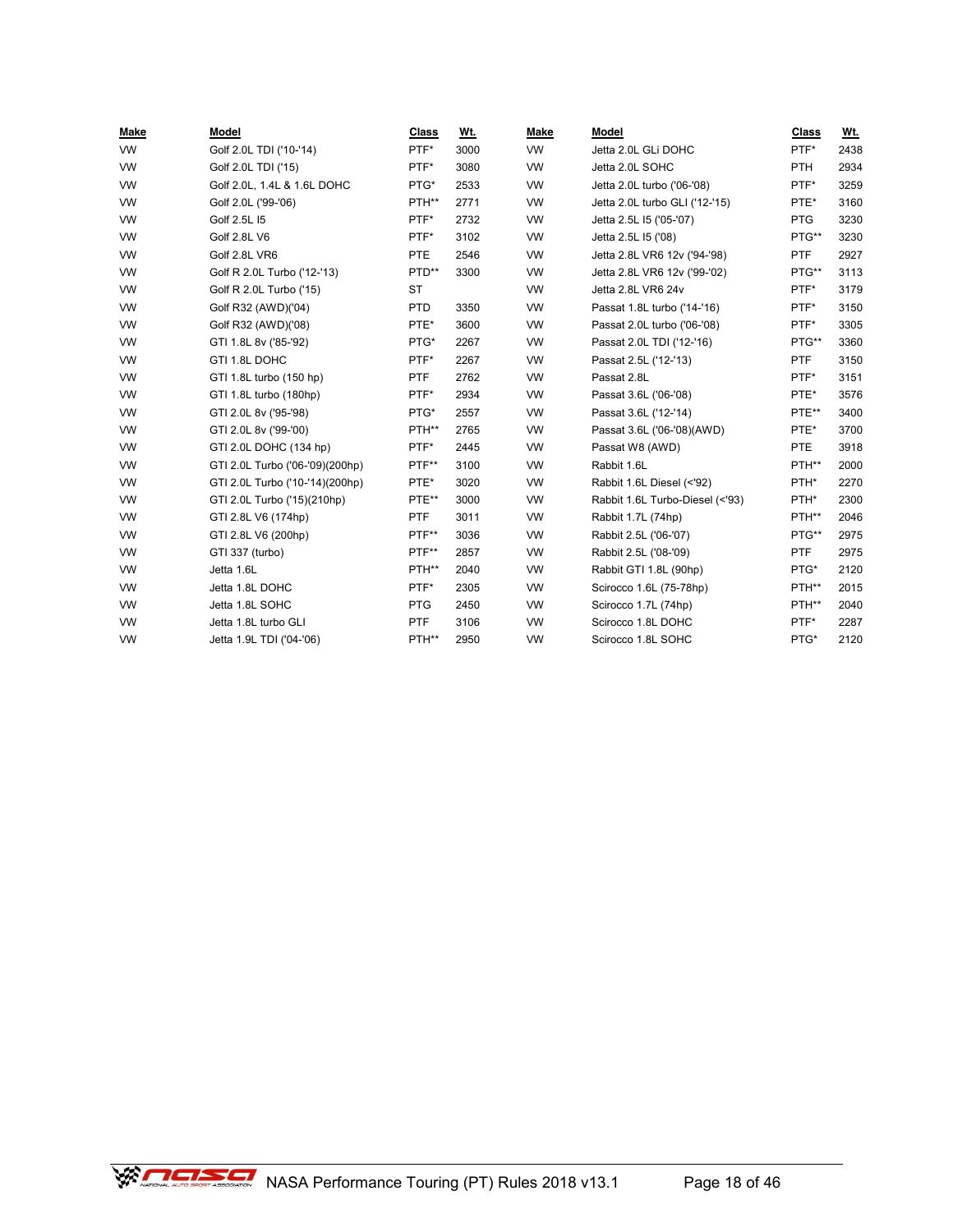### 6.3 Up-Classing System

#### Modifications and Point Assessments:

If a car accrues 20 or more points it will be bumped up in Class. There is no limit—a car with a high level of modifications might move up several Classes.

20 thru 39 points - Up ONE Class

40 thru 59 points - Up TWO Classes

60 thru 79 points - Up THREE Classes

80 thru 99 points - Up FOUR Classes

**One (1) asterisk \* on a base class assignment denotes a 7 point initial assessment, and two (2) asterisks \*\* denotes a 14 point initial assessment that is added to the total number of modification points to determine the final competition class.**

**FORCED INDUCTION VEHICLES will add an additional five (+5) points to the total number of Modification Points to determine the final competition class. (Forced induction vehicles that have been classed or re-classed by the National PT Director based on Dyno testing are exempt from this additional five (+5) point assessment.)** 

**All factory options and other modifications by the factory that are not included in the base trim model (BTM) of the Vehicle Model Group must be assessed points.**  In general, if a BTM item is either removed or re-located, it shall be considered to have been "modified".

### **A. TIRES:**

- 1) The following DOT-approved R-compound tires: BFG R1S, Goodyear Eagle RS AC (auto-cross), Hoosier A7, Hankook Z214 (C90 & C91 compounds only), Hoosier Wet DOT (if used in dry conditions—see section 5.6) +22
- 2) The following DOT-approved R-compound tires: Hoosier A6 +17
- 3) The following DOT-approved R-compound tires and those with a UTQG treadwear rating of 40 or less not listed otherwise in these rules: BFG R1, Goodyear Eagle RS, Hankook Z214 (C71, C70, C51, C50), Hoosier R7, Kumho V710 +10
- 4) The following DOT-approved R-compound tires: Hoosier SM7 +9
- 5) The following DOT-approved R-compound tires: Hoosier R6, Hoosier SM6 (note: Continental Tire Sportscar Challenge EC-Dry tires (225, 245, 275) OK) +8
- 6) The following DOT-approved R-compound tires: Toyo Proxes RR, Hankook TD Pirelli Trofeo R +5
- 7) The following DOT-approved tires and those R-compound tires with a UTQG treadwear rating over 40: BFG Rival S, Bridgestone RE071-R, Maxxis RC-1/VR-1 (examples: Federal 595 RS/RR, Hankook RS-4, Kumho V700, Kumho V720, Michelin Pilot Sport Cup & Michelin Pilot Sport Cup 2, Nexen Nfera SUR4G, Nitto NT01, Pirelli PZero Corsa, Toyo R888, Toyo RA-1, Yokahama A048, etc.) +4
- 8) DOT-approved (non-R-compound) tires with a UTQG treadwear rating of 120-200 (examples: BFG g-Force Rival, Toyo R1R, Dunlop Direzza Sport Z1 Star Spec, Bridgestone Potenza RE070, Kumho Ecsta XS, Yokohama Advan A046 &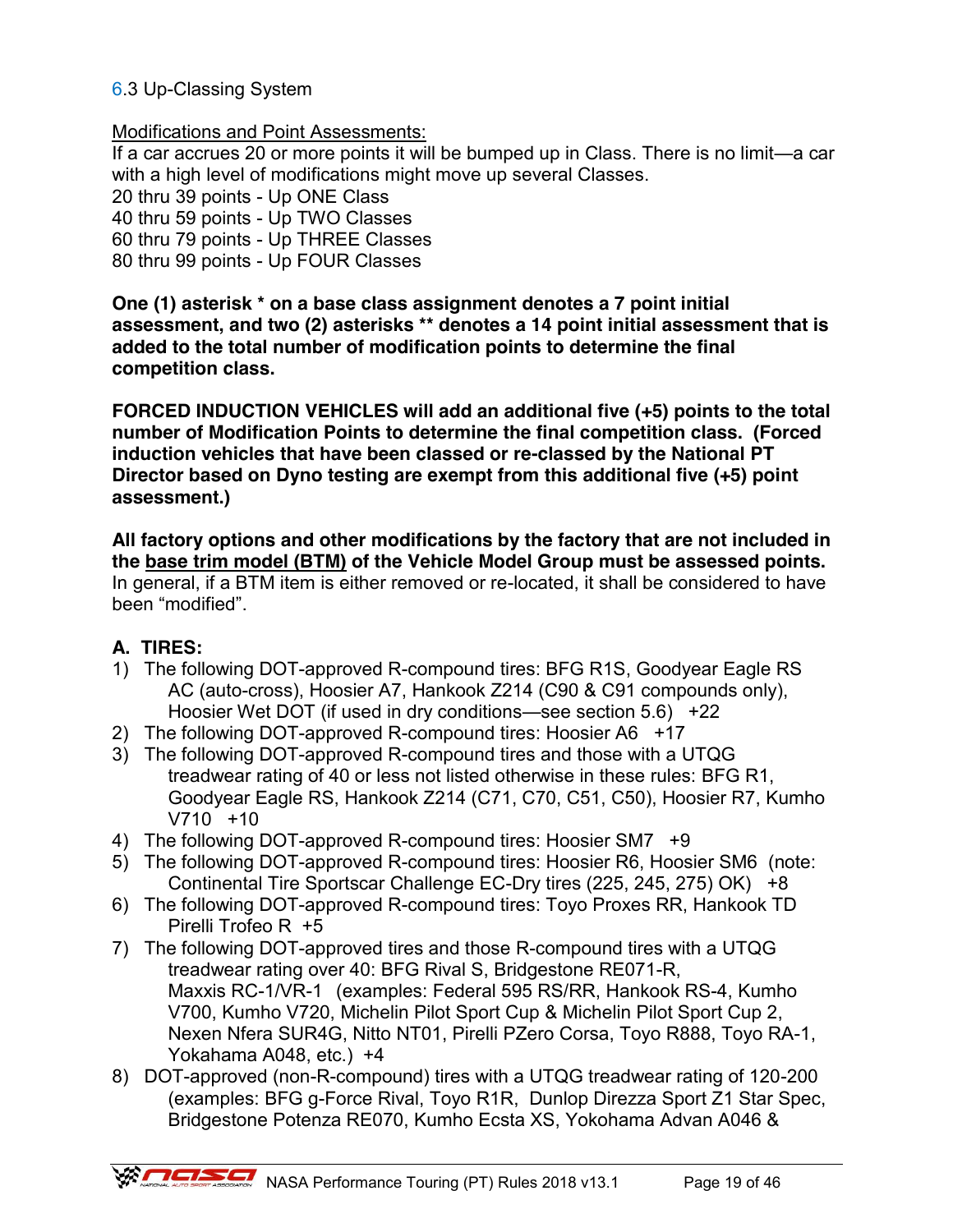Neova AD08, Hankook R-S3) +2

9) The following tire sizes will be used as the base tire size for each **Base Class** for all vehicles regardless of their OEM tire size(s) or their Final Competition Class. All vehicles in a given base class may use this tire size (or smaller) without a points assessment:

PTD: 245mm, PTE: 235mm, PTF: 215mm, PTG: 195mm, PTH: 175mm

 Tire width points assessed or points credited are determined by the difference between the width of the **largest tire** on the vehicle and the assigned base tire size as follows:

 Equal to or greater than: 10mm +1, 20mm +4, 30mm +7, 40mm +10, 50mm +13, 60mm +16, 70mm +19, 80mm +22, 90mm +25, 100mm +28, 110mm +31

Equal to or less than: -10mm -1, -20mm -4, -30mm -7

Tire width is determined by the number printed on the tire sidewall by the manufacturer, unless stated otherwise in these rules. UTQG treadwear ratings are as of the date of the current version of the PT rules. Any new tire or tire with a changed UTQG tread wear rating must be evaluated by the National PT Director before the rating will be legal for use in NASA PT classing. All DOT-approved tires must be available for purchase by the general public through Federal or state licensed tire dealers. Tire treatments and softeners are not permitted.

Exception(s) to A.8): The Hoosier 255/35-18 will be assessed points based on its actual 275mm size (and not the 255mm listed on the sidewall)

### **B. WEIGHT REDUCTION:**

Weight reduction points are based on the actual vehicle Minimum Competition Weight (with driver). Removal and lightening of non-essential parts is permitted unless stated otherwise in these rules. Modification of the OEM frame, sub-frame, and floor pan are not permitted (see  $6.2.2$ ). Removal or lightening of engine parts is permitted only as listed elsewhere in these rules. The exterior surface of the roof, hood, body panels, and doors must maintain their BTM size and shape unless listed otherwise in these rules.

If the base weight used for base classing purposes (above in  $6.2.2$ ) minus minimum competition weight (with driver<sup>\*</sup>) is greater than: 5 lbs  $+1$ , 20 lbs  $+2$ , 35 lbs  $+3$ , 50 lbs +4, 65 lbs +5, 80 lbs +6, 95 lbs +7, 110 lbs +8, 125 lbs +9, 140 lbs +10, 155 lbs +11, 170 lbs +12, 185 lbs +13, 200 lbs +14, 215 lbs +15, 230 lbs +16, 245 lbs +17, 260 lbs +18, 275 lbs +19, 290 lbs +20, 305 lbs +21, 320 lbs +22, 335 lbs +23, 350 lbs +24, 365 lbs +25, 380 lbs +26, 395 lbs +27, 410 lbs +28, 425 lbs +29, 440 lbs +30, 455 lbs +31, 470 lbs +32, 485 lbs +33, 500 lbs +34, 515 lbs +35, etc…

\*Minimum Competition Weight is the vehicle's lightest weight with the driver and safety gear, during any competition session. Any driver/team whose vehicle at impound does not meet the minimum weight that they have declared on their Car Classification Form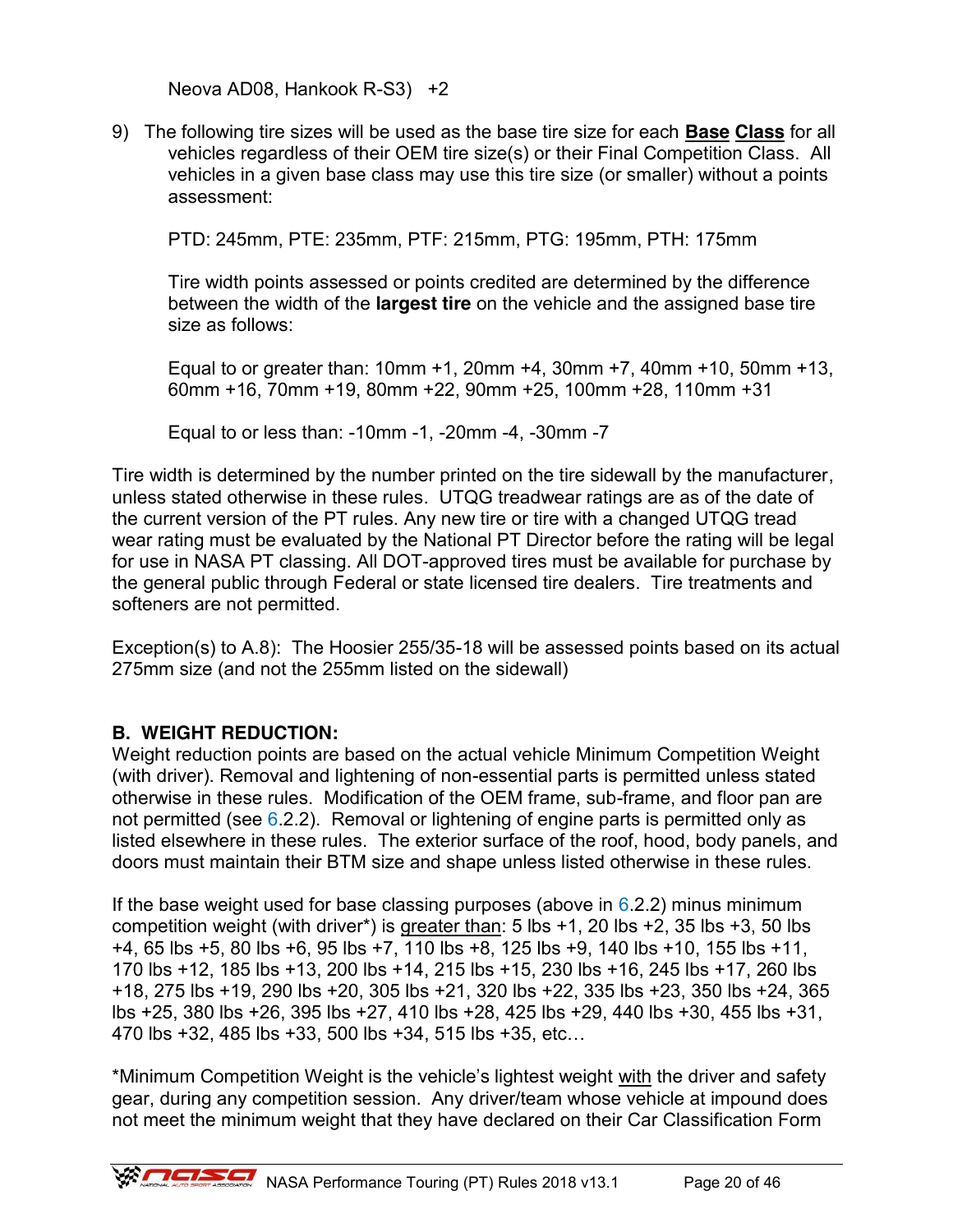will be disqualified if the number of modification points based on the lighter actual weight puts the car in a higher competition class. As well, additional penalties may be assessed (section  $8.4$  and  $6.4.3$ ) for failing to meet the listed weight on the Car Classification Form.

# **C. ENGINE:**

- 1) Engine swap: All engine swaps must be evaluated for new base classification by the National PT Director on an individual basis. Competitors must submit an email request for re-classification of the vehicle. A printed copy of the Official Re-Class e-mail from the National PT Director must be attached to the PT Car Classification Form. Almost all engine swaps will require chassis Dyno testing of the competition- ready vehicle (See section 6.4 for Dyno Re-classing, Testing, and Re-class request procedures).
- 2) Increased number of camshafts, non-BTM (non-stock) head(s)/hybrids, port modified rotary engines, and non-BTM/upgraded/modified turbo or superchargers all require Dyno Re-classing by the National PT Director. A printed copy of the Official Re-Class e-mail from the National PT Director must be attached to the PT Car Classification Form. (See section 6.4 for Dyno Re-classing, Testing, and Reclass request procedures). This includes all OEM/BTM forced induction vehicles with an upgraded or modified turbo or supercharger. After re-classification, Modification Points will not be assessed for weight reduction or engine. However, if the power output of the vehicle is later increased, the participant will have to get the vehicle Re-classed again.
- 3) Aftermarket computer system (any non-BTM "stand-alone" or "piggyback"): +3 naturally aspirated, +10 forced induction
- 4) Modification of the BTM air intake/box, air filter location, air piping to the turbo/ supercharger/intercooler/throttle body/carburetor, or hood/fascia/fender air inlet(s), outlets, or vents +1 (air filter upgrade alone—0 pts.)
- 5) Non-BTM, deleted, or modified/ported throttle body +2; independent throttle bodies +4
- 6) Non-BTM or modified carburetor, fuel rail, fuel injectors, fuel pump(s), and/or fuel pressure regulator +2 (no points for fuel pump alone if using BTM fuel and timing maps, sensor inputs and ignition timing)
- 7) Non-BTM, modified/ported, or deleted intake manifold: 4 cyl. +1, 6cyl. +2, 8 cyl. +3, 12A &13B rotary +2, all other rotary +3
- 8) Water injection system +6 (alcohol-water mixtures are not permitted)
- 9) Nitrous oxide injection is not permitted.
- 10) Replacement pulleys (other than for supercharger) or non-electrical fan removal +1
- 11) Replacement pulley for BTM supercharger or replacement of any pulley that affects BTM supercharger speed +4
- 12) Aftermarket boost controller or modification/alteration of BTM vacuum lines that serve to function as a boost controller +4
- 13) Aftermarket or modified wastegate actuator, wastegate, or vacuum line(s) that serve to control the wastegate actuator function or increase peak boost +3
- 14) Add aftermarket intercooler +7
- 15) Non-BTM or modified intercooler +4 (Intercooler sprayers are not permitted unless they came on the OEM base trim model of the vehicle).
- 16) Increased displacement by: <1.5% +0, 1.5% to <5.5% +4, 5.5% to <7% +6,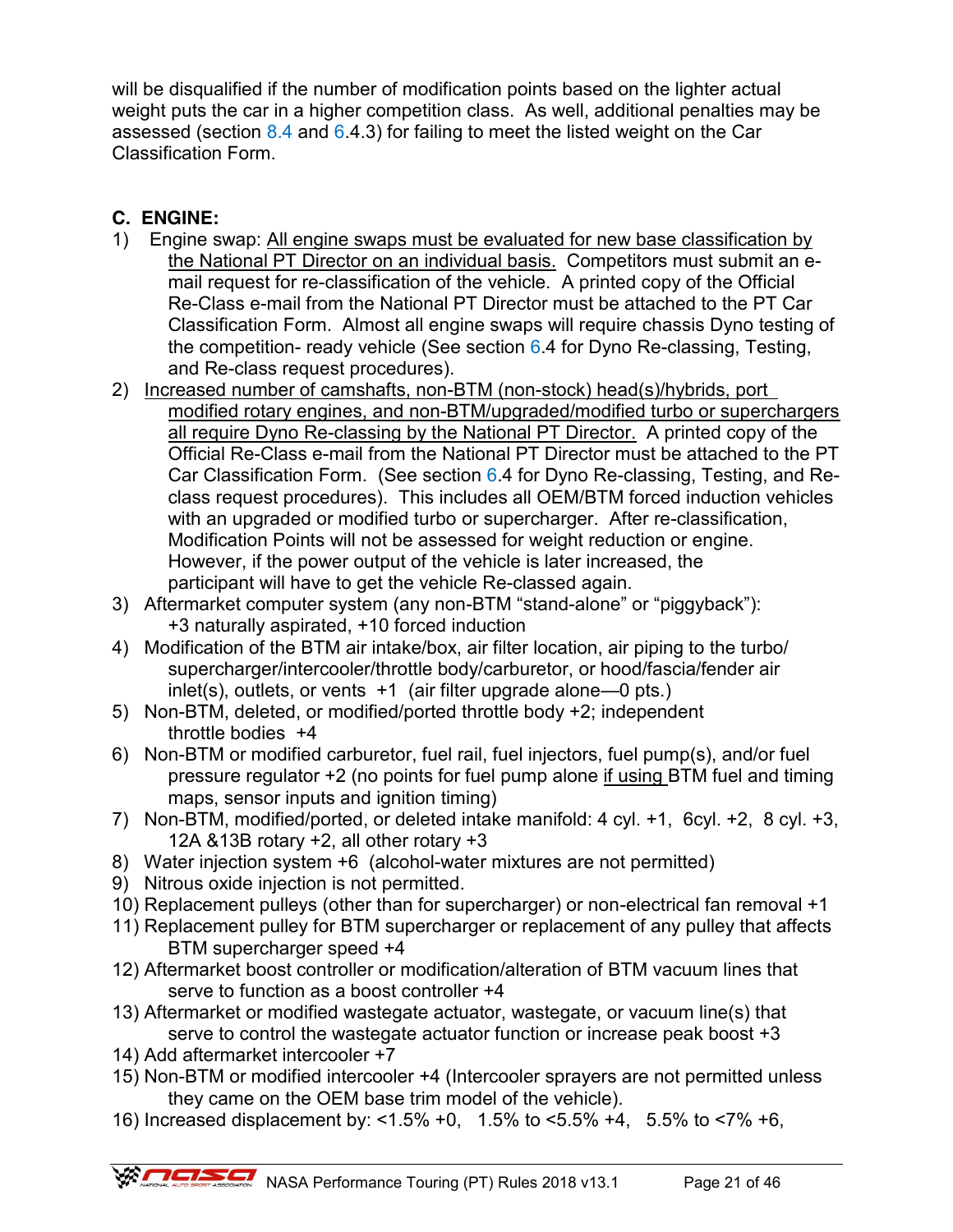7% to <10% +8, 10% to <15% + 10, 15% to <20% +15, > 20% +20. Formula to calculate  $%$  = current disp. divided by OEM disp., minus 1, x 100 =  $%$ Example: 1852cc/1799cc = 1.029 minus 1 = .029 x 100 = 2.9% (+4 pts.)

- 17) Modified or non-BTM camshaft(s), rocker arms, push rods, lifters, or cam timing gears +6 (for one or more)
- 18) Valve size change, modified, ported or polished BTM head (other than simple shaving of the head only) +6
- 19) Any modifications that result in increased engine compression ratio (including shaving the head or decking the block to factory specs):
	- 0.50 or less +0,  $>0.50 +3$ ,  $>1.0 +6$ ,  $>2.0 +10$ ,  $>3.0 +15$
- 20) De-stroked engine +4
- 21) Added dry sump oil system +7 (+14 if motor is lowered from BTM location)
- 22) Modification, porting, or replacement of the BMT exhaust manifold or header(s) (includes any/all other exhaust and catalytic converter modifications) +5
- 23) Any modification to the BTM exhaust piping and/or catalytic converter (includes muffler modification or replacement) +3
- 24) Non-BTM or modified resonator(s) or muffler(s) only (no exhaust piping modifications) +1

# **D. DRIVETRAIN:**

- 1) Non-BTM sequential (semi-automatic) or dog-ring (non-synchromesh) transmission (includes altered gear ratios) +7 (does not include automatic transmissions utilizing a torque converter)
- 2) Double clutch transmissions with altered gear ratios +6 (do not also assess D.3 & D.4)
- 3) Modify number of forward gears in transmission or altered gear ratios +3
- 4) Added paddle/electronic shift +3
- 5) Added limited slip differential or welded/locked differential +3
- 6) Changed or modified limited slip differential (or welded/locked BTM LSD) +1
- 7) Added traction control +3 (no points if proven disabled during competition)
- 8) Relocation of engine/transmission between 1 and 10 inches of the BTM location +7 (note: Relocation of less than 1 inch is not assessed points. Original engine location shall be based on the BTM rear face of the engine block and the BTM crankshaft centerline.)
- 9) Modification/upgrade from a fixed to a floating rear axle +3

# **E. SUSPENSION:**

- 1) Non-BTM shocks/struts/dampers with an external reservoir or more than two ranges of adjustment—must still take points for springs below +8 (example: compression (bump) and both high & low rebound adjustments) (May have spherical tops and/or bottoms)
- 2) Non-BTM shocks/struts/dampers with a "Piggy Back" external reservoir (fixed reservoir without a connecting hose) OR with shaft diameter 40mm or greater must still take additional points for the springs below +5 (May have spherical tops and/or bottoms)
- 3) Non-BTM or modified/re-valved shocks/struts/dampers +3 (all others)(springs not included) (May have spherical tops and/or bottoms)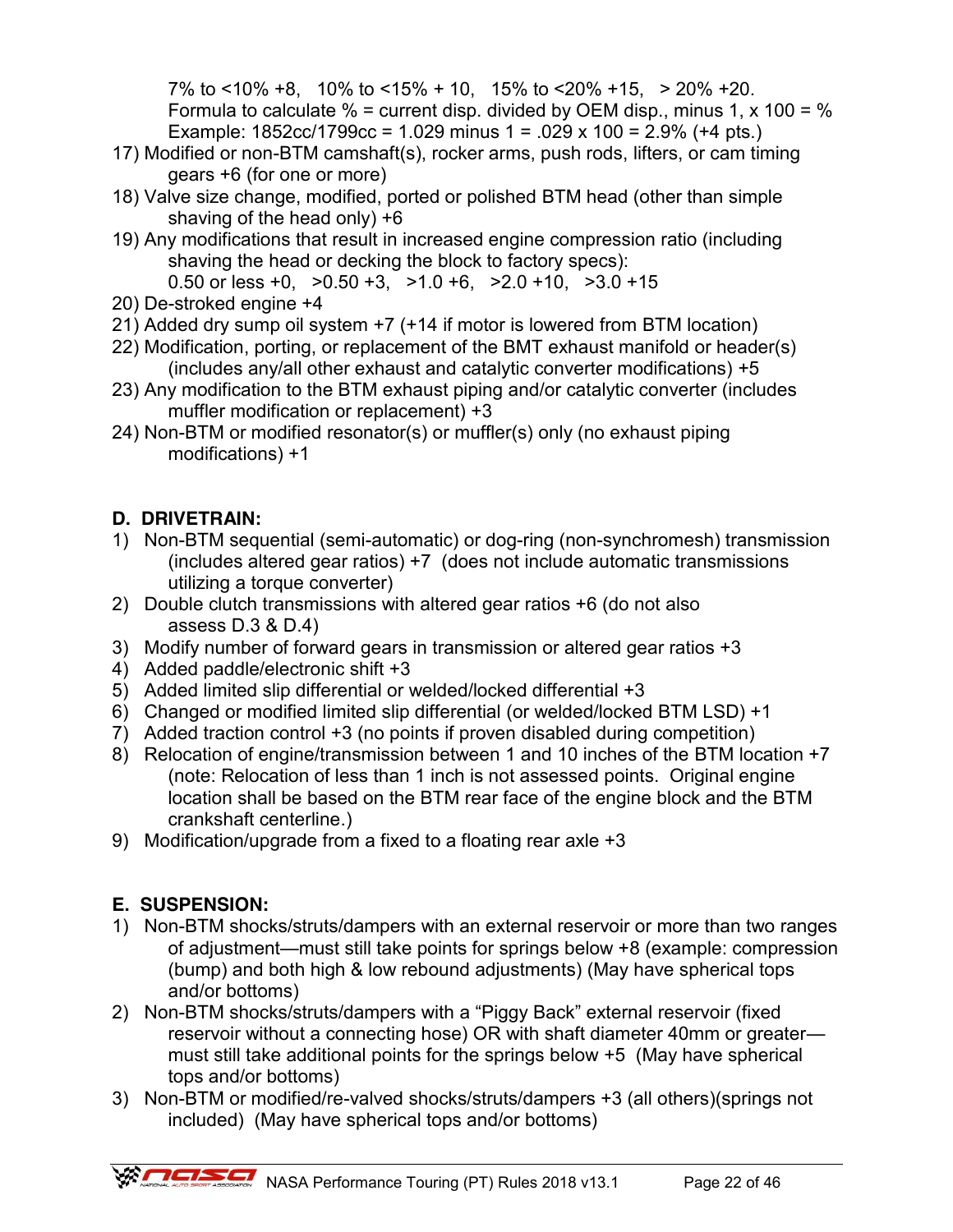- 4) Changing the mounting orientation/design of the BTM shock and/or spring perch in order to invert the front shocks/struts (includes non-BTM inverted shocks/struts) +1
- 5) Non-BTM or modified coil springs, bump stops, leaf springs/spacers/brackets, or torsion bars +2
- 6) Conversion of torsion bar/leaf spring suspension to coil spring and strut/shock suspension +2
- 7) Add, replace, remove, or modify anti-roll bars ("sway" bars—front, rear, or both) or end links—may have spherical joints on the end links and/or relocation of the mounting points without additional points assessment +2
- 8) Non-BTM driver/cockpit adjustable sway bar or suspension settings +4
- 9) Replace, modify, or remove control arms (including toe arms/links) (other than plates, shims, or eccentric bolts/bushings for simple camber/caster adjustment only) or RWD/AWD rear trailing arms (may have spherical/metallic joint for the connection to the spindle/knuckle) +4
- 10) Non-BTM rear control arms on FWD vehicles (for stiffness and wheel alignment only, no change in suspension mount or pick-up points from stock) +1 (if both front and rear use E.9)
- 11) Non-BTM rear trailing arms on FWD vehicles (for stiffness only, no change in suspension mount or pick-up points from stock) +1
- 12) Using the alternate control arm mounting location on cars equipped BTM with multiple choices (example: to increase track width) +6
- 13) Relocation of front suspension mounting points +6 (includes modifications to spindles and knuckles that relocate control arm mounting points in space—such as "drop spindles")
- 14) Relocation of rear suspension mounting points +6 (includes modifications to spindles and knuckles that relocate control arm mounting points in space—such as "drop spindles")
- 15) Front steering tie rod bump steer modifications or shimming of the steering rack +2
- 16) Alteration of ball joints/dive angles +2
- 17) Add panhard rod or Watts link (regardless of whether or not the Watts link replaces a BTM panhard rod or the panhard rod replaces a BTM Watts link) (may have spherical joints without an additional points assessment) +4
- 18) Replace or modify a BTM panhard rod or Watt's link (may have spherical joints without an additional points assessment) +2
- 19) Add torque arm (may have spherical joints without an additional points assessment) +4
- 20) Replace or modify a BTM torque arm (may have spherical joints without an additional points assessment) +2
- 21) Add a third link to the rear suspension that does not penetrate the floor (may have spherical joints without an additional points assessment) +4
- 22) Metallic and/or spherical-design replacement suspension bushings +3 (except for shock tops or bottoms assessed in E.1), E.2), or E.3) above, pillow ball camber plate joints, sway bar end links already assessed points in E.7) above, control arm spindle/knuckle joints already assessed points in E.9) above, and panhard rod, Watts link, torque arm, and third links already assessed in E.17) ,E.18), E.19), E.20), and E.21) above.)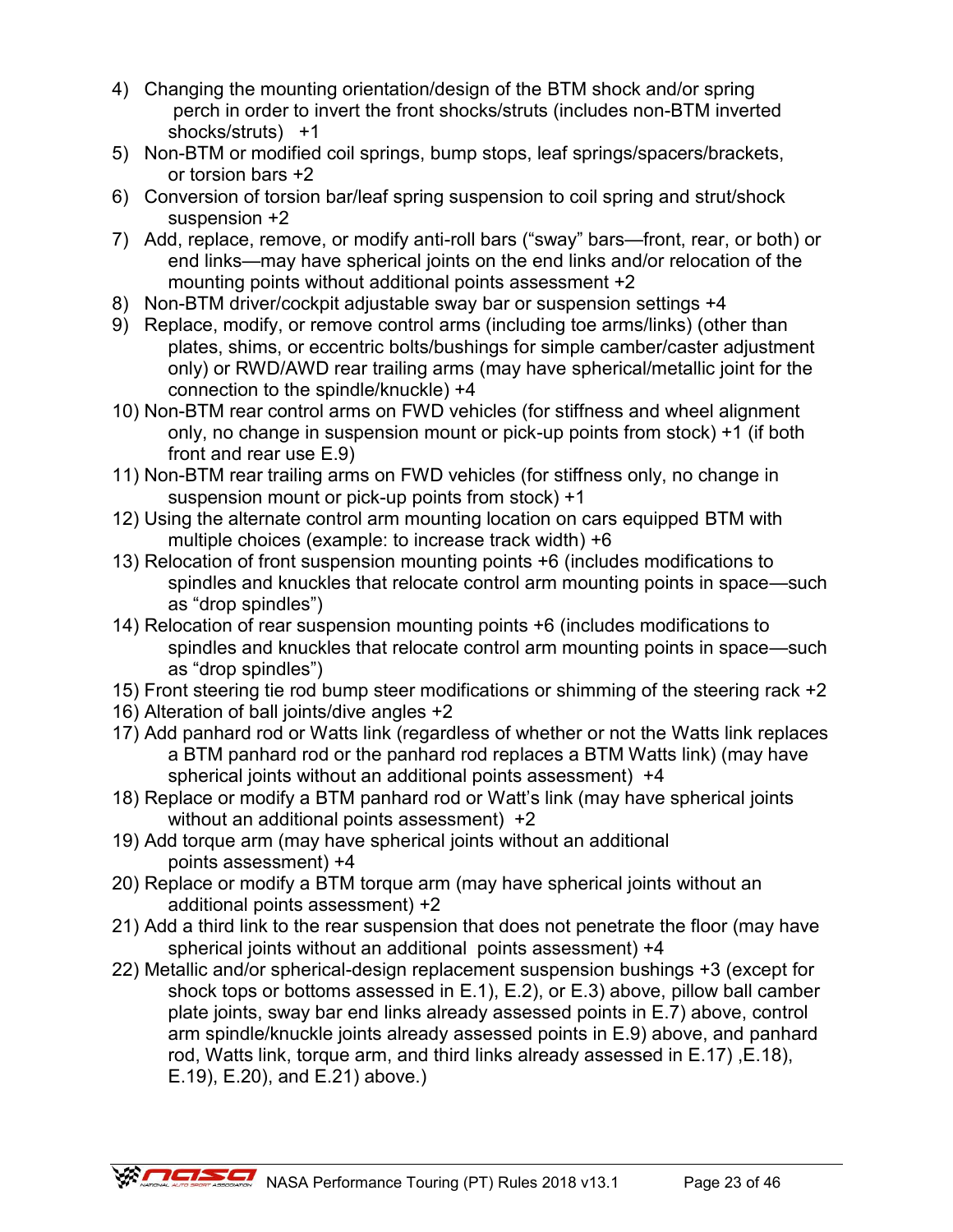# **F. BRAKES/CHASSIS**

- 1) Non-BTM, modified, or relocated brake calipers and/or brake caliper brackets and/or brake rotor diameter +2
- 2) Add front lower stress/arm brace (two attachment points maximum) +1
- 3) Add a third or fourth attachment point to a front or rear strut tower bar (or replace an existing/BTM three point bar) +1 (Additional attachment points must not be tied to any other type of mounting point with anything other than sheet metal)
- 4) Add or modify other chassis stiffening devices or fabricated parts (such as lower stress/arm braces with greater than two attachment points, sub-frame connectors, sub-frame braces, sub-frame mounts, and non-rubber/non-Poly subframe bushings, etc) +3
- 5) Increase in track width greater than four (4) inches due to non-BTM axles, control arms, brake rotors/hats, wheel spacers, hubs, wheel offset, and/or camber adjustment +6 (measured from the inside of one tire to the outside of the opposite tire at ground level—averaging the measurements in front of and behind the contact patch to negate the effect of toe)

# **G. AERODYNAMICS:**

- 1) Add, replace, or modify front fascia and/or air dam +3 (except as provided for in I.c.3), I.f.3), I.h.14) of the No-Points Modification list) The air dam must be vertical (5° tolerance) and must not protrude from the side of the vehicle or it will be assessed an additional +3 points. Additional points must be assessed below for any component of the added, replaced, or modified fascia or air dam that performs the functions of G.2) and G.3) below.
- 2) Add, replace or modify a single flat, horizontal, front splitter +3 This part may extend horizontally past the side of the vehicle no greater than five inches, with no limit on frontward protrusion. If any portion of this part that protrudes from the side of vehicle is not parallel to the ground, then additional points must be assessed for canards in G.3) below. No material, filler, or part may extend the vertical reach of the BTM front fascia without taking fascia/air dam modification points above (G.1).
- 3) Add or modify canards/winglets (includes portions of an added/modified/replaced fascia that provide a downward force other than that listed in G.2) above) +2
- 4) Add, replace, or modify rear wing and/or spoiler +4 (a rear wing or spoiler may not exceed a height of eight (8) inches above the roofline (or BTM windshield height for convertibles), or a width greater than the width of the car body. (note: additional points must be assessed for end plates that are greater than twelve inches in height---G.8) below)
- 5) Add or fabricate flat bottom/belly tray (rearward of the centerline of the front  $axle$  +5
- 6) Add rear diffuser (note: additional points must be assessed for any vertical panels incorporated into a rear diffuser that are greater than five inches in height---G.8) below) +2 (If taking +2 here for G.6) do not also take assessment for G.7) below)
- 7) Replace or modify BTM rear diffuser, rear bumper cover, or rear "fascia" (note: additional points must be assessed for any vertical panels incorporated into a rear diffuser that are greater than five inches in height---G.8) below) +1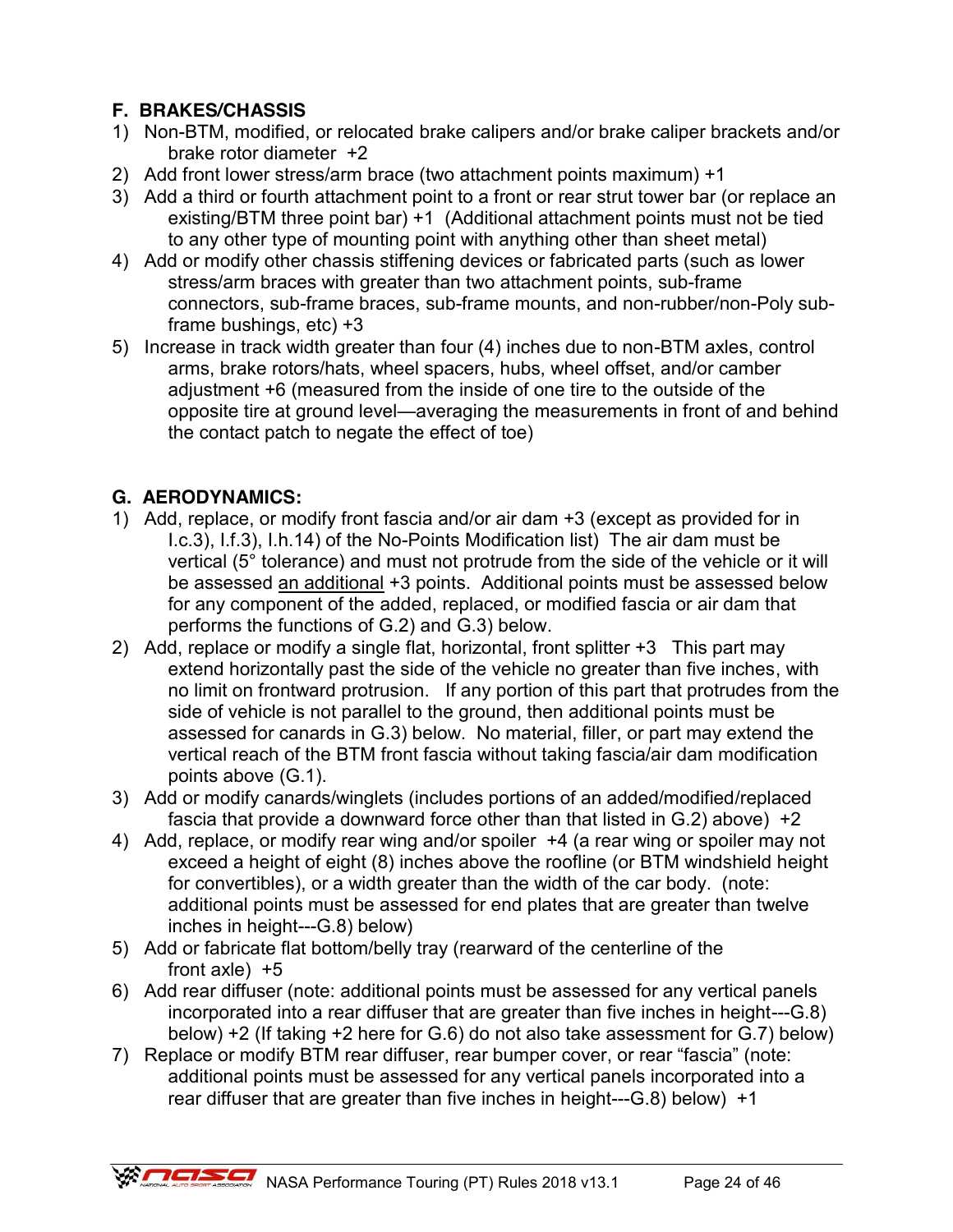- 8) Add rear vertical panels in any location (note: see G.3), G.6), G.7), and G.10)) +2
- 9) Add or modify side skirts (side skirts must be vertical or an OEM option only, and cannot connect to any other aero component) +2
- 10) Add vortex generator to roof, rear window, or rear deck lid (note: additional points must be assessed for any vertical panels incorporated into a vortex generator that are greater than five inches in height---G.8) above) +1
- 11) Removal of the front windshield/windshield frame +7 (raking is not permitted)
- 12) Front side window frame air dams/diverters (driver and/or passenger side) +2
- 13) Add a non-OEM hardtop to a convertible that is not the identical shape and size of either the BTM or OEM option hardtop for that car model +5 (note: The top must not extend rearward of the front edge of the rear deck lid.)("Fastback" tops and tonneau covers are not permitted.)

Note: Active aerodynamic modifications (including, but not limited to, computerized, cockpit adjustable, self-adjusting, and OEM/BTM, etc.) are not permitted.

### **H. ROLL CAGES:**

6-point (two main hoop, two rear brace, two forward hoop) roll cage designs constructed per the NASA CCR may be utilized without a PT Modification Point assessment. Two additional attachment points for either two foot-well bars or two bars to the front firewall (one on each side for the purpose of additional tire intrusion prevention, and not attached to frame, dash bar, or cowling) may be added without a PT Modification Point assessment. Additional bars and/or gusseting within the structure of the cage are permitted without a PT Modification Point assessment. Gusseting of the 6 (CCR) attachment points listed above is permitted without a PT Modification Point assessment provided that the gussets are attached to the tube no further than six (6) inches from the end of the tube, and to the chassis no further than six (6) inches from the end of the tube where it terminates at the plate. Up to three additional attachment points solely for the purpose of bars connecting "NASCAR" style driver-side door bars to the rocker panel are permitted without a PT Modification Point assessment. Additional attachment points within the driver's compartment that exceed these allowances are also permitted, but will be assessed points as follows:

- 1) One or more bars that penetrate the front bulkhead/firewall +2
- 2) Any other attachment point to the chassis +2

(Note: It is considered a safety hazard to cut through bars without removing them in order to avoid the Modification Point assessments above.)

### **I. NO-POINTS MODIFICATIONS:**

#### **a. Tires**

1) Tire pressure monitoring systems (TPMS) (Pressure release valves are not permitted.)

#### **b. Weight Reduction**

1) Sun/moonroof removal and cover roof hole.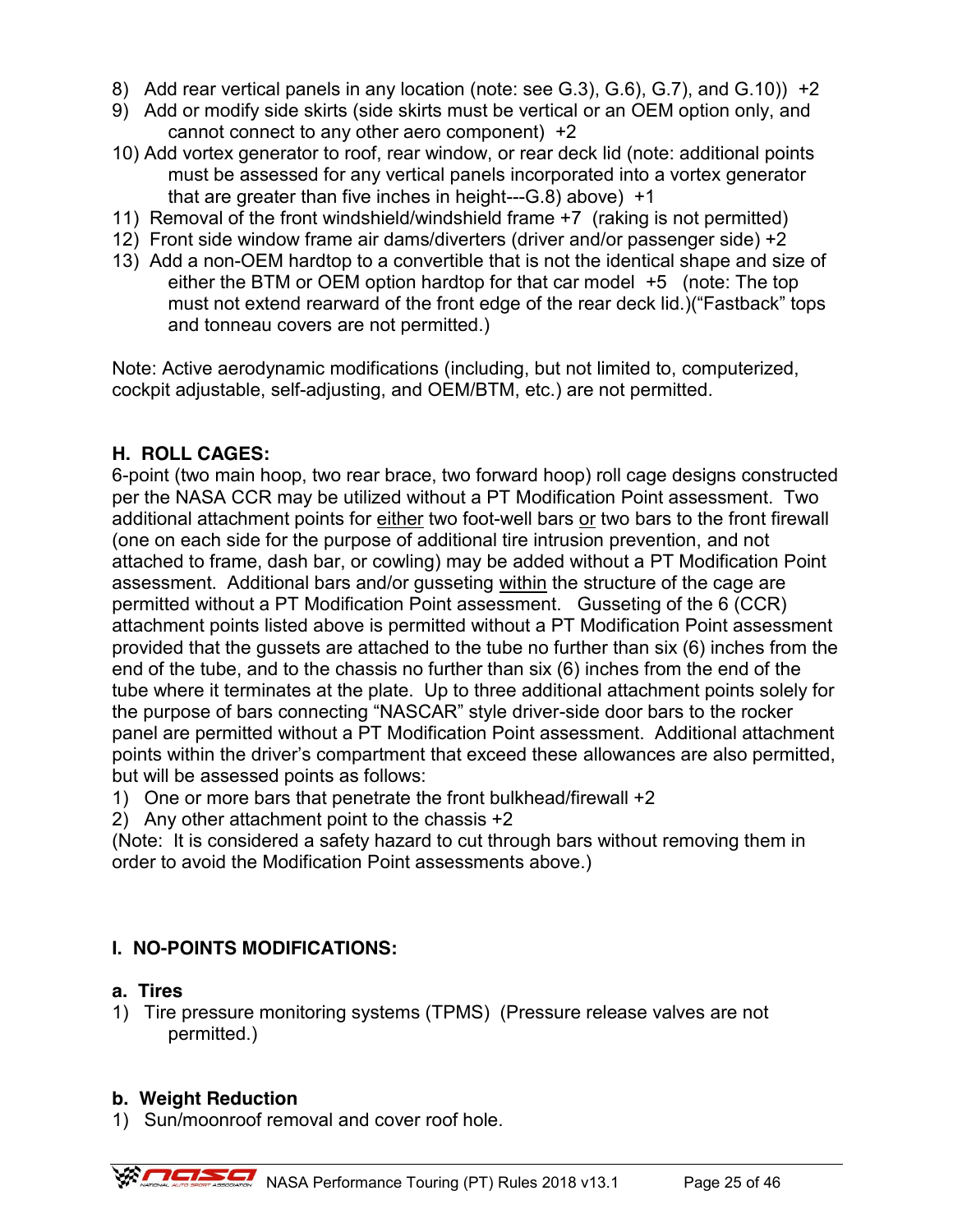- 2) Battery replacement/lightweight battery/dry cell
- 3) Air bag removal (must be removed or disabled)
- 4) Floor mat removal (required)
- 5) BTM jack and spare tire removal, pneumatic/air jack(s) addition
- 6) BTM air conditioner system removal with or without A.C. delete pulley--no point assessment for C.10).
- 7) Lexan windshield, rear window, and rear passenger side windows (windshield must be 3/16" minimum thickness). (See section 7 Safety regarding front side windows) No uncovered holes are permitted in rear windows. Holes covered with tape or other non-porous material preventing air movement are permitted. Rear window removal without replacement is not permitted.
- 8) Front wing window/frame removal and replacement with Lexan

### **c. Engine**

- 1) Fuel: Any grade of commercially available unmodified gasoline or diesel--all octane levels of retail available race gas are permitted. No "home brewed" methanol/ethanol/alcohol mixtures are permitted. Methanol injection systems are not permitted. Fuel additives are prohibited with the exception that rotary engine vehicles may add any commercially available oil designed for two-stroke engines as a "pre-mix". Retail available E-85 is permitted.
- 2) Air filter upgrade (without modification of the air filter housing or air intake system)
- 3) Radiator upgrade/shrouding/fascia modification (drilled or cut holes/slots) that only provides increased airflow to the radiator or oil/transmission coolers (without aerodynamic or engine air intake improvement), and/or radiator core support modification/replacement.
- 4) Starter motor replacement
- 5) Alternator replacement and/or relocation
- 6) Spark plug wires, plugs, coil, ignition replacement/upgrade
- 7) BTM ECU/PCM reprogramming via reflashing or replacement/aftermarket ROM chips or simple ROM boards (The BTM ECU/PCM box/housing and hardware must be used).
- 8) SAFC or VAFC (Super Air Flow Converter/VTEC Control Air Flow Converter)
- 9) Non-BTM sensors or alteration of sensor inputs (such as non-programmable MAF or MAP voltage "clamps")
- 10) Ignition timing adjustments
- 11) Drive by wire to cable throttle conversion (throttle body must remain identical to BTM in both size and shape to avoid a +2 throttle body assessment).
- 12) Oil systems and coolers other than added dry sump
- 13) Oil catch tanks/cans
- 14) Valve cover replacement or modification
- 15) Carburetor jetting modification
- 16) Carburetor vacuum port blocking
- 17) The addition of a second fuel pump, serving only as a transfer pump to help prevent fuel starvation, that is not connected to the fuel line providing fuel to the engine in any manner, and does not increase the maximum fuel flow or pressure provided by the BTM fuel pump

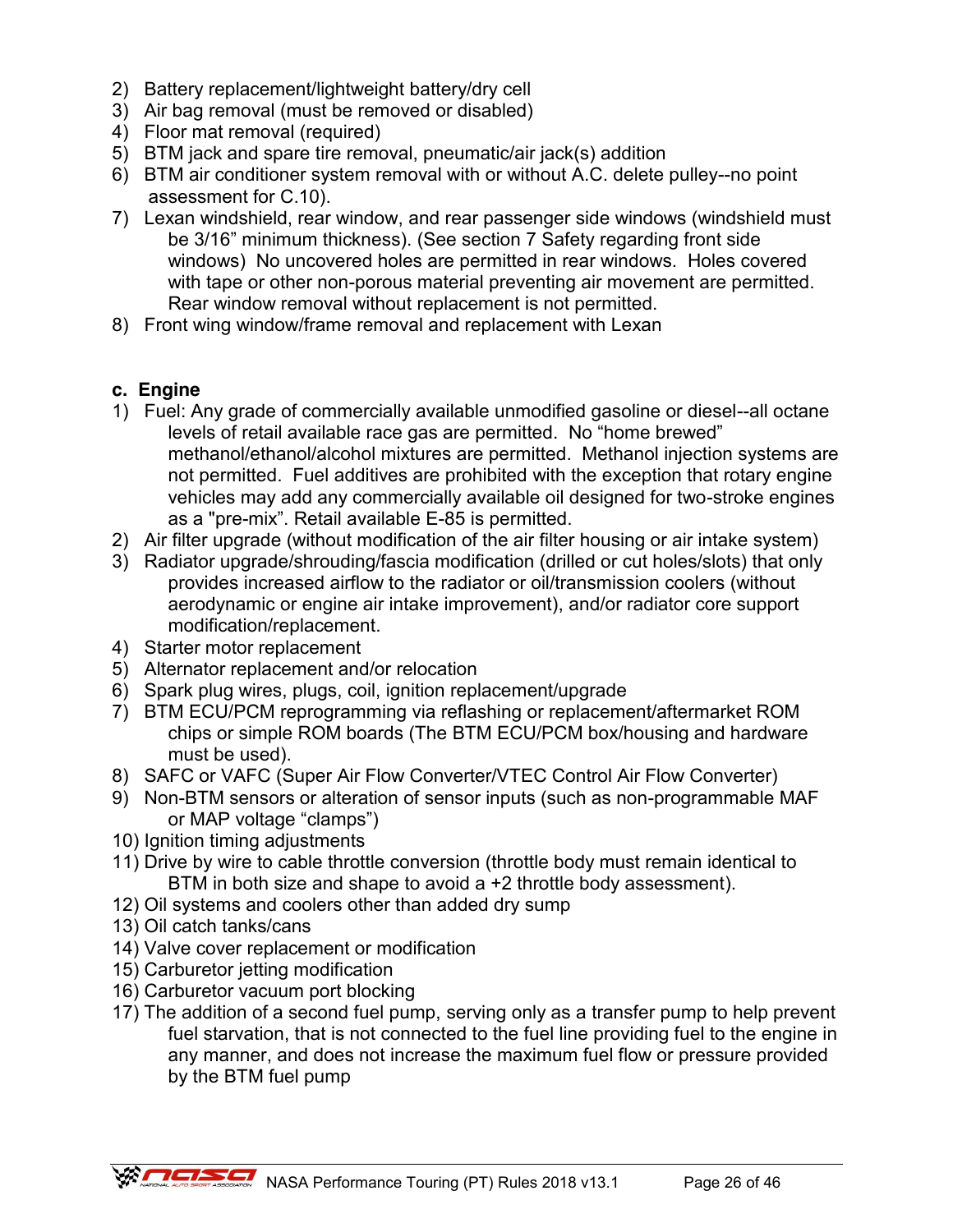- 18) Engine rebuild with head shave, block decking and 0.020" overbore—provided that compression ratio is not increased by more than 0.5 and displacement is not Increased by greater than 1.49%. Forged pistons and internals are legal; however, they must be of equal or heavier weight than the BTM parts, and points must be assessed for de-stroking, and/or increased displacement and compression ratio if greater than the limits listed above. (Note: 0.020" overbore with OEM rods and overbore pistons will yield an increase in displacement of approximately 1.1% for most engines.) If forged internals used are lighter than the BTM internals, then Dyno Re-classing (Section  $6.4$ ) should be used to prevent disqualification.
- 19) Engine balancing and blueprinting
- 20) Removal of the engine balance shaft and/or balance shaft drive mechanism
- 21) Non-BTM valve springs and retainers, piston rings, and rotary apex seals
- 22) Turbo blow-off valve upgrade, modification, or addition
- 23) Header and exhaust piping external wrapping, coatings, and/or paint. (The original OEM identification markings must still be legible on all exhaust components that are not assessed points on the Car Classification Form.)
- 24) EGR, smog pump, charcoal canister and associated vacuum line and hose removal.
- 25) Cryogenic treatment of engine components.
- 26) Removal of BTM coolant hoses to the throttle body (without throttle body modification.)
- 27) Re-routing of BTM coolant hoses, and/or removal of heater core.
- 28) Non-BTM fuel lines

### **d. Drivetrain**

- 1) Wheels, wheel studs, wheel bearings replacement/upgrade, hub modification/replacement, axle modification or replacement (unless otherwise assessed points above). Spindles/steering knuckles may be modified or replaced as a No-Points modification to allow for hub size change provided that there are no changes in suspension geometry or mounting point locations (such as tie rod connection height, ball joint connection location/height, etc.)
- 2) Replaced or lightweight flywheel, clutch assembly, and/or driveshaft
- 3) Motor, transmission, and differential mounts and inserts/bushings replacement/upgrade or modification (with up to 1 inch of relocation of the motor/transmission)
- 4) Final drive ratio modification
- 5) Cryogenic treatment of transmission and differential components
- 6) Transmission and Differential coolers
- 7) Differential housings (see D.5) & D.6) if there are LSD modifications)

### **e. Suspension**

1) Simple camber, caster, and toe adjustment by any method that does not alter suspension mounting points (unless the modification used is otherwise assessed points above--such as control arm, ball joint, and relocated mounting point modifications). Slotting of the BTM bolt holes and removal of material from the top surface of the BTM strut/shock tower to the extent necessary to allow simple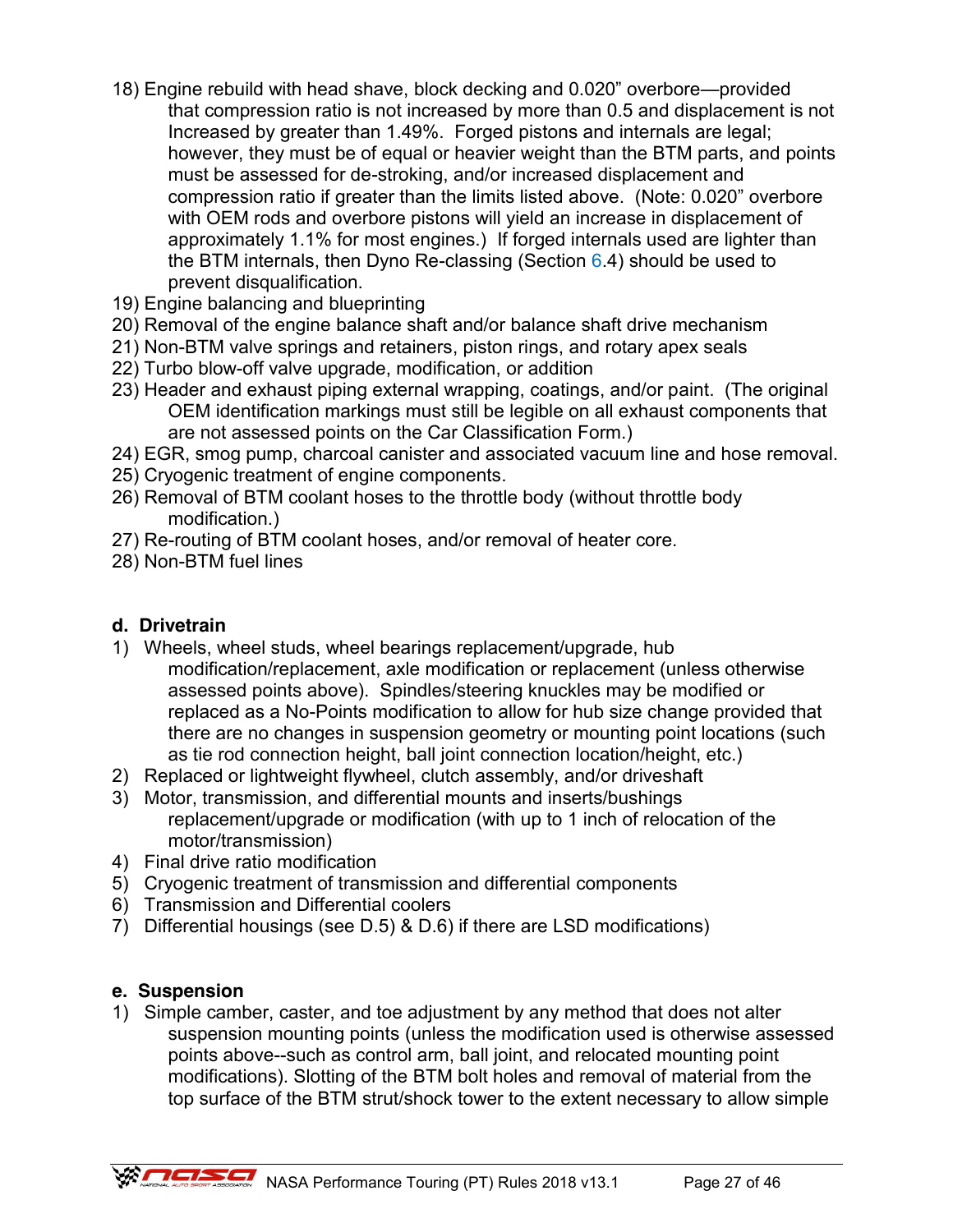camber/caster adjustment is permitted.). Bolt on camber/caster plates are not assessed points.

- 2) Ride height adjustment (must still take points for springs and torsion bars above)
- 3) Non-metallic and/or non-spherical type replacement suspension bushings (may have metal inner and outer sleeves, but load must be borne by the non-metallic replacement material)
- 4) Shock mount replacement/modification (only if already taking points for both shocks and springs)(may raise or lower mount location up to two (2) inches if no horizontal movement.)
- 5) Inverted rear shocks/struts.
- 6) Non-BTM shocks assessed in E.1), E.2), E.3) above may have spherical tops and/or bottoms without requiring an assessment for E.22)

# **f. Brakes/Chassis**

- 1) Non-BTM brake pads and rotors (BTM rotor diameter may not be changed; otherwise, F.1 shall apply)
- 2) Brake lines, boosters, proportioning valves, and master cylinder modification, replacement, and bracing.
- 3) Brake duct addition or modification, including electric fans (water sprayers are illegal). Two holes may be cut or drilled out of the front fascia for brake air ducts. Any hole providing improved intake air to the engine will be assessed one (1) point under C.4).
- 4) ABS (anti-lock braking system)--Only OEM systems offered specifically for the car model as a factory option. No OEM systems offered for a different car model or aftermarket systems are permitted.
- 5) Emergency brake removal
- 6) Maximum of two hundred and fifty (250) lbs. of added ballast—All ballast must be of solid material (no fluids or shot pellets) and safely secured in any location on the vehicle approved by NASA safety technical inspectors, and comply with Section 15.20 of the NASA CCR.
- 7) Seam welding of the body/unibody
- 8) Shock tower reinforcement plate (to strengthen tower shock mount location only--no bars)
- 9) Add front strut tower bar (two attachment points—bolted in or as component of the cage)
- 10) Add rear strut tower bar (two attachment points—bolted in or as a component of the cage)
- 11) Rubber and Polyurethane sub-frame bushings (not Delrin, metal, or other materials)
- 12) Modification of the BTM front bumper frame cross beam is permitted if a modified or replaced bumper beam remains that is equally strong for crash protection.
- 13) Reinforcement of suspension mounting locations on OEM frame rails, Sub-frames/suspension cross-members, and unibody is permitted provided there is no performance benefit or relocation of the mounting points.

# **g. Aerodynamics**

1) Undertray/ belly pan forward of the centerline of the front axle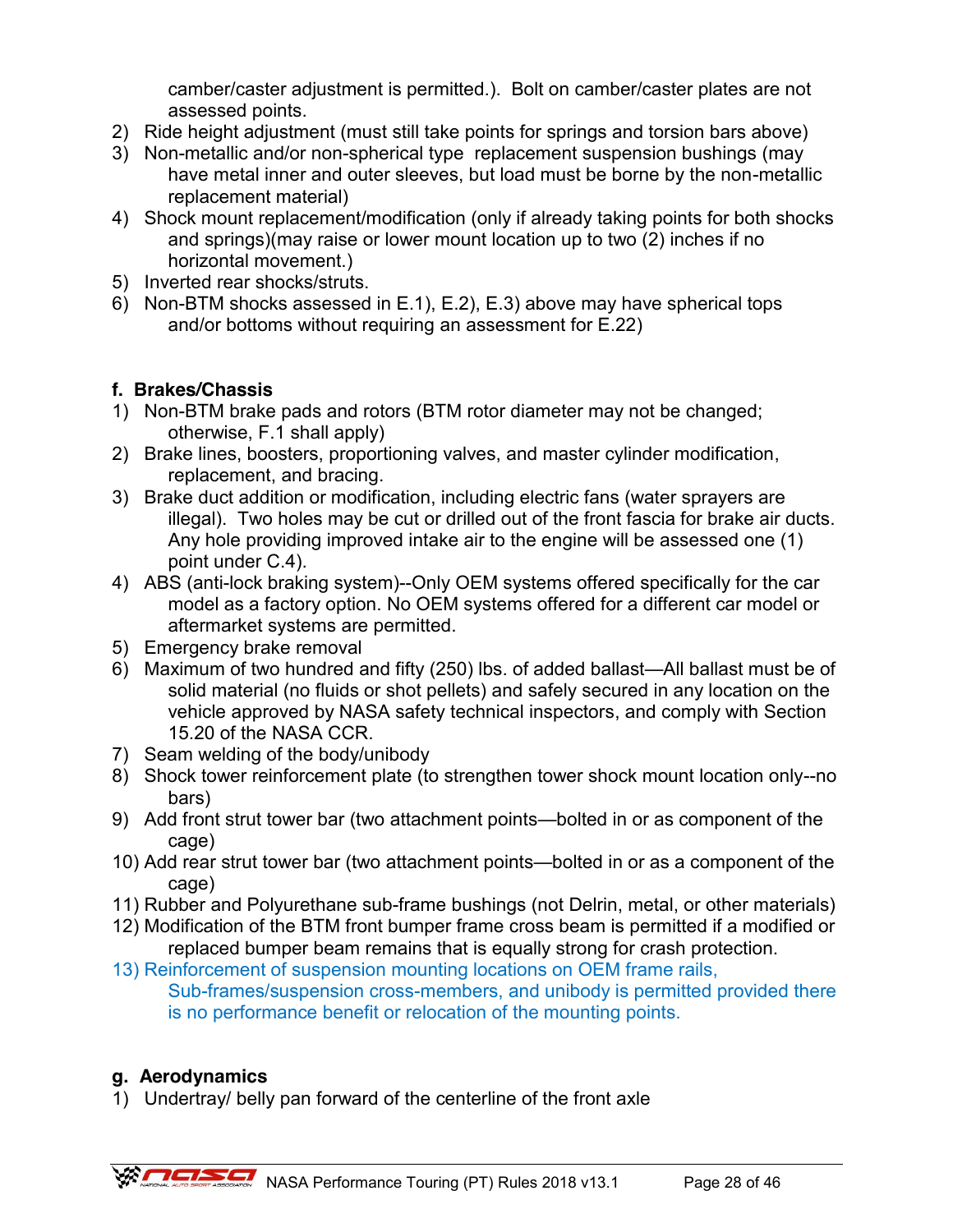- 2) No aero points for removal of convertible soft top/frame and/or adding a hardtop to a convertible provided that the hardtop must be either a BTM, OEM option, or BTM/OEM option shape and size only, and must use a sealed rear window. (i.e., lightweight ok, but no tops with non-OEM aero features).
- 3) Windshield wiper blade removal.

# **h. Body**

- 1) Rolled fender lips
- 2) Flared fenders (Alteration of the inner aspect of fender wells is not permitted, i.e. "tubbing")
- 3) Steering wheel replacement
- 4) Mirror addition, removal, or replacement
- 5) Gear shifters and shift knob replacement/upgrade
- 6) Seat harnesses (must be compliant with NASA CCR)
- 7) Non-BTM driver's seat
- 8) Non-BTM front passenger seat
- 9) Relocated Battery
- 10) Accelerator, brake, and clutch pedal modification or replacement.
- 12) Steering rack replacement or modification (without geometry change unless taking points for E.18). Rack ratio change is permitted. Change from BTM power steering to manual, and/or modification of the power steering pump requires the point assessment for engine pulley in C.10).
- 13) NACA ducts, air ducts, or air hoses placed in a side window frame solely for purposes of driver cooling.
- 14) Headlamps, headlight covers, and fog lights may all be removed, and the holes may be covered with material that replicates the shape of the BTM light/cover, leaving the shape of the BTM fascia intact. Uncovered holes may be used for brake ducts. Any hole providing improved intake air to the engine will be assessed one (1) point under C.4).
- 15) Removal of the spare tire floor section of the rear hatch space for the purpose of placement of a fuel cell (only).
- 16) The transmission tunnel may be modified for the purpose of installing a competition driver seat. The floor pan must remain in its original position.
- 17) Data acquisition systems—Telemetry directly or indirectly from/to the ECU is not permitted.
- 18) Dashboard modification, removal, and/or replacement
- 19) Hood pin addition or replacement, including "Aero" type hood pins.
- 20) Fiberglass/carbon fiber doors are permitted provided that the exact BTM body lines are maintained, the doors are still on hinges, and they have an operational external handle.

Note: Many of the modifications listed above can/will alter the overall weight of the vehicle. While these modifications are not assessed points individually, and additional weight reduction methods are permitted without individual points assessment (as stated under Weight Reduction), the overall weight of the vehicle and driver (Minimum Competition Weight) will be used to assess points and/or penalties for all vehicles.

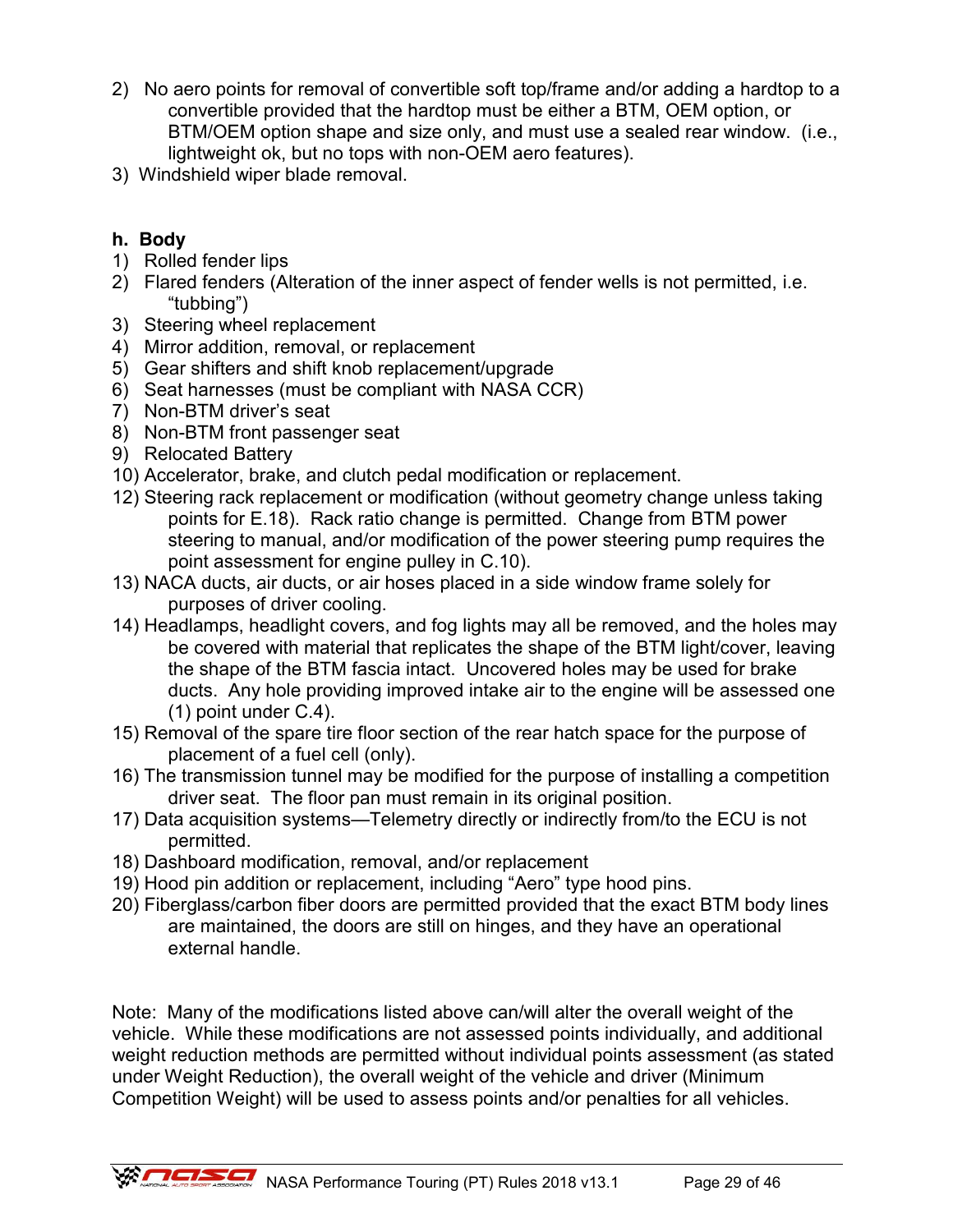# **6.4 Dyno Re-Classing Procedures**

### 6.4.1 National PT Director Assigned Re-Classing

The following rules apply to:

Cars that have:

- 1) An added, modified, or upgraded turbocharger or supercharger.
- 2) Non-BTM head(s) or increased number of camshafts (hybrid engines).
- 3) An engine swap that has been designated as requiring dynamometer testing by the National PT Director (almost all swaps)
- 4) A Rotary Engine that has been ported.

And:

All other vehicles that have been designated by the National PT Director to be classed based upon dynamometer testing. A driver/owner may submit a request for a Dyno Reclass for a vehicle that does have one of the above four situations that requires one, but it may not be approved. (Note: only NASA members may request a reclassification from the National PT Director)

### 6.4.2 Re-class Request Procedures

An owner/driver must submit the following information, by e-mail, to the National PT Director [\(greg@nasa-tt.com\)](mailto:greg@nasa-tt.com), in order to request a Re-classification and new Base Class, before the vehicle can enter competition if the Re-class is required as designated in  $6.4.1$  above

(See Appendix C for the few pre-approved Dyno Re-classes):

- 1) Your name, NASA home region, and series (PT, TT, or both)
- 2) Competition vehicle--year, make, model, subtype and trim type (if applicable)
- 3) Reason for the request (FI, swap, heads, rotary porting, hybrid, not required, etc.)
- 4) Actual measured Displacement, and if a swap: Engine--model #/name, disp, #cyl, valvetrain/VVT?, F/I?, OEM crank Hp & Tq.
- 5) Dynojet dynamometer maximum Hp and Tq (if AWD, then Dynojet, Dynopack, Mustang, or Dyno Dynamics dyno numbers)
- 6) Amount of extra Hp requested for "Dyno Variance"
- (1-3% recommended over above max Hp)
- 7) Minimum Competition Weight (with driver)

Or, an owner/driver can submit 1-6 above, along with:

7) The specific requested new base class, including number of asterisks (7 points each), instead of the vehicle weight. The new Minimum Competition Weight will then be provided in the Official Re-class e-mail response.

The extra Hp requested in 6) above, is to help ensure that any Dyno testing done at another location or at the track by the PT Officials will show hp ratings equal to or less than those provided by the owner/driver.

Once a vehicle is re-classed based on Dyno testing and Minimum Competition Weight, an Official Re-class e-mail will be sent to the competitor, stating the new base class, the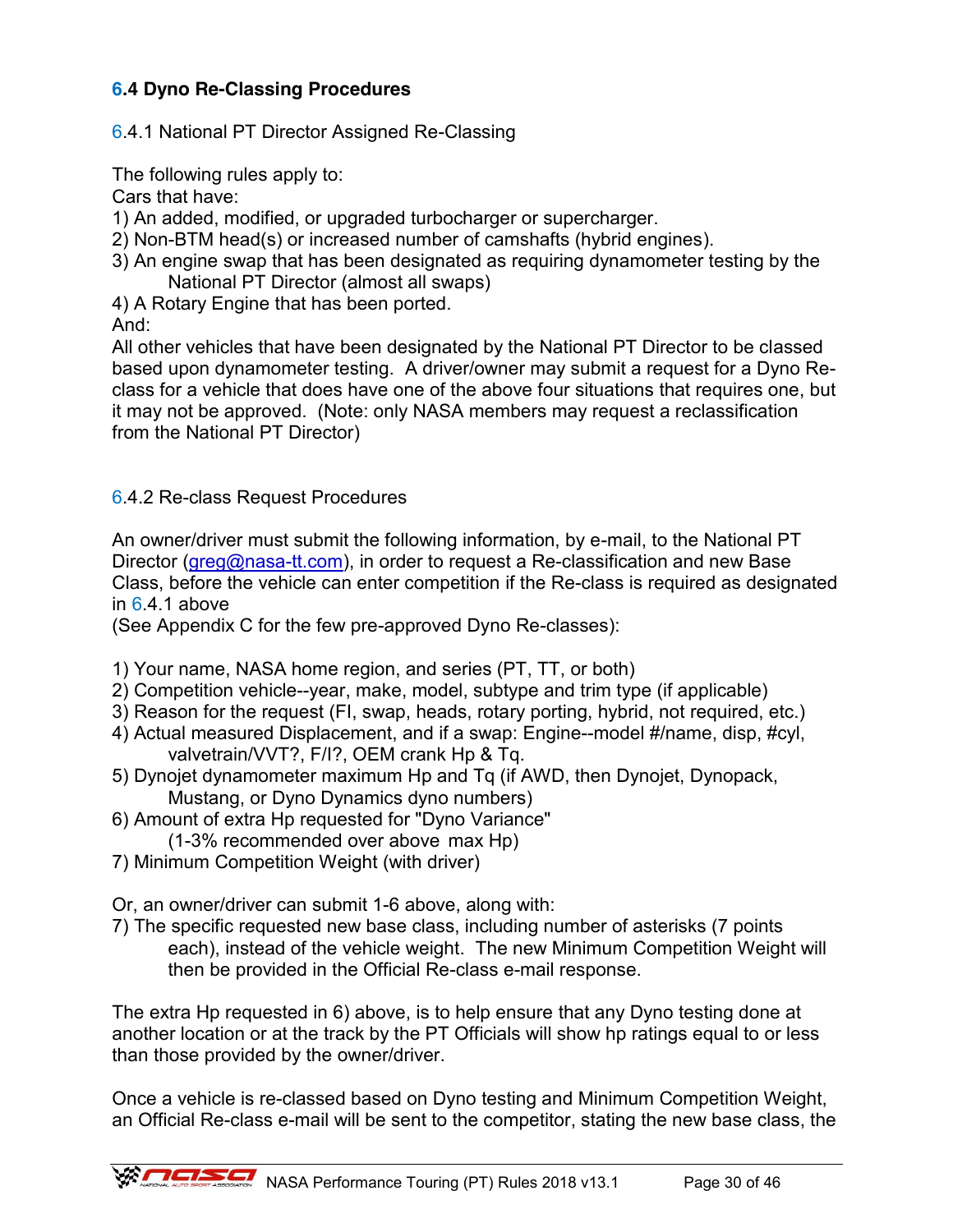new base tire size, and the maximum Dyno horsepower and Minimum Competition Weight limits, as well as any other specific limitations for that particular re-classification. The new base tire size will match the new base class. The competitor will then complete the PT/TT Car Classification Form, but will not assess any points for Section 6.3.B (Weight Reduction) or 6.3.C (Engine). Modification Points will be assessed for all other non-BTM modifications. The competitor must not exceed the limits of either power or weight listed in the Dyno Re-class e-mail in order to prevent disqualification. If the vehicle is modified, and the power level or weight has changed, a new request for Re-class must be sent to the National PT Director.

The certified Dyno report will consist of both the Dyno sheet with three separate, reproducible Dyno tests with SAE correction (with the identifying information listed in 7.1) and a completed ST/PT/TT Dyno Certification Form. The competitor must include a copy of the Official Re-class e-mail, along with the certified Dyno report when submitting the PT/TT Car Classification Form to the Regional PT Leader (or Race Director) before competition.

**Any vehicle that has been re-classed by the National PT Director and has had a change to either its base class or its base weight in the table in Section 6.2.2 since the re-classification was approved, MUST be re-submitted for reclassification.** 

**All Official re-classifications sent by the National PT Director prior to January 1, 2015 must be re-submitted so the re-classification can be verified, and an updated Official Re-Classification e-mail can be sent.**

All competitors will be required to include the latest certified Dynamometer (Dyno) report and minimum weight in their vehicle logbook at all times. Any subsequent modifications or adjustments done to the car that could alter power output will require repeat Dyno testing, and a new certified Dyno report. NASA Officials may request repeat Dyno testing at any other time.

### 6.4.3 Dyno Re-class Specific **Penalties**

If a car is tested by Officials, and found to have a higher maximum horsepower than was approved on the Official Re-class e-mail and submitted for base classification purposes on the Car Classification Form, it will be considered a "Procedural Violation" (see Section 8.4 Penalties), and the following formula will be used to determine penalty assessment. Three (3) "penalty" Modification Point will be assessed for every one (1) horsepower above the submitted number. The total number of penalty points will be added to the car's current number of Modification Points to determine if the car has illegally competed in a class that is too low.

If a vehicle that has been Dyno Re-classed based on its actual competition weight and Dyno power output is found to weigh less than the Minimum Competition Weight listed on its Car Classification Form, it will be disqualified. Following the NASA CCR, there will be a five (5.0) pound leeway allowed during the first time the vehicle is weighed for that event (weekend). There will be no leeway at subsequent weighings for the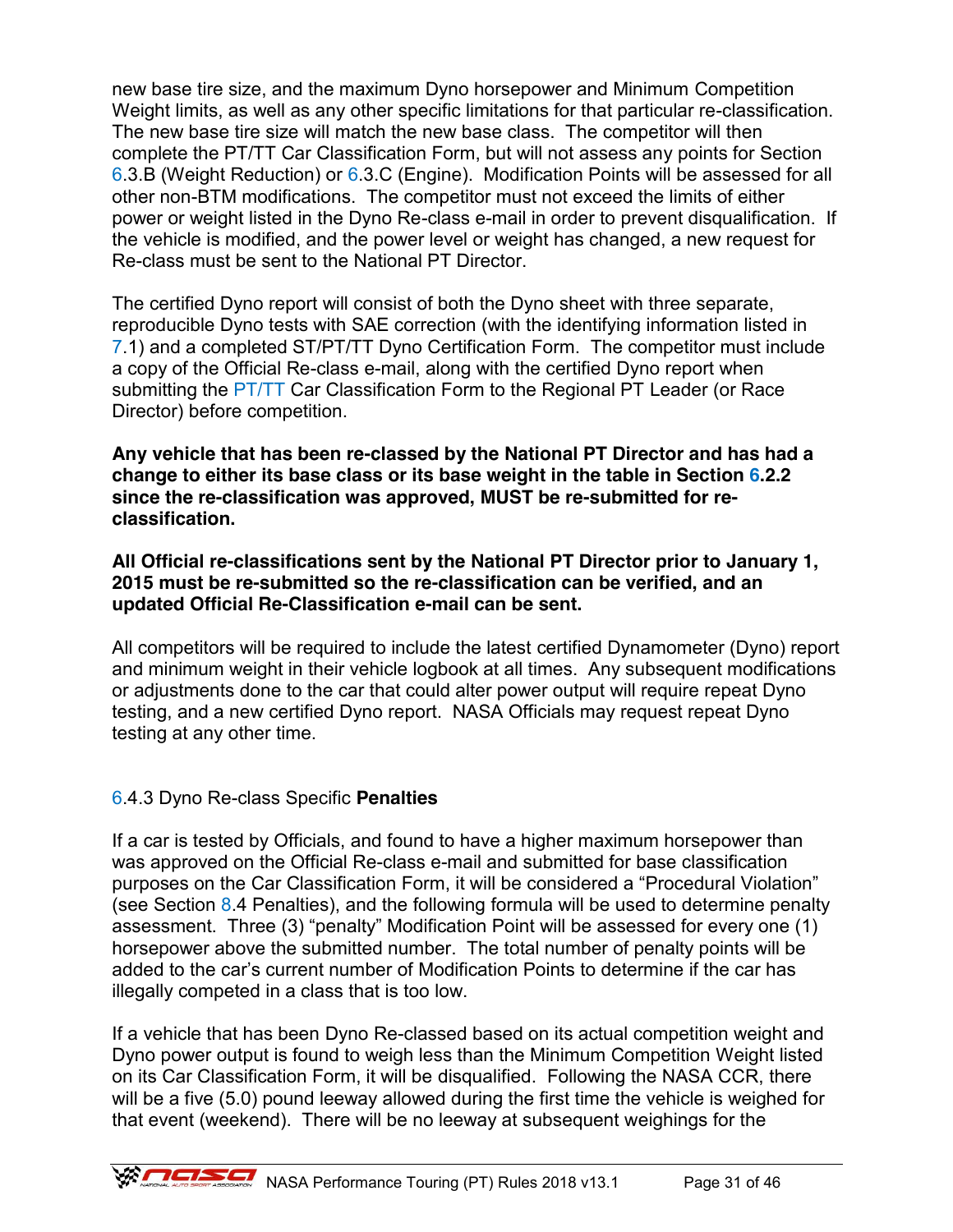remainder of the event. Appropriate penalties will then be assessed per the PT rules (8.4).

6.5 BTM (Base Trim Model) Definition, Updating and Backdating Rules

For the purposes of NASA PT Modification Points assessments, the term BTM will be defined as follows: Any part that is identical in size, shape, and functional characteristics compared to the part that originally came on the vehicle, from the manufacturer, as a standard feature of the base trim model as it is listed in section 6.2 Base Classifications (factory options and specialty model parts are considered non-BTM) or is listed as a standard replacement part by the manufacturer (OEM). Some parts that are produced by aftermarket manufacturers as generic replacement parts may not require a points assessment provided that: they are the same size and shape, and have the same functional characteristics as the BTM part, and that they provide no significant improvement in performance, longevity, or reliability. If it is determined in impound that such a part does not meet the above description, the driver may be disqualified. Consultation with the Regional PT Series Leader or National PT Director prior to competition is advised for any driver using a vehicle with replacement parts that fall under this exception.

**All factory optional parts, upgrades, and modifications to vehicle specifications must be assessed points**, unless they legally fall under the update/backdate rule or are on the list of No-Points Modifications. **Base classifications are for the standard base model (base trim package) of a vehicle, without factory options or upgrades**, unless there is a specific PT base classification listing in  $6.2$  for a non-base trim model.

Updating of parts between different model years of the same vehicle model is legal provided that the competing vehicle is both in the same model group listing (same line) in the Table in  $6.2.2$ , and in the same generation of that vehicle model, and that the entire assembly is replaced. Backdating of parts between different model years of the same vehicle model is legal provided that the competing vehicle is both in the same generation and is in the same or higher base class. No interchange of parts between assemblies is permitted in order to create a new assembly. Updating or backdating (without a points assessment) with specialty models or between two cars that have model names with different numbers or letters in them is prohibited, unless specifically approved by the National PT Director. The purpose of this rule is to equalize similar cars in the same (or lower) class, not to allow the creation of vehicles that were never manufactured or homologated. Motors and engine parts cannot be swapped under the update/backdate rule without specific approval by the National PT Director.

# 6.6 Rain Competition/Racing

In the event of rain and/or significant standing/running water on the track surface immediately before a competition session, the Race and/or Series Director may declare that competition session as a "Rain Session." As well, during a race with less than half the laps completed, a Race Director may black flag the race, declare a "Rain Session/Race", and then resume the race after the competitors have been given time to change to rain tires.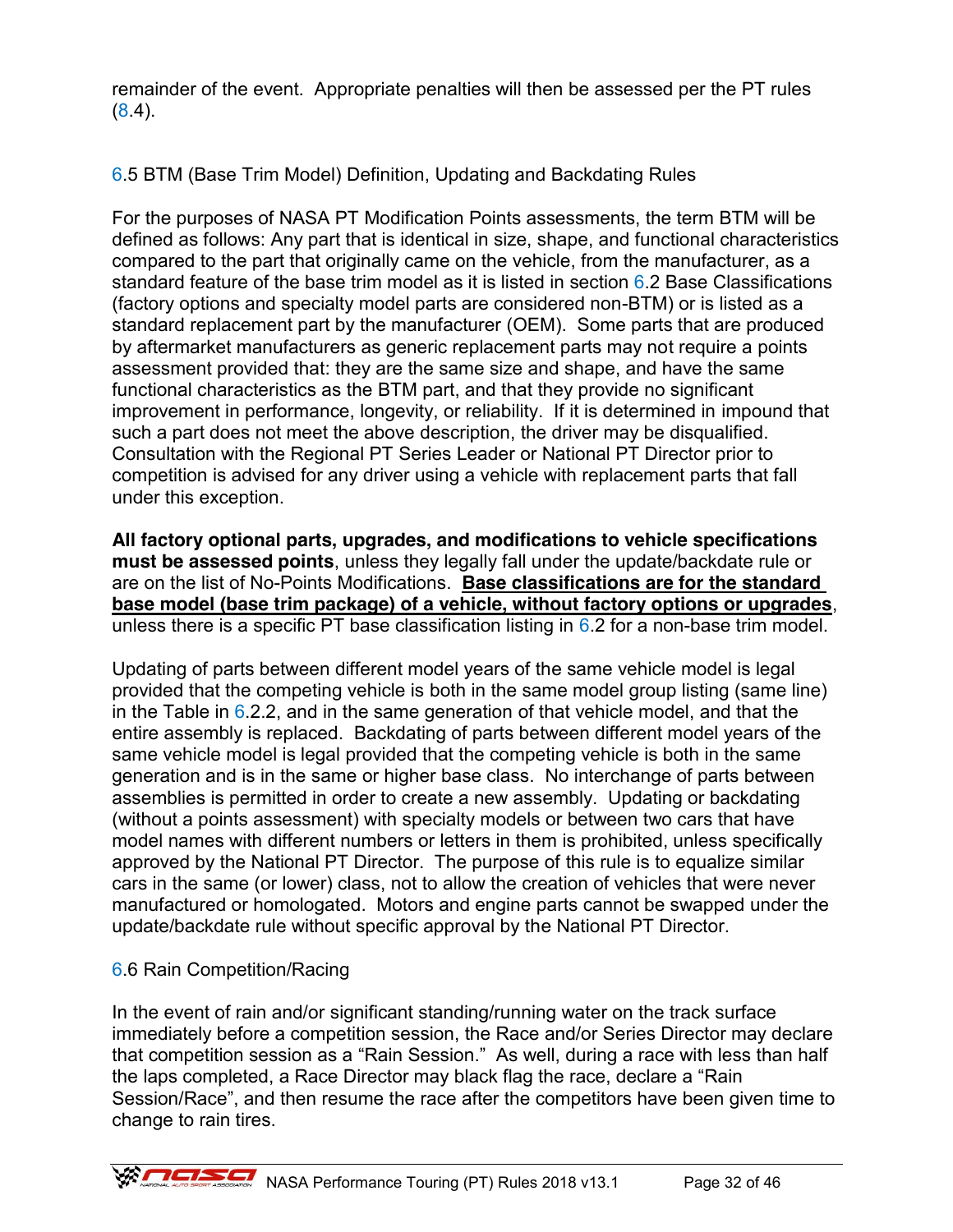If the competition session is declared a "Rain Session" as above, any DOT-approved rain tire of the same size or smaller than listed on the Car Classification Form, as used in the prior dry competition session or race, can be used by the competitor in place of the dry tire. Tire points assessed will remain the same as listed on the "dry setup" Car Classification Form, regardless of whether or not the rain tire compound and size would otherwise yield fewer points or tire size points credit. Similarly, anti-roll (sway) bars may be loosened or removed, without a change in suspension points from the prior "dry setup" Car Classification Form. The purpose of this rule is to allow for these rain setup changes to the vehicles without: 1) the need for changes to the Car Classification Forms prior to the session, and 2) so that a competitor does not gain a points advantage by changing tire size, compound, or sway-bar setup.

# **7 Dyno Testing**

# 7.1 Dyno Testing Procedures

The following procedures apply to all vehicles being tested on a dynamometer, whether for initial classing purposes, or for technical inspection post-competition.

A certified Dyno report consists of three separate, reproducible Dyno tests for each Fuel/Timing Map or boost controller setting with SAE J1349 Rev JUN 90 correction, with the car owner's name, car number, car year/make/model, shop name and phone number, and Dyno operator's name on the Dyno sheet, accompanied by a completed ST/PT/TT Dyno Certification Form. All Dyno tests must show horsepower and torque on the Y-axis (vertical) and engine RPM on the X-axis (horizontal) of the Dyno graph. The numerical table of horsepower and RPM (in 50 RPM increments) must be included in the report (for all Dyno tests completed after December 1, 2015). An inductive pickup or other direct sensor shall be used to measure engine RPM (as opposed to obtaining RPM data from the ECU/OBD port or from calibration from the vehicle's tachometer.) If this is not possible due to vehicle configuration, the Dyno operator must note on the Dyno sheet the method used for obtaining RPM data, and the reason for not using an inductive pickup or sensor\*. Dyno testing shall be done with the vehicle at normal operating temperature, with at least 28 psi tire pressure (but should be at normal operating tire pressure if higher)\*\*, and in the gear producing the highest horsepower readings (typically the gear closet to 1:1 ratio)\*\*\*. However, it is the competitor's responsibility to ensure that the vehicle is compliant with horsepower limits in ALL gears. The vehicle's hood shall be open with a cooling fan placed in front of the engine during testing. Engine, ECU, boost controller, etc. settings shall only be altered between Dyno runs in order to obtain the required additional sets of three Dyno tests for each of the alternate ECU Fuel/Timing maps and/or boost controller settings. The highest peak horsepower number of the three tests will be used as the official certified horsepower for weight to horsepower calculations. A smoothing factor of five (5) shall be used. All Dyno graphs must show decreasing power for 1500 rpm from the peak horsepower level, or the car must reach the rev-limiter during the Dyno testing. All horsepower measurements will be rounded to the nearest whole number.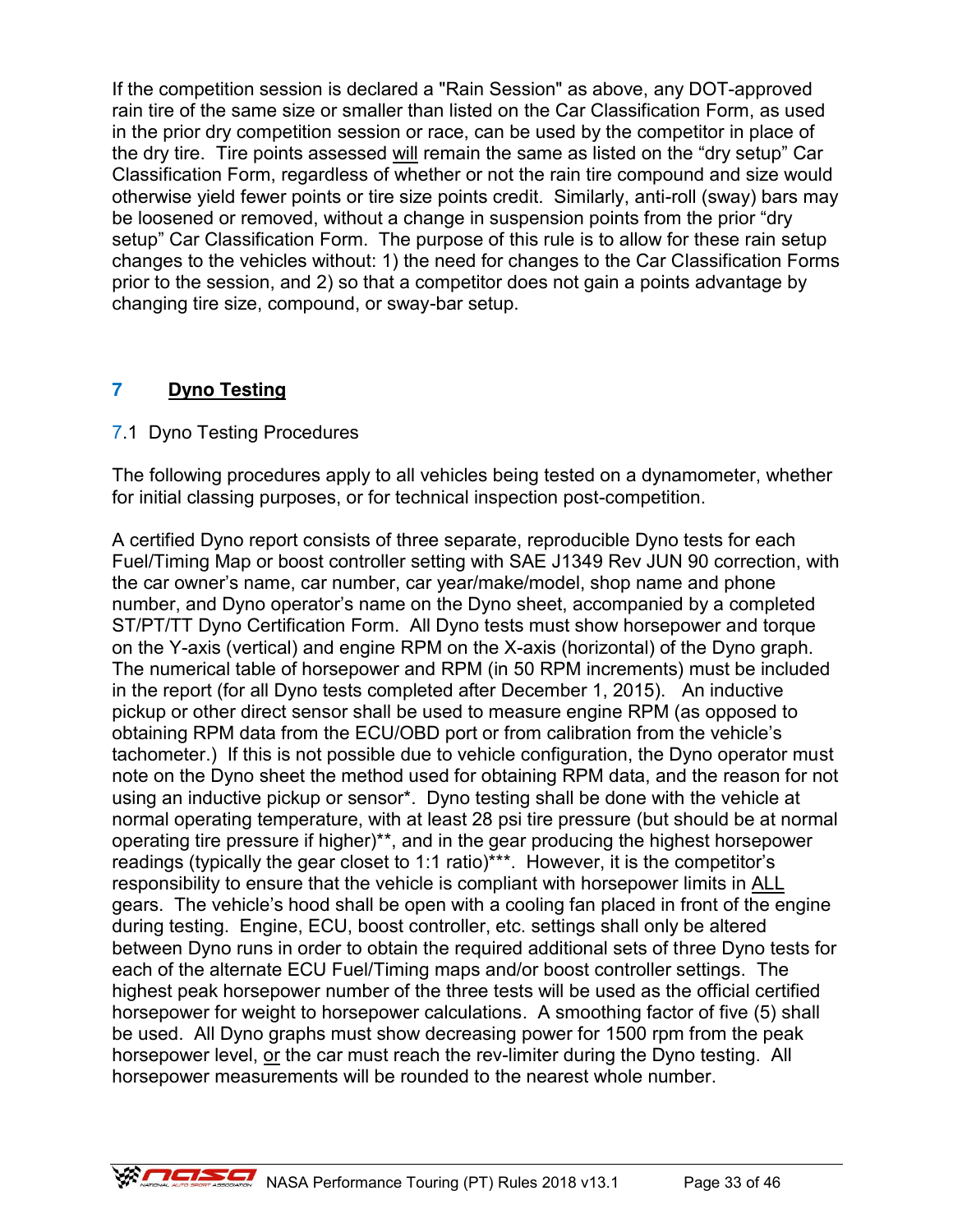\* (note: If an inductive input or direct sensor is not used to measure engine RPM, the competitor must notify the Series Leader before competition to determine if the vehicle must be Dyno tested again before competition.)

\*\* (note: If the tire pressures during pre-competition Dyno testing are set lower than their post-competition pressures, it is likely that post-competition Dyno compliance inspection testing will yield higher Dyno horsepower results, putting the competitor at risk for disqualification.)

\*\*\* (note: It is common for BMW M3's, Honda S2000's, Mazda RX-8's, Scion FR-S/Subaru BRZ, Nissan 350Z/370Z to show the highest horsepower readings in  $5<sup>th</sup>$ gear.)

Dynamometer tests must be conducted on a Dynojet Model for front and rear wheel drive vehicles, and on a Dynojet, Mustang, Dyno Dynamics, or Dynapack for AWD cars, in a commercial facility that offers dynamometer testing as part of their business and is open to the public. All (AWD) Dyno test results using a Mustang or Dyno Dynamics dynamometer will have 10% added to the maximum horsepower reading to obtain the number that will be used to calculate the "Adjusted Weight/Power Ratio" (Mustang or Dyno Dynamics Dyno awhp x 1.1 = Maximum awhp for wt/hp calculation). Each Regional PT Series Leader may retain the option to specify which business locations will be the approved centers for that particular region. Please check with the PT Series Leader in your area for instructions.

Certified Dyno reports are potentially valid for up to a maximum of three years (provided that no changes have been made to the vehicle that would alter Dyno readings). However, at his/her discretion, a NASA PT Series Leader may require an updated certified Dyno report (at the driver/owner's expense) after one year from the date of the previous report.

# 7.2 Deleted

### 7.3 Dyno Compliance Inspections

Dynamometer tests are official and certified when performed by series Officials for compliance testing (without the need for a Dyno Certification Form—but must be signed by the Official). It is the responsibility of the competitor to be within power levels on any Dyno that NASA officials choose to use for testing. The Dynojet will be the preferred Dyno for all vehicles, and will be used exclusively when available. As AWD Dyno availability is limited, NASA Officials may use any of the four AWD Dynos listed above. AWD drivers need to be especially careful that their cars will be compliant on any official Dyno that is available.

For compliance testing, the Regional PT Leader (or PT Series Director), or Race Director, or other NASA Official, and the dynamometer operator will determine: 1) which gear(s) to use, 2) how many test runs to perform for any given vehicle, and 3) what the normal operating temperature is for that vehicle. Tire pressures shall not be adjusted between the time the vehicle was on track competing and the time of Dyno testing. If the competitor violates this rule, the tires will be inflated to 40 psi before compliance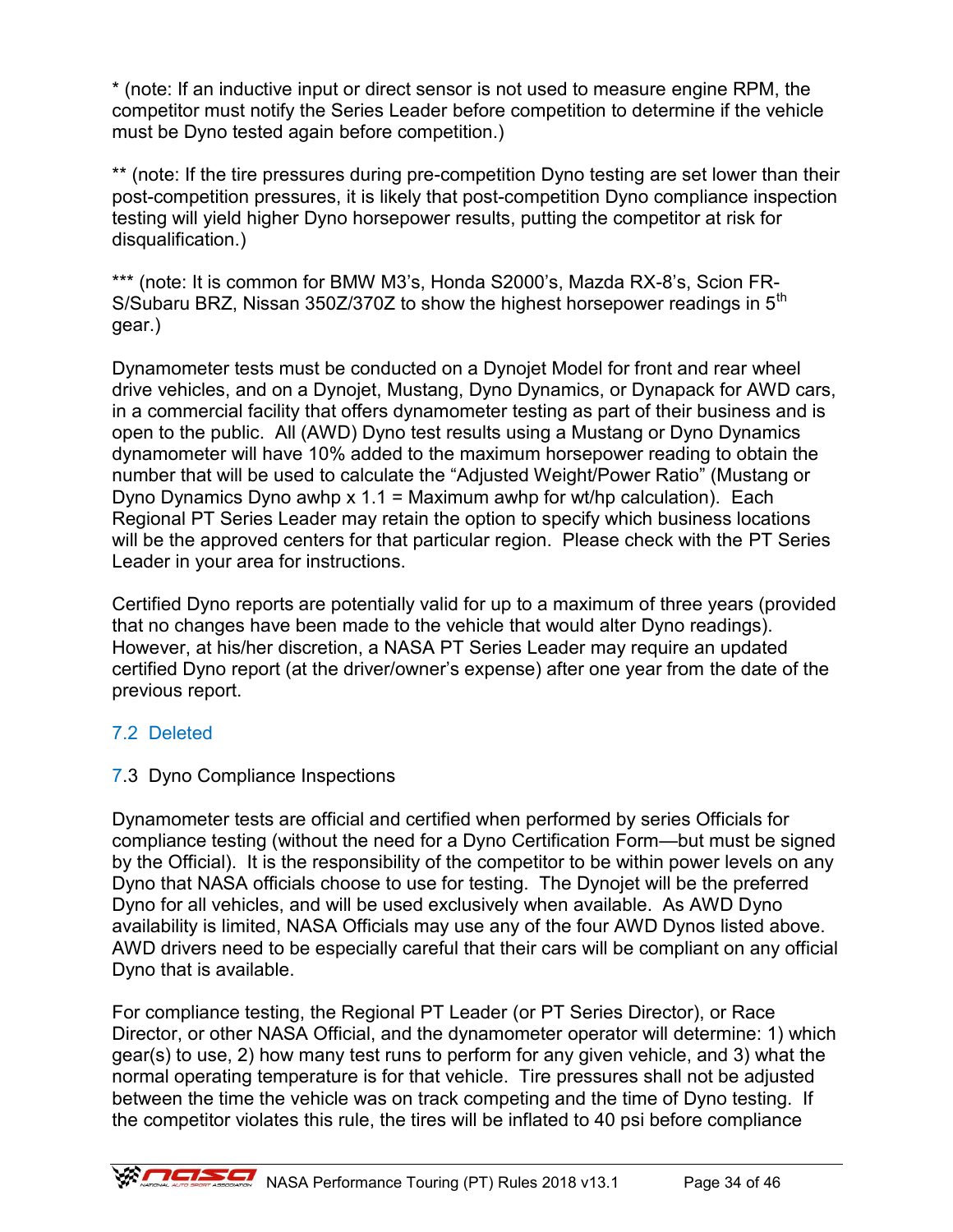Dyno testing. Prior to the dynamometer inspection the competitor may top off any fluids needed to ensure the engine and drivetrain are not damaged during testing. The fluids must be added with a NASA Official present. No other modifications or adjustments may be made to the car. To ensure fairness, a NASA Official, or an individual appointed by a NASA Official, will operate any cars being inspected on the dynamometer. Any run that results in an erratic or non-reproducible result may be dismissed by NASA officials.\*

\* (note: It is common for vehicles to show increasing chassis dynamometer horsepower readings with serial Dyno runs due to increasing operating temperature of the engine and drivetrain, increasing tire temperature/pressure, and, at times, ECU map programming adjusting the fuel/timing maps dynamically. These increasing horsepower readings do not indicate that the Dyno is inconsistent or malfunctioning, or that these are erratic or non-reproducible readings.)

**Vehicles may not have any adjustments during the competition day to systems that allow adjustment of horsepower levels that would serve to alter Dyno readings (unless granted specific permission by the Regional PT Leader, PT Series Director, or Race Director).** Examples of such systems are driver-adjustable electronic tuning and engine timing advance devices, fuel pump output modification devices, boost controllers, adjustable MAP and MAF voltage clamps, and any other system that could alter the Dyno readings when measured for compliance purposes. Any restriction device placed in the air intake system must be clearly identified as such and marked to indicate its dimensions. Vehicles that have more than one fuel/timing program or "map" in the computer/ECU/PCM must submit a certified Dyno report (3 pulls) for each of those fuel/timing "maps" regardless of which one will be used during competition. As well, the method used to switch between these "maps" must be clearly written on the PT/TT Car Classification Form.

#### **Any hardware that allows a competitor or crew member to wirelessly or directly connect to the ECU (or alter ECU maps) at any time during competition or postcompetition impound is strictly prohibited, regardless of whether such hardware is external or internal to the ECU, and regardless of the direction of data flow.**

NASA has been and continues to actively conduct research on the use of in-car GPS monitoring units as an alternate method of compliance testing of horsepower output. GPS data acquisition monitoring will be used as an additional method of non-invasive compliance testing. Collected data indicating a lack of compliance may be used for disqualification when the National PT Director reviews the data and finds convincing evidence of non-compliance.

At any event where dynamometer testing (or GPS compliance testing) is not available, Performance Touring Officials will use the maximum chassis Dyno horsepower level from the certified Dyno report (if there is one) submitted with the PT/TT Car Classification Form along with the actual vehicle weight after competition to calculate the "Adjusted Weight/Power Ratio" for that vehicle. Alternatively, at their discretion, Performance Touring Officials may have the vehicle sealed and transported for off-site Dyno testing at a later date. At events where Dyno testing is available, Performance Touring Officials at their option will use either: a) the maximum chassis Dyno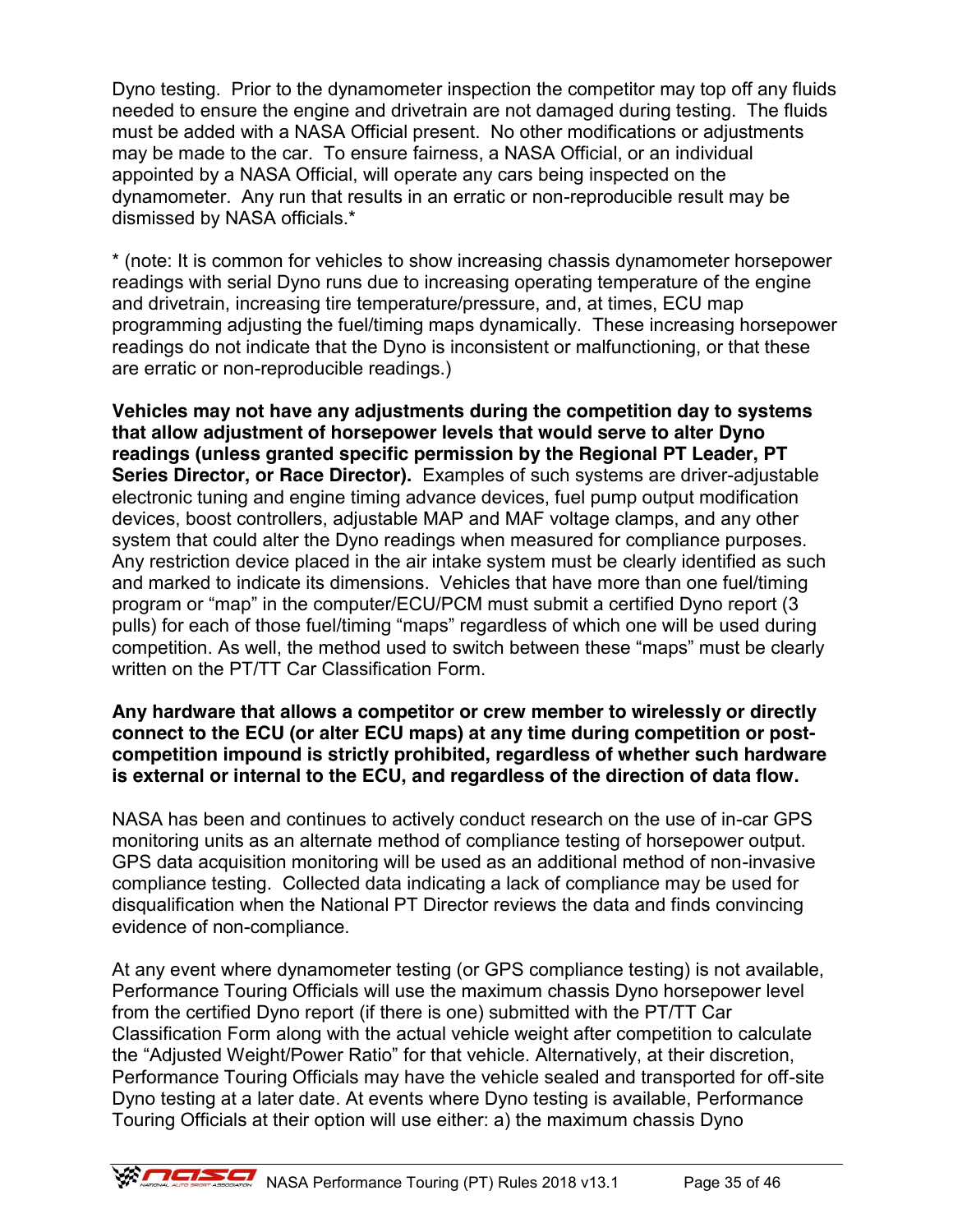horsepower level from the certified Dyno report submitted with the PT/TT Car Classification Form along with the actual vehicle weight after competition to calculate the "Adjusted Weight/Power Ratio" for that vehicle; or b) the results of Dyno testing either requested by Performance Touring Officials or performed due to a protest at the track to calculate the "Adjusted Weight/Power Ratio". Furthermore, at the discretion of the Series Leader, the Minimum Competition Weight listed on the PT/TT Car Classification Form may be used for the calculation if the vehicle was either not weighed in impound, or the Dyno inspection was done at a random time.

# **8 Forms, Inspection, Protests, Penalties**

All aspects of NASA CCR Section 17.0 Vehicle Legality Inspection shall be enforced except as defined below.

### 8.1 Car Classification Forms

In order to accrue points or compete, each year/season, all NASA PT competitors must submit a current year, completed NASA PT/TT Car Classification Form (and certified Dyno report if re-classed under 6.4) to the Regional PT Leader prior to the first qualifying session of a race day. Once a form has been submitted during a season, if there are no modifications to the vehicle that would change the form, a new form does not need to be submitted at subsequent races in the same region. A new PT/TT Car Classification Form copy (and certified Dyno report if re-classed under 6.4) must be submitted when a competitor competes in a different region or at a Championship event, or if changes have occurred to the vehicle that would change the form. Forms can be downloaded here:<https://www.nasaproracing.com/rules> .

Any PT competitor who has not submitted a completed PT/TT Car Classification Form (and certified Dyno report if re-classed under  $6.4$ ) prior to competition will be subject to one or more of the following penalties at the discretion of the Race Director in consultation with the Regional PT Leader:

1) Disqualification from the competition session; 2) Transfer to the Super Unlimited class; 3) Loss of one position place for race results, or move to the back of the pre-grid after a qualifying session (if the completed PT/TT Car Classification Form (and certified Dyno report if re-classed under  $6.4$ ) are submitted immediately upon request postcompetition).

A driver may choose to compete at any time in a higher level PT class than would be dictated by the Performance Touring Car Classification system. A car may be modified an unlimited number of times, and substitute vehicles may be used provided they comply with all PT rules. Substitution of a vehicle or class change after the qualifying session is completed will result in the new vehicle/re-classed vehicle being placed at the back of its class in pre-grid.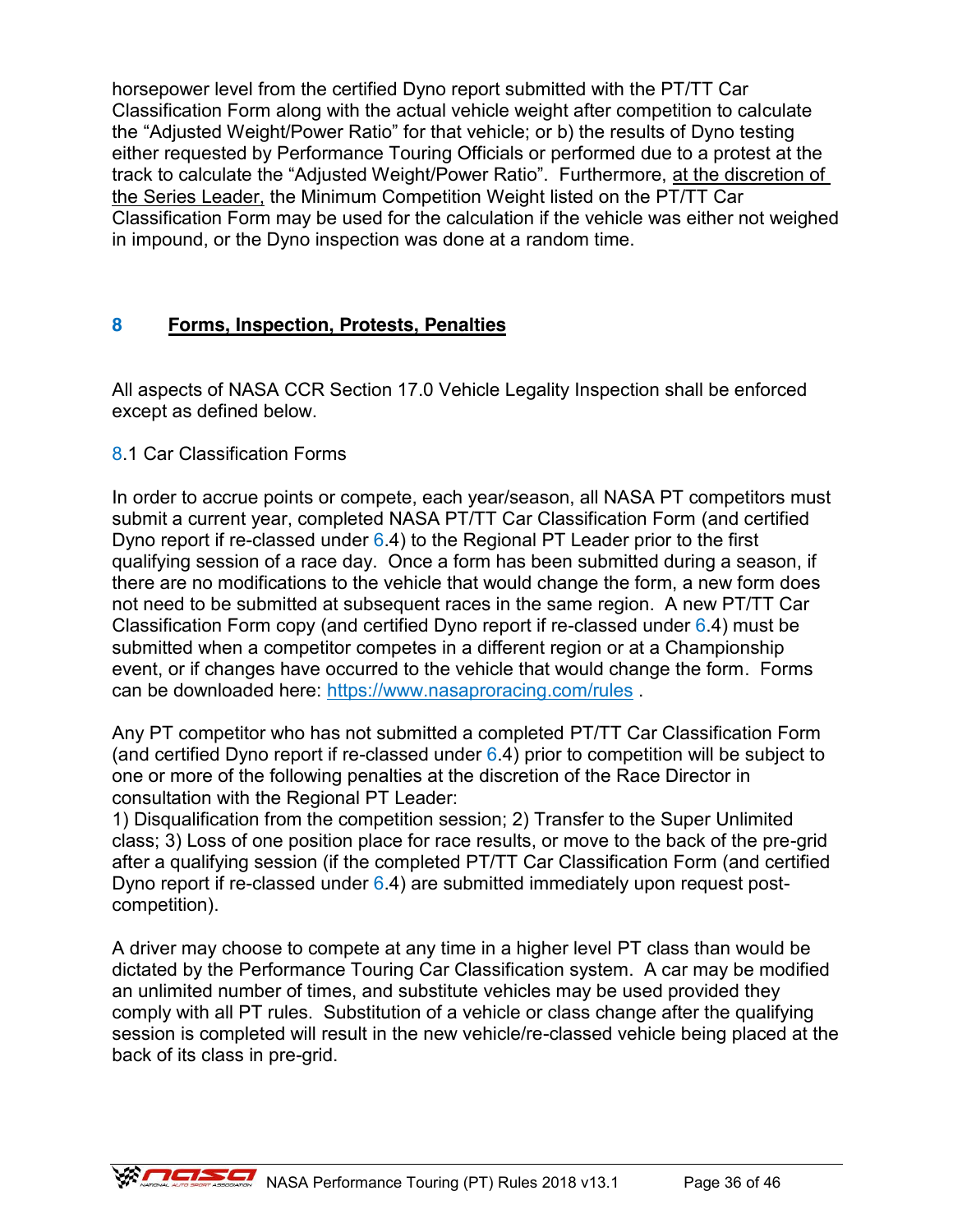### 8.2 Vehicle Inspection

All completed PT/TT Car Classification Forms will be available from the PT Series Leader (or Race Director if there is no Regional PT Series Leader) for review by any competing driver by request while at the track (or posted on-line at the PT Series Leader's discretion). Performance Touring vehicles are subject to detailed inspection by any NASA Technical Inspector and visual inspection by Performance Touring competitors at any time when the car is at the track or at prearranged mutually agreed upon times when the car is not at the track. Performance Touring Series Leaders and NASA Officials retain the right to request any disassembly or other procedure required to verify vehicle compliance. At random times or at the discretion of NASA Officials, any car may be ordered to report for rules compliance on a chassis dynamometer. All Performance Touring competitors have the option to be present for official chassis dynamometer testing; however, the results of Dyno testing are the property of NASA, and will only be shown to Performance Touring Officials, who will let the competitor know whether or not the vehicle was compliant, and may show the competitor the results at their discretion if compliant, and will show the competitor the results if noncompliant. Competitors must comply with any request by PT Officials to review and/or download ECU program "maps" using the competitor's programming hardware and software, when such equipment is used by the competitor. As well, competitors may have GPS accelerometers placed in/on their vehicles at any time by Performance Touring Officials to help verify rules compliance. And, as stated above, GPS monitoring may be used in lieu of Dyno testing when collected data shows convincing evidence of non-compliance.

#### 8.3 Protests

Protests of another competitor's vehicle, for good cause, may be filed up to 30 minutes after the completion of a race or qualifying session, with the Race Director. A specific part does not need to be specified in the protest if the protest is about power levels, but an explanation of why the vehicle is being protested is required. Frivolous and "nuisance" protests may result in some type of punitive action against the protesting party. Any protest requesting a Dyno test of a competitor's vehicle will require the protesting competitor to submit a cash deposit in the amount necessary for NASA to obtain the Dyno test. If the protest is found to be valid, the deposit shall be returned to the protesting party, and the competitor that was found to be non-compliant will be required to pay for the Dyno test. If the vehicle is found to be compliant, the protesting party will forfeit the deposit, and it will be used to pay for the Dyno test.

#### 8.4 Penalties

Serial non-compliance is not welcome and will be subject to harsh penalties. Penalties will be assessed as follows, although the Race Director may choose to assess more severe penalties, including expulsion from the Performance Touring Series.

Any car exceeding the minimum "Adjusted Weight/Power Ratio" for its declared class, or otherwise found to be non-compliant with the rules for the declared class, will be penalized in accordance with the NASA CCR and these rules. The Regional penalty for competing with a vehicle in a class lower than that dictated by the Performance Touring

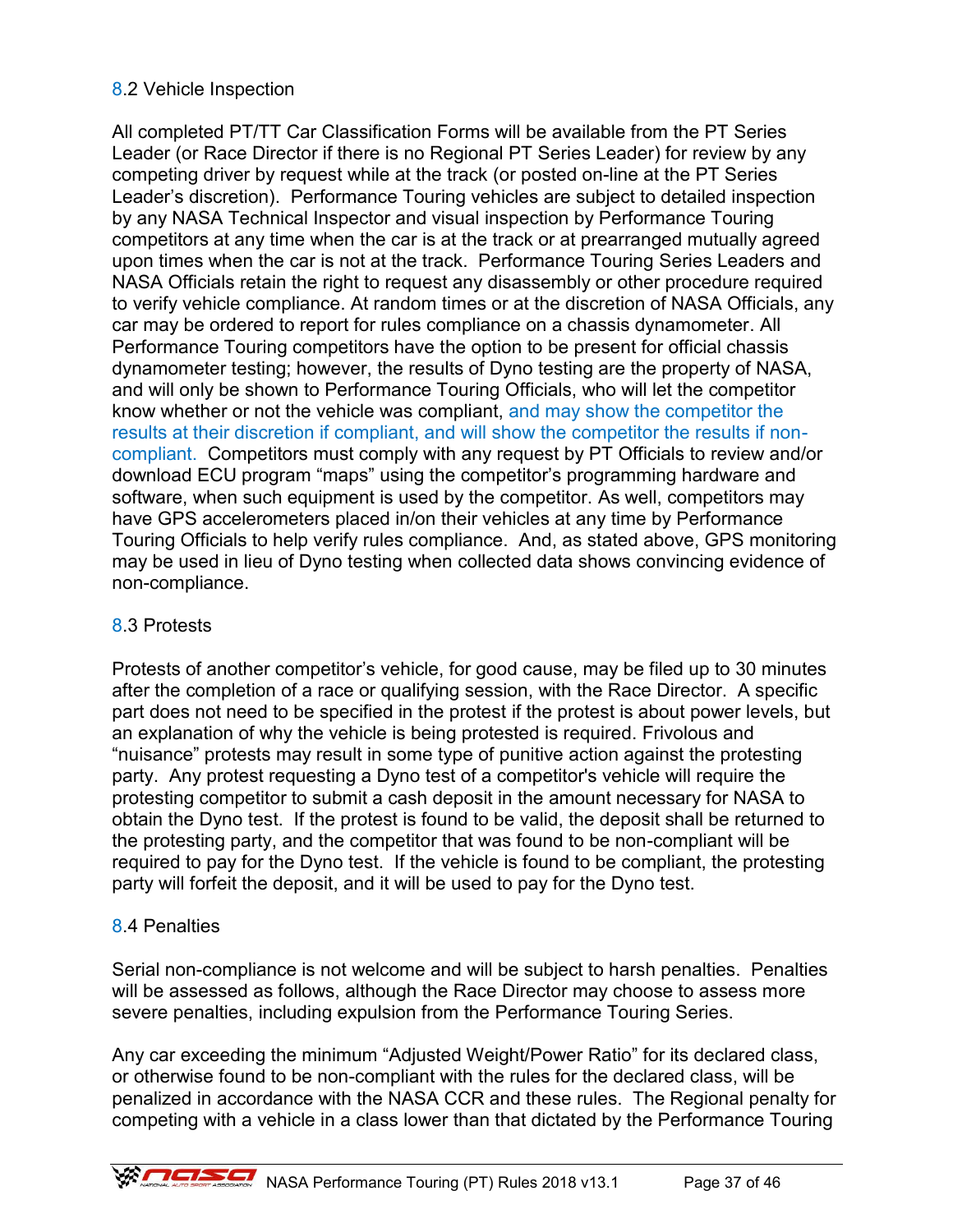classification system or an otherwise non-compliant vehicle, regardless of driver/owner intentions, will be disqualification for the previous race in that region for the first offence. A second offense in the same region will result in loss of half of season points, a one race suspension, and disqualification from the race. At third offense in the same region, there will be a loss of all season points and a four race suspension. Any Regional disqualification or suspension will result in zero points that cannot be dropped.

Either the Regional PT Leader or the Regional Race Director will report by e-mail all disqualifications under the above paragraph to the National PT Director, who will maintain a log of all disqualifications for non-compliance with classing rules. The National penalty for any driver disqualified three times in one season (regardless of region) will be revocation of eligibility to compete in the NASA Championships (in any class or series—not just Performance Touring). The fourth offense in two seasons (regardless of region) will result in permanent ejection from the PT (and TT) series.

### Procedural Violations:

Any Procedural Violation of the rules that is found after a qualifying session, but before a race will result in the vehicle moving to the back of its class on the pre-grid. Any Procedural Violation that is found after a race will result in the loss of one position place in the final results. The following are all Procedural Violations: failure to revise or resubmit a Car Classification Form after new assessed modifications have been made, incorrectly assessing Modification Points, failure to note all modifications that require Modification Points assessment, failing a Dyno test or vehicle weight measurement by any amount, and providing any incorrect information on the PT/TT Car Classification Form.

Any decision made by a NASA Official at an event can be appealed per the NASA CCR.

### **9 Vehicle Appearance**

### 9.1 Numbers and Class Designation

All NASA PT cars must display the car's number on both sides and the front and rear of the car. Numbers must be of a contrasting color to the car or otherwise clearly visible, at least 10-inches tall with a 1.5-inch stroke for the sides, and four (4) inches tall for the front and rear. NASA PT cars must also display a class designation on both sides and the front and rear of the car in a four-inch height in contrasting color to the car. Class Designations shall be PT followed by the group number. For example, a "D" Group competitor would display "PTD" as a class designation. Drivers are also encouraged to place their class designation in contrasting colors on the inside of their front window, so that a driver in front of them can easily determine in his rear view mirror if the cars are in his class or not. The NASA PT Series Leader may require this additional identifier, especially if there are multiple vehicles competing that are the same model and color, but in different classes.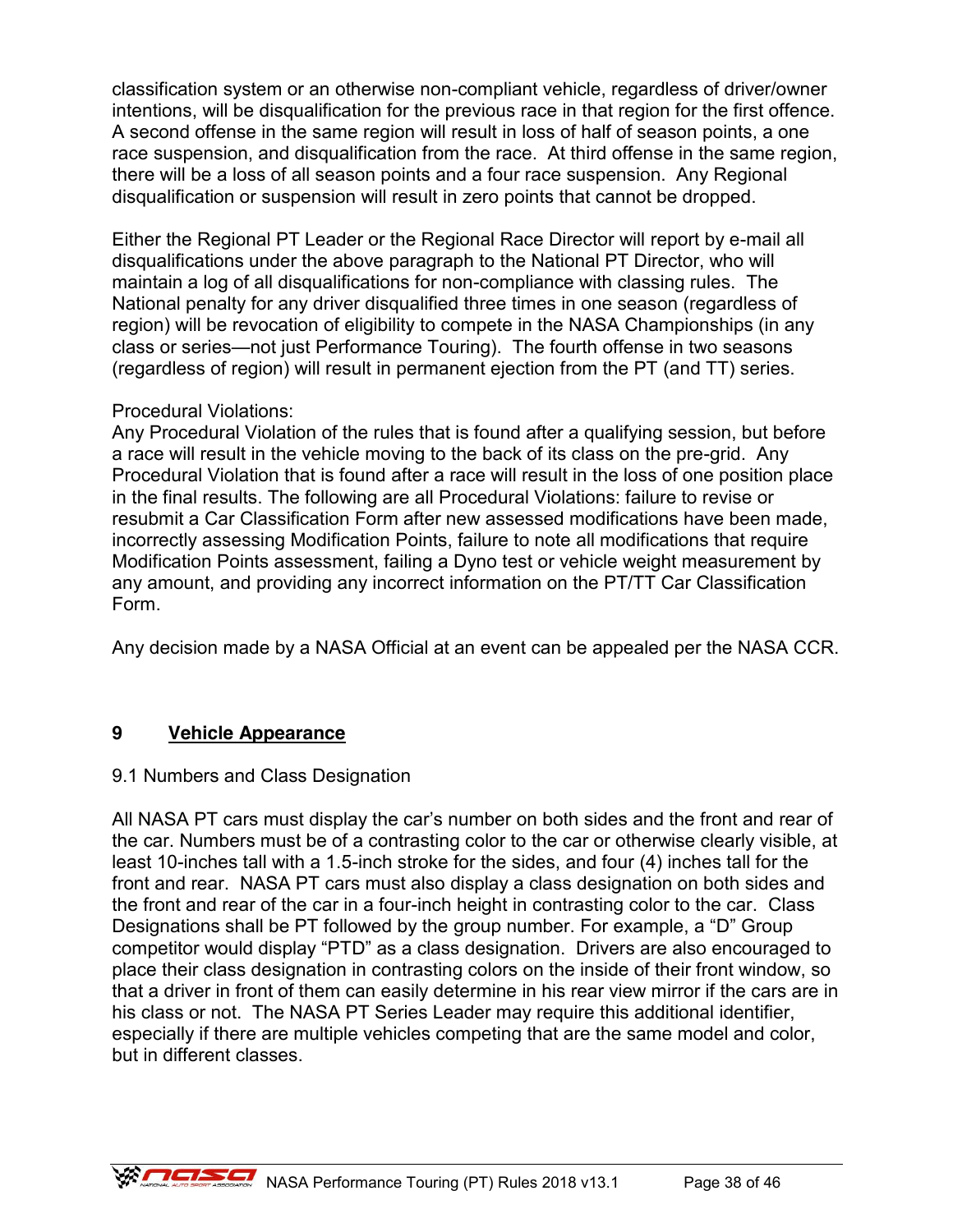### 9.2 General Car Appearance

All vehicles must be in good condition and appearance. Vehicles with excessive body damage, primered body panels, etc., are not permitted. The vehicle must meet the "50/50" rule, which means it must look undamaged and straight at fifty (50) mph from fifty (50) feet away.

9.3 Rear Brake Light Requirement

All PT vehicles shall have at least one functioning rear brake light that is clearly visible during daylight conditions.

# **Appendix A—"Adjusted Weight/Power Ratio" Calculation**

All PTD-PTF cars are subject to a limit on their "Adjusted Weight/Power Ratio", where exceeding that limit would bump the car into a higher PT class or into the Super Touring (ST) classing system. This is in additional to each vehicle being compliant with base classification and Modification Points results.

All vehicle weights will be measured to the tenth of a pound (xxxx.x), then rounded off to the nearest pound for all calculations. Any weight ending in ".5" (xxxx.5x) will be rounded up or down to the benefit of the competitor. Any "Adjusted Weight/Power Ratio" calculation ending in ".995" (xx.995) will be rounded up to the benefit of the competitor.

The "Adjusted Weight/Power Ratio" for each vehicle can be calculated based on a simple competition weight to peak chassis dynamometer horsepower ratio (wt/hp), followed by the adjustment of the resulting ratio by adding to or subtracting from it, based on the list of "Modification Factors" below. Competition weight is defined as the minimum weight of the vehicle, with driver, any time that it competes in a timed session.

*Note: Peak chassis dynamometer horsepower and dynamometer testing procedures are defined in Section 7. (All horsepower measurements are rounded to the nearest whole number.) (AWD cars utilizing a Mustang or Dyno Dynamics Dyno for testing must multiply the hp result by 1.1)*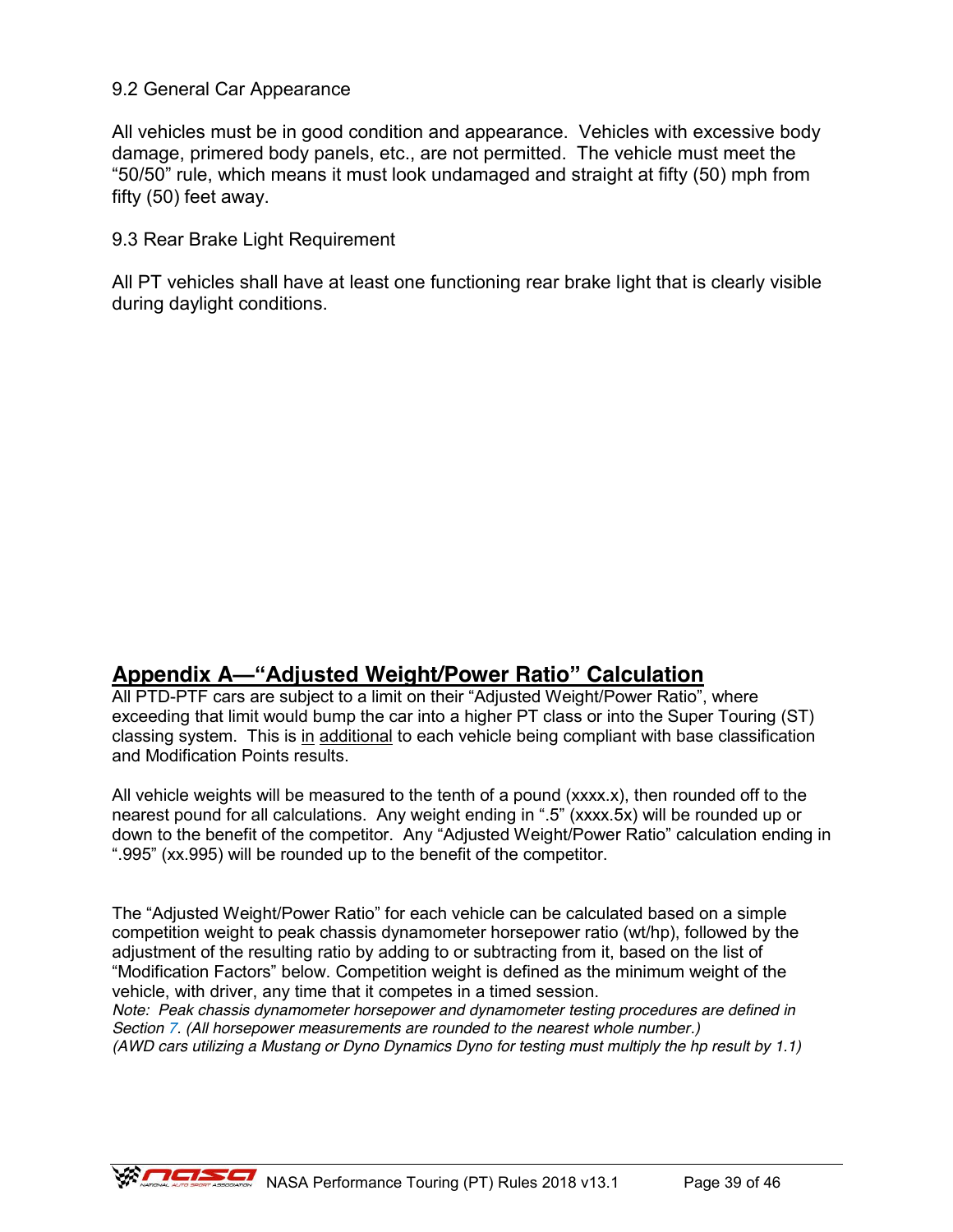The "Modification Factor" listed after each item below is added or subtracted from the actual measured Wt/HP ratio to determine the "Adjusted Weight/Power Ratio" that determines vehicle legality in each PTD-PTF class.

| Base Wt/HP Ratio ( | peak chassis horsepower)<br>Ibs competition weight /                                                                                                                                             |  |  |
|--------------------|--------------------------------------------------------------------------------------------------------------------------------------------------------------------------------------------------|--|--|
| Body Type:         | 4-door Sedan or 5-door Wagon = $+0.2$                                                                                                                                                            |  |  |
|                    | Transmission: Dog-ring/straight-cut gears (non-synchromesh),<br>sequential/paddle shift/semi-automatic = -0.2<br>Note: No assessment for an automatic transmission utilizing a torque converter. |  |  |
| Drivetrain:        | $AWD = -0.3$<br>$FWD = +1.0$                                                                                                                                                                     |  |  |
| Tires:             | Size 275 mm to 250 mm (DOT approved) = $+0.4$<br>Size 245 mm or smaller (DOT approved) = $+0.8$<br>Note: Tire modification factors are applied based on the widest tire on the car.              |  |  |

#### Competition Weight:

Equal to or **less** than:

| 3200 lbs -0.05 | 2750 lbs -0.50 | 2300 lbs -0.95 | 1850 lbs -1.40 |  |  |  |
|----------------|----------------|----------------|----------------|--|--|--|
| 3150 lbs -0.10 | 2700 lbs -0.55 | 2250 lbs -1.00 | 1800 lbs -1.45 |  |  |  |
| 3100 lbs -0.15 | 2650 lbs -0.60 | 2200 lbs -1.05 | 1750 lbs -1.50 |  |  |  |
| 3050 lbs -0.20 | 2600 lbs -0.65 | 2150 lbs -1.10 | 1700 lbs -1.55 |  |  |  |
| 3000 lbs -0.25 | 2550 lbs -0.70 | 2100 lbs -1.15 | 1650 lbs -1.60 |  |  |  |
| 2950 lbs -0.30 | 2500 lbs -0.75 | 2050 lbs -1.20 | 1600 lbs -1.65 |  |  |  |
| 2900 lbs -0.35 | 2450 lbs -0.80 | 2000 lbs -1.25 | 1550 lbs -1.70 |  |  |  |
| 2850 lbs -0.40 | 2400 lbs -0.85 | 1950 lbs -1.30 | 1500 lbs -1.75 |  |  |  |
| 2800 lbs -0.45 | 2350 lbs -0.90 | 1900 lbs -1.35 | 1450 lbs -1.80 |  |  |  |
|                |                |                |                |  |  |  |

Equal to or **greater** than:

| 3400 lbs +0.05     | $3650$ lbs $+0.30$ | 3900 lbs +0.55       |
|--------------------|--------------------|----------------------|
| $3450$ lbs $+0.10$ | $3700$ lbs $+0.35$ | 3950 lbs $+0.60$     |
| $3500$ lbs $+0.15$ | $3750$ lbs $+0.40$ | 4000 lbs $+0.65$     |
| $3550$ lbs $+0.20$ | 3800 lbs $+0.45$   |                      |
| 3600 lbs +0.25     | 3850 lbs +0.50     |                      |
|                    | .                  | $\sim$ $\sim$ $\sim$ |

*Note: If between 3201 lbs and 3399 lbs, there is no modification factor.*

#### **\_\_\_\_\_ "ADJUSTED WEIGHT/POWER RATIO"**

PTD 14.25:1 minimum PTE 16.50:1 minimum PTF 19.50:1 minimum

Example Calculations of "Adjusted Wt/Power Ratio"

Example: 1995 BMW M3, with OEM transmission, on DOT approved 245 size tires, weighing 3051 lbs, with peak chassis dyno power of 215 hp:

 3051/215 = 14.19, plus 0.8 (DOT 245mm tires), minus 0.15 (weight less than  $3100$  lbs) = 14.84 (PTD)

Example: 1990 Honda CRX Si, with OEM transmission, on DOT approved 225 size tires, weighing 2101 lbs, with 120 peak hp:

 2101/120 = 17.51, plus 1.0 (FWD), plus 0.8 (DOT 245mm tires), minus 1.10 (weight less than 2150 lbs) = 18.21 (PTE)

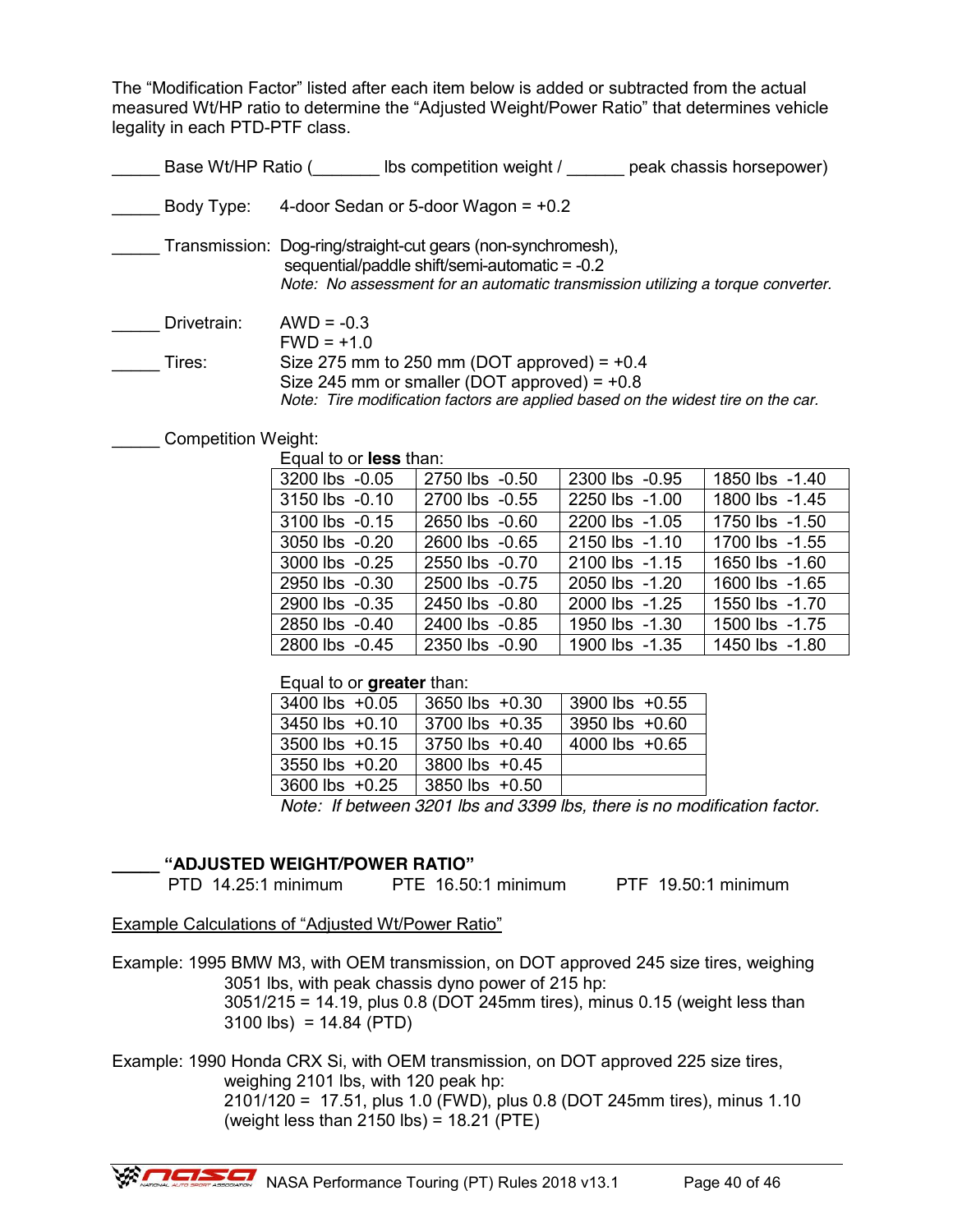### **Appendix B—Technical Bulletins for Specific Models/Items**

#### **BMW E46 models in the 1999–2006 range:**

Allowance of repair and/or prevention of rear sub-frame connection point failures as noted in the settlement of the class action lawsuit settled 8-10-09 with BMW. The following modifications are permitted without a Modification Point or Modification Factor assessment, and are not intended as performance enhancing modifications:

The material used cannot exceed 0.110" (inches) in thickness. Plates may be trimmed to fit the area being repaired or reinforced. Any vertical offset of the sub-frame or suspension caused by the use of these plates is legal. Holes are allowed for the existing fasteners and for additional holes for rosette welds. Existing cracks or damage may be welded before the repair.

1. One plate (A) not to exceed 206MM x 108mm in size. Two bends are allowed to contour to chassis but must be included in overall size.

2. One plate (B) not to exceed 163mm x 81mm in size. One bend allowed to contour to chassis but must be included in overall size.

3. Two plates (C) not to exceed 134mm x 73mm in size, (one plate per side).

4. Two plates (D) not to exceed 66mm x 42mm in size, (one plate per side).

5. Two plates (E) not to exceed 82mm x 92mm in size, (one plate per side).

Plates (A), (B), (C), and (D), must be placed between the sub-frame and differential carrier and can be attached to the underbody by welding or bonding. Plate (E) can only be used in the trunk area to cover the access hole made to weld the top of the sub-frame connections, and can be attached by welding or bonding.

#### **CTSC Tires:**

Continental Tire Sportscar Challenge EC-Dry tires (225, 245, 275 only) are exempt from the -0.7 Modification Factor for Non-DOT approved tires when calculating the "Adjusted Wt/Hp Ratio". They will use the tire size Modification Factors for DOT approved tires. As well, they are +8 point tires under section 6.3.A.5.

#### **Lotus Elise:**

The Lotus Elise optional rear toe link brace, along with the spherical joint that replaces the ball joint and attaches to the inboard end of the toe link bar are no-points modifications. OEM geometry, suspension mounting points, the outboard end joint on the toe link, and the toe link bar itself must remain stock.

Similar aftermarket braces that meet the above requirements will also be no-points modifications (even if they have spherical joints on the static ends of the brace itself). Aftermarket kits that include a replacement toe link bar will be assessed +1 point. Aftermarket kits that change the outboard toe link joint to a spherical/heim joint will be assessed an additional +3 pts. for "metallic replacement suspension bushings". Aftermarket kits that do not use the OEM/BTM mounting locations for the toe link ends will be assessed an additional +6 pts. for "relocation of rear suspension mounting points".

#### **Mazda Miata ('90-'97)**:

Replacement of the OEM/BTM '90-'93, '95 (with VIN's higher than 14193), '96-'97, and '99-'00 Mazda Miata ECU 4.0MHz "clock" crystal, and the OEM/BTM '94 and '95 (with VIN's lower than 14193) Mazda Miata ECU 8.0MHz "clock" crystal with an aftermarket crystal of different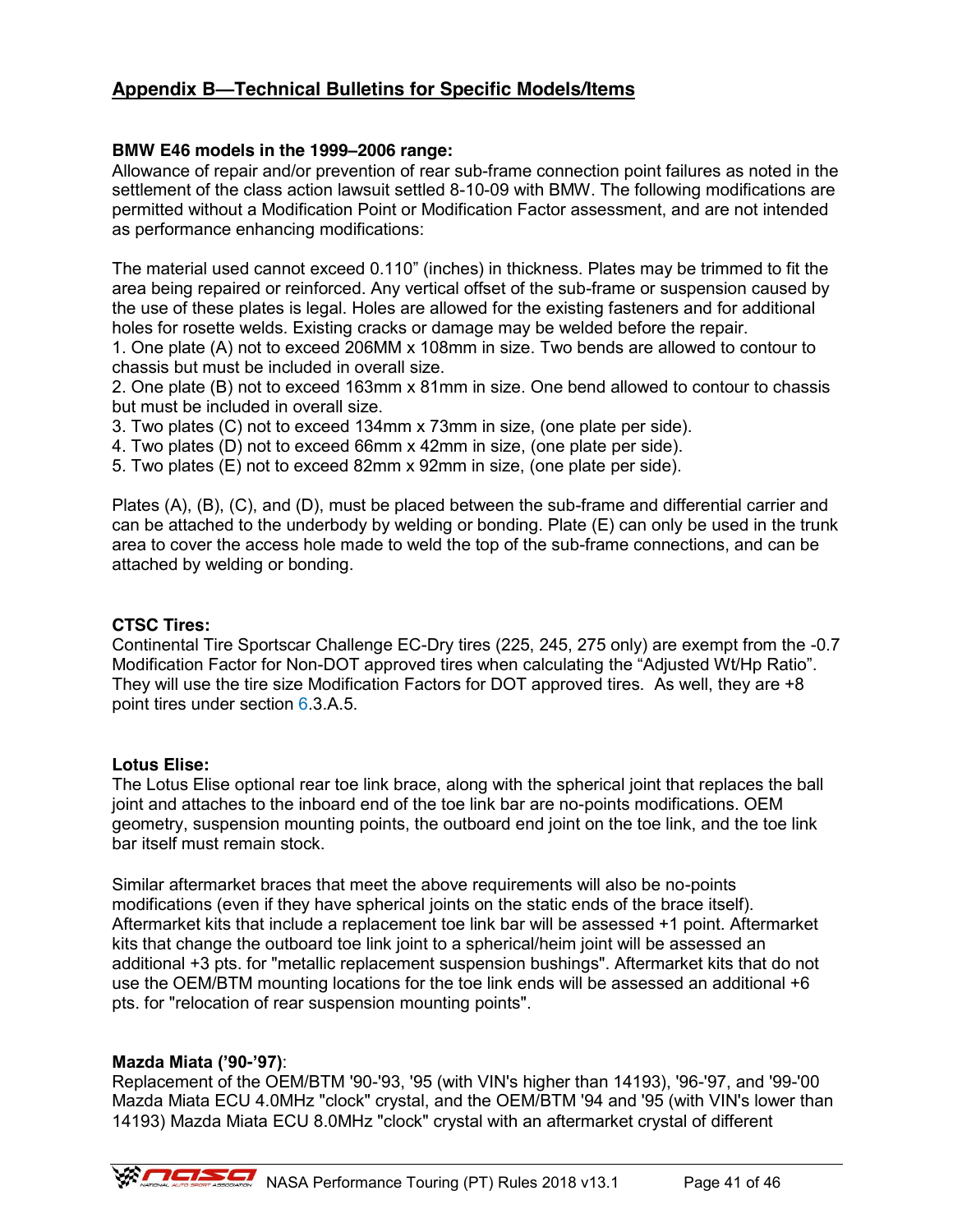frequency, sometimes referred to as "overclocking" of the ECU, is permitted as a no-points modification.

#### **Mazda Miata ('90-'05):**

The driver's side floor pan may be modified to accommodate larger/taller drivers. All modification shall be contained between the transmission tunnel, driver's side rocker, rear bulkhead and no more than 24" forward of rear bulkhead. The modification shall not extend below the factory floor stiffener/frame rail. The steel used in the modification shall be no thinner than .060". All modifications shall be welded in place. This modification shall serve no other purpose other than seating position.

The assessment for having this modification will be an additional 100 lbs of weight added to the vehicle's base weight (or 100 lbs added to a Dyno Re-class if the vehicle is using a Dyno Reclass instead of the base classing table).

#### **Mazda RX-7 (1st Generation)**:

A Watts link plate that puts the center pin into double shear for safety purposes only (and has been approved previously for Pro7 use in the SoCal region), is approved for use in PT and TT without a points assessment. Any other changes to the Watts link will require a points assessment per the PT/TT Rules.

#### **Mazda RX-7 13B:**

1. Modification of the Variable Dynamic Intake (VDI) by removal of the actuator mechanism, and permanently wiring the VDI open will be a No-Points Modification.

2. Modification of the 5th and 6th port runners, by removal of the actuator mechanism, actuator rods, and removal of the sleeves themselves, will be a No-Points Modification. As well, removal of the actuator mechanism and actuator rods, and fixing the sleeves in the open position will also be a No-Points Modification. However, under either circumstance, if there is any filler material added, non-BTM sleeves added, modification of the BTM sleeves, or other modification to the runners, the car will need to be re-classed based on Dyno testing.

#### **Nissan Sentra:**

The Scott Russell linkage shall be deemed to be equivalent to a BTM Watts link when assessing points for Suspension mods E.17 and E.18.

#### **S2000 and Adjustable Ball Joints:**

S2000's, and all other cars, that are using aftermarket adjustable ball joints to gain camber, must take the +2 point assessment for "Alteration of ball joints/dive angles".

#### **Appendix C—Pre-Approved Dyno Re-classing**

The following pre-approved Official Dyno Re-classes may be used without e-mailing the National PT Director. The driver should print out the page, and submit it along with the certified Dyno report and the PT Car Classification Form to the regional PT Series Leader.

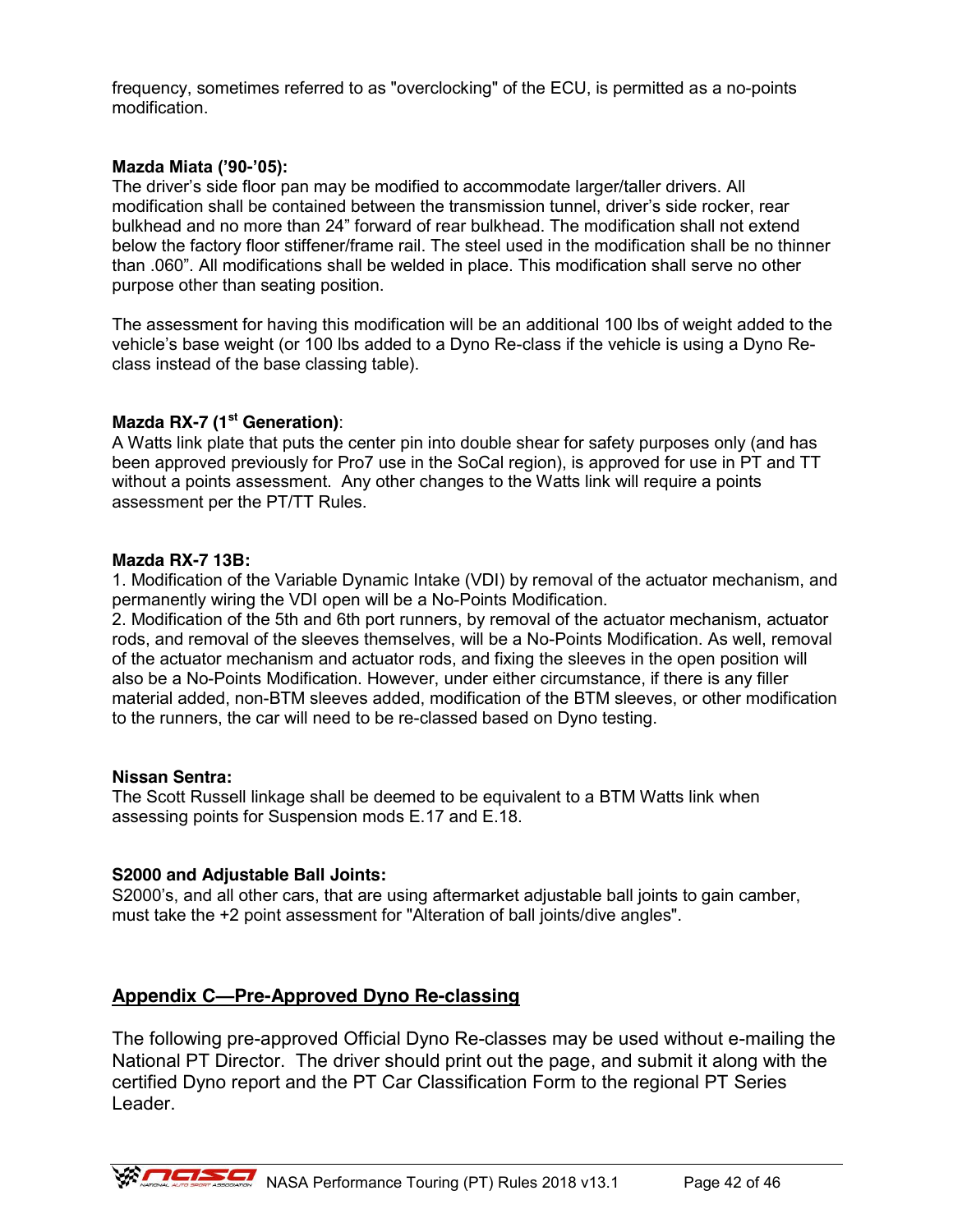#### **Mazda Miata '90-'93 (1.6L), no motor swap, non-BTM head, or F/I:**

Your '90-'93 Mazda Miata 1.6L with a maximum 125 rwhp on a Dynojet, and a Minimum Competition Weight (w/driver) of 2300 lbs, will have a new PT/TT base class of PTE/TTE. Your new base tire size is 235mm. You will not assess modification points for Section B. Weight Reduction or Section C. Engine Mods. However, all other modifications, including transmission and LSD, that are not standard items on a base trim '90-'93 Mazda Miata must be assessed points, with the following exception. Only +1 point will be assessed, instead of +3 points under section 5.3.F.4 for the use of a 1997 Miata sub-frame brace, IF the vehicle is also being assessed for size 205 tires, +3 for a Mazdaspeed front chin spoiler, +2 for bump steer/shimming due to the use of Miata "R" model tire rod ends, and +2 for the use of Mazdaspeed sway bars. You must be compliant with the above listed maximum Dynojet HP and Minimum Competition Weight during any tech. inspection.

#### **This option may only be used with a PTE/TTE or higher Final Competition Class.**

Please keep a copy of this e-mail and the most recent Dynojet sheets and Dyno Certification Form with the vehicle log book as proof of re-classing. Also, turn in a copy of this e-mail, the Dynojet sheets, and the Dyno Certification Form with your PT/TT Car Classification Form to your Regional PT/TT Series Leader.

Note that the car will still need to be compliant with the Minimum Adjusted Wt/Hp Ratio for whichever Competition Class you choose to run in.

This is an Official, approved, Dyno Re-Class copied from the current PT Rules, Appendix C

#### **Mazda Miata '90-'93 (1.6L), no motor swap, non-BTM head, or F/I:**

Your '90-'93 Mazda Miata 1.6L with a maximum 125 rwhp on a Dynojet, and a Minimum Competition Weight (w/driver) of 2205 lbs, will have a new PT/TT base class of PTE\*/TTE\* (seven points). Your new base tire size is 235mm. You will not assess modification points for Section B. Weight Reduction or Section C. Engine Mods. However, all other modifications, including transmission and LSD, that are not standard items on a base trim '90-'93 Mazda Miata must be assessed points, with the following exception. Only +1 point will be assessed, instead of +3 points under section 5.3.F.4 for the use of a 1997 Miata sub-frame brace, IF the vehicle is also being assessed for size 205 tires, +3 for a Mazdaspeed front chin spoiler, +2 for bump steer/shimming due to the use of Miata "R" model tire rod ends, and +2 for the use of Mazdaspeed sway bars. You must be compliant with the above listed maximum Dynojet HP and Minimum Competition Weight during any tech. inspection.

#### **This option may only be used with a PTE/TTE or higher Final Competition Class.**

Please keep a copy of this e-mail and the most recent Dynojet sheets and Dyno Certification Form with the vehicle log book as proof of re-classing. Also, turn in a copy of this e-mail, the Dynojet sheets, and the Dyno Certification Form with your PT/TT Car Classification Form to your Regional PT/TT Series Leader.

Note that the car will still need to be compliant with the Minimum Adjusted Wt/Hp Ratio for whichever Competition Class you choose to run in.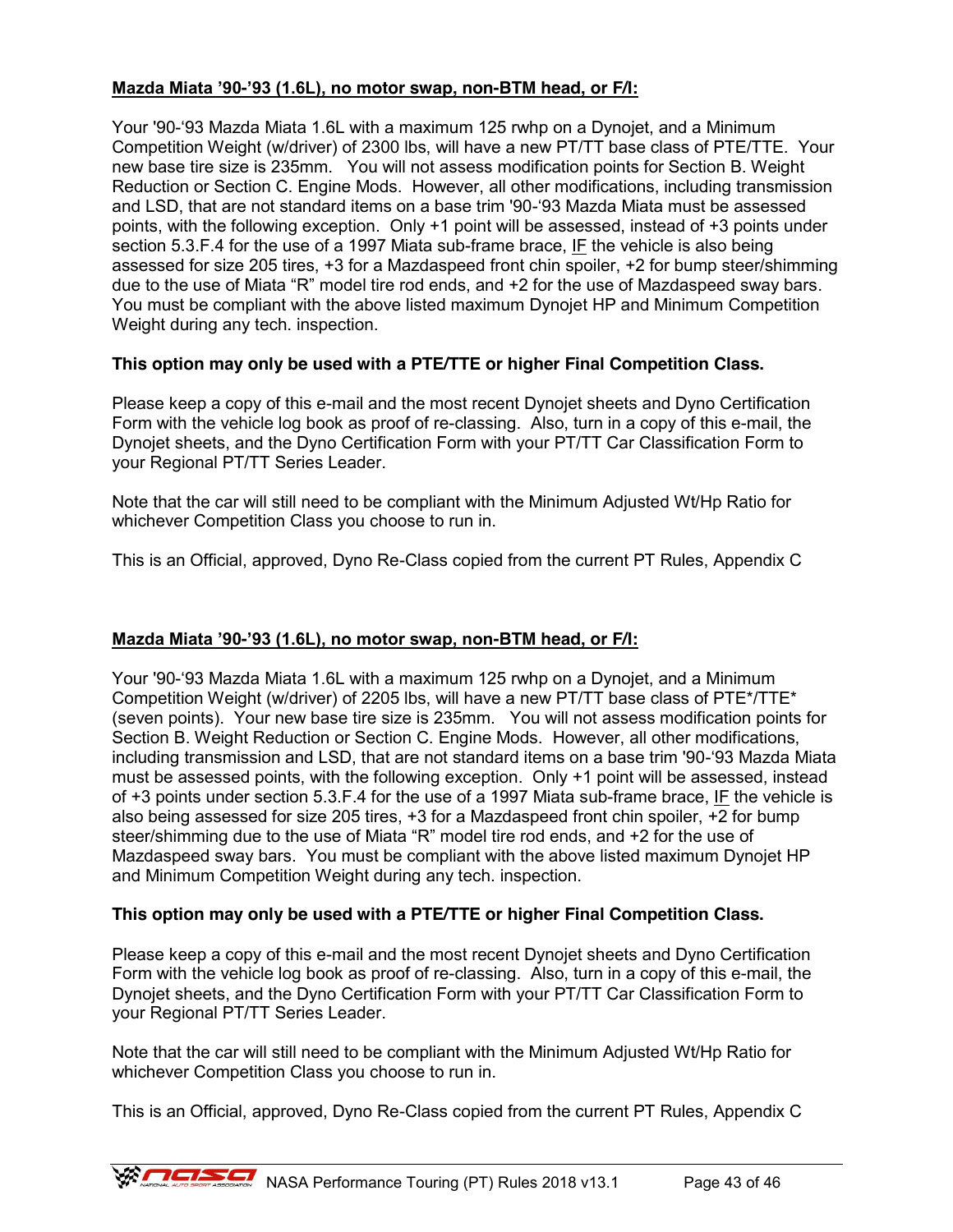#### **Mazda Miata '94-'97 (1.8L), no motor swap, non-BTM head, or F/I:**

Your '94-'97 Mazda Miata 1.8L with a maximum 127 rwhp on a Dynojet, and a Minimum Competition Weight (w/driver) of 2375 lbs, will have a new PT/TT base class of PTE/TTE. Your new base tire size is 235mm. You will not assess modification points for Section B. Weight Reduction or Section C. Engine Mods. However, all other modifications, including transmission and LSD, that are not standard items on a base trim '94-'97 Mazda Miata must be assessed points. You must be compliant with the above listed maximum Dynojet HP and Minimum Competition Weight during any tech. inspection.

#### **This option may only be used with a PTE/TTE or higher Final Competition Class.**

Please keep a copy of this e-mail and the most recent Dynojet sheets and Dyno Certification Form with the vehicle log book as proof of re-classing. Also, turn in a copy of this e-mail, the Dynojet sheets, and the Dyno Certification Form with your PT/TT Car Classification Form to your Regional PT/TT Series Leader.

Note that the car will still need to be compliant with the Minimum Adjusted Wt/Hp Ratio for whichever Competition Class you choose to run in.

This is an Official, approved, Dyno Re-Class copied from the current PT Rules, Appendix C

#### **Mazda Miata '94-'97 (1.8L), no motor swap, non-BTM head, or F/I:**

Your '94-'97 Mazda Miata 1.8L with a maximum 127 rwhp on a Dynojet, and a Minimum Competition Weight (w/driver) of 2265 lbs, will have a new PT/TT base class of PTE\*/TTE\* (seven points). Your new base tire size is 235mm. You will not assess modification points for Section B. Weight Reduction or Section C. Engine Mods. However, all other modifications, including transmission and LSD, that are not standard items on a base trim '94-'97 Mazda Miata must be assessed points. You must be compliant with the above listed maximum Dynojet HP and Minimum Competition Weight during any tech. inspection.

#### **This option may only be used with a PTE/TTE or higher Final Competition Class.**

Please keep a copy of this e-mail and the most recent Dynojet sheets and Dyno Certification Form with the vehicle log book as proof of re-classing. Also, turn in a copy of this e-mail, the Dynojet sheets, and the Dyno Certification Form with your PT/TT Car Classification Form to your Regional PT/TT Series Leader.

Note that the car will still need to be compliant with the Minimum Adjusted Wt/Hp Ratio for whichever Competition Class you choose to run in.

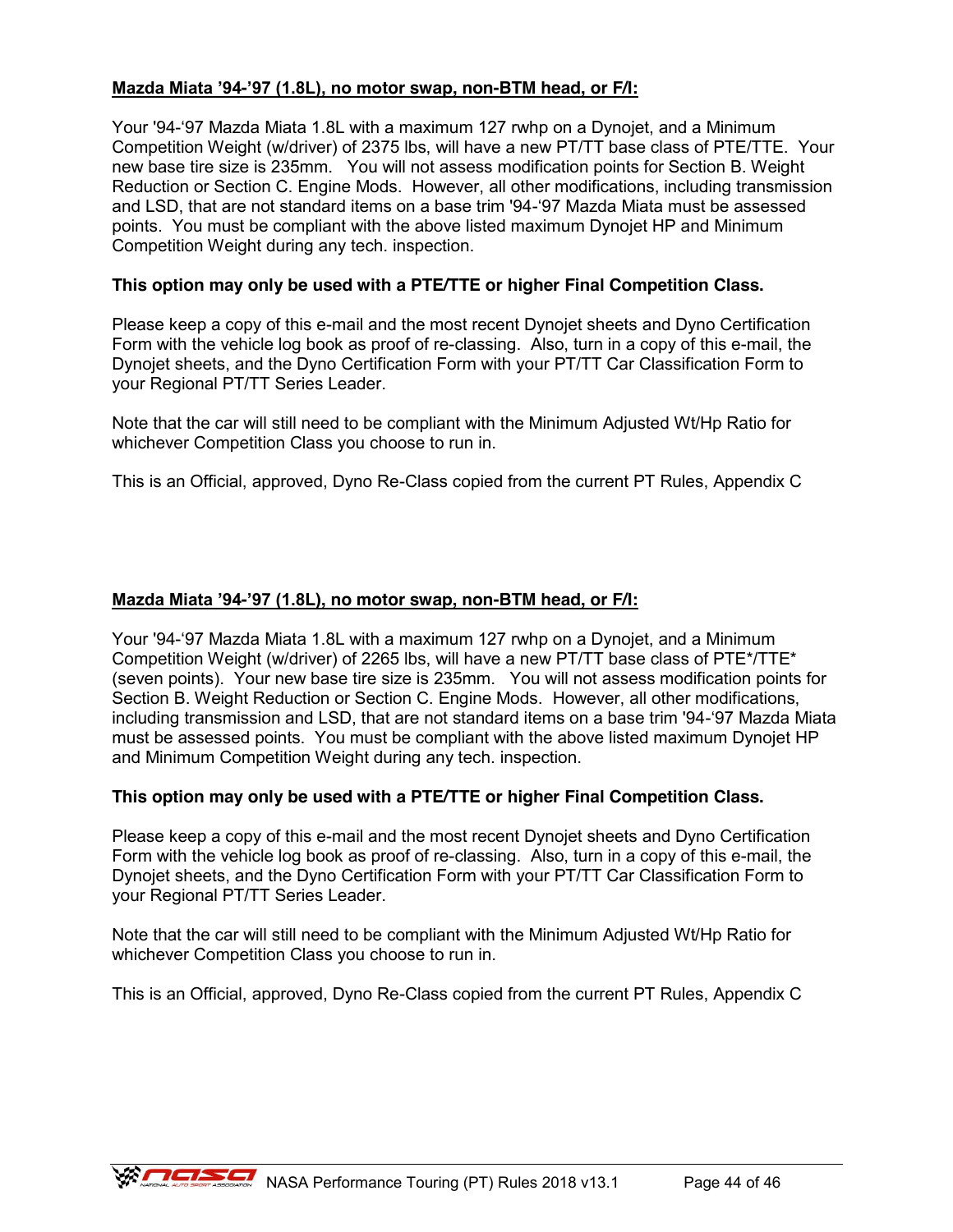#### **Mazda Miata '99-'00 (1.8L), no motor swap, non-BTM head, or F/I:**

Your '99-'00 Mazda Miata 1.8L with a maximum 129 rwhp on a Dynojet, and a Minimum Competition Weight (w/driver) of 2415 lbs, will have a new PT/TT base class of PTE/TTE. Your new base tire size is 235mm. You will not assess modification points for Section B. Weight Reduction or Section C. Engine Mods. However, all other modifications, including transmission and LSD, that are not standard items on a base trim '99-'00 Mazda Miata must be assessed points. You must be compliant with the above listed maximum Dynojet HP and Minimum Competition Weight during any tech. inspection.

#### **This option may only be used with a PTE/TTE or higher Final Competition Class.**

Please keep a copy of this e-mail and the most recent Dynojet sheets and Dyno Certification Form with the vehicle log book as proof of re-classing. Also, turn in a copy of this e-mail, the Dynojet sheets, and the Dyno Certification Form with your PT/TT Car Classification Form to your Regional PT/TT Series Leader.

Note that the car will still need to be compliant with the Minimum Adjusted Wt/Hp Ratio for whichever Competition Class you choose to run in.

This is an Official, approved, Dyno Re-Class copied from the current PT Rules, Appendix C

#### **Mazda Miata '99-'00 (1.8L), no motor swap, non-BTM head, or F/I:**

Your '99-'00 Mazda Miata 1.8L with a maximum 129 rwhp on a Dynojet, and a Minimum Competition Weight (w/driver) of 2305 lbs, will have a new PT/TT base class of PTE\*/TTE\* (seven points). Your new base tire size is 235mm. You will not assess modification points for Section B. Weight Reduction or Section C. Engine Mods. However, all other modifications, including transmission and LSD, that are not standard items on a base trim '99-'00 Mazda Miata must be assessed points. You must be compliant with the above listed maximum Dynojet HP and Minimum Competition Weight during any tech. inspection.

#### **This option may only be used with a PTE/TTE or higher Final Competition Class.**

Please keep a copy of this e-mail and the most recent Dynojet sheets and Dyno Certification Form with the vehicle log book as proof of re-classing. Also, turn in a copy of this e-mail, the Dynojet sheets, and the Dyno Certification Form with your PT/TT Car Classification Form to your Regional PT/TT Series Leader.

Note that the car will still need to be compliant with the Minimum Adjusted Wt/Hp Ratio for whichever Competition Class you choose to run in.